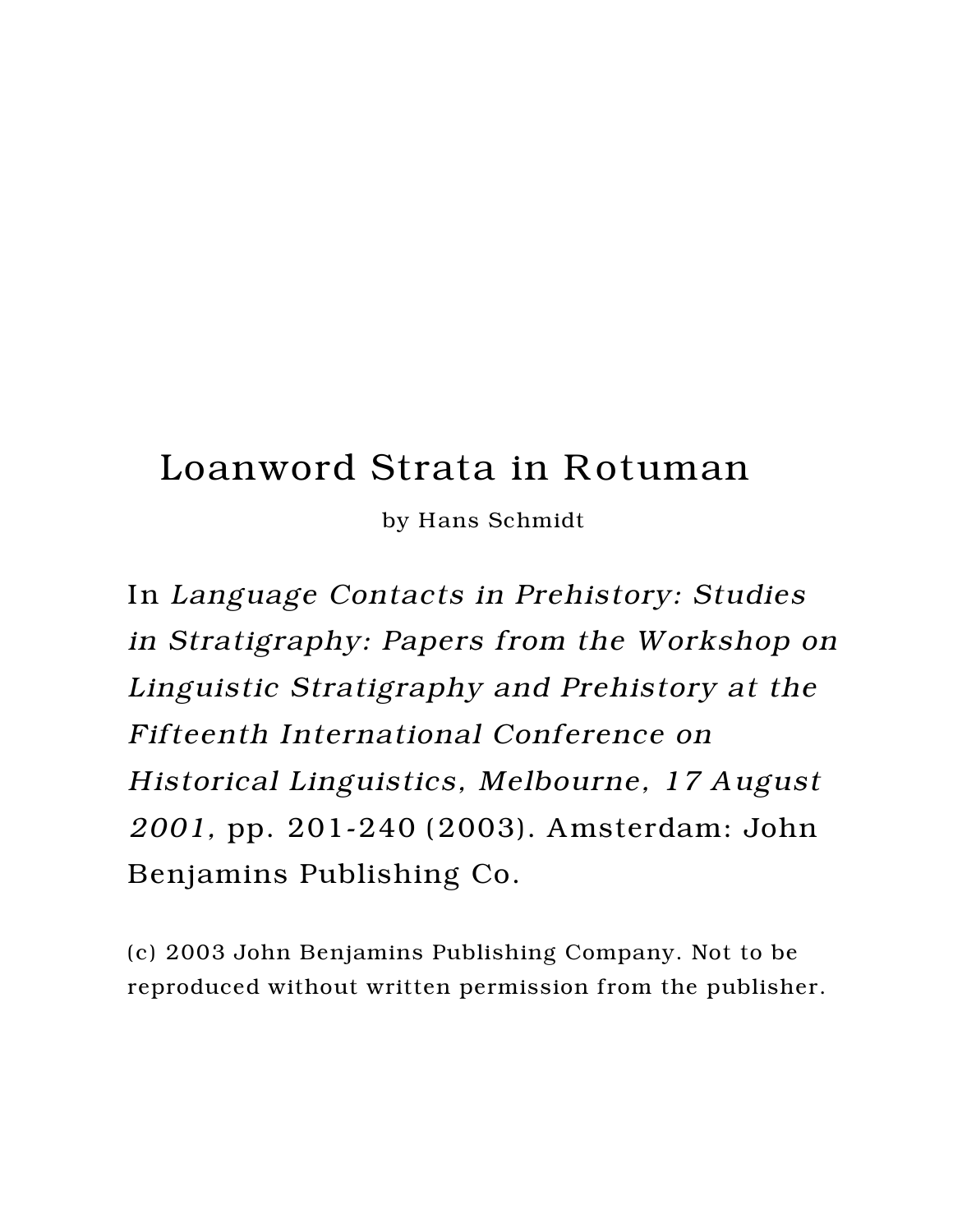#### **LOANWORD STRATA IN ROTUMAN**

# Hans Schmidt *University of the South Pacific, Vanuatu*

#### 1. *Introduction*

Rotuma is a small island in the South Pacific.<sup>1</sup> It lies roughly at the crossroads of Polynesia, Melanesia and Micronesia. Politically, the island forms part of the Republic of Fiji; though the closest Fijian island, Cikobia, is about 465 km distant (Woodhall 1987:1). The island is accessible from Suva, the capital of Fiji, by a two-day boat trip or in two hours by plane. In contrast to its Northern neighbor Tuvalu, Rotuma is not a coral atoll but a so called 'high' island of volcanic origin (Pleistocene), its surface area is  $46 \text{ km}^2$  and its soil is very fertile.

Rotuma has a population of approximately 2,700 inhabitants who live in twenty villages scattered along the coast. This constitutes the highest population density (59 per km<sup>2</sup>) for all Fijian islands (Walsh 1982:20), although three quarters of the Rotumans have left their home island for the urban areas of Fiji or overseas. Many of these Fiji-Rotumans have never been on Rotuma or at most for a brief Christmas holiday.

In contrast to its small number of speakers, Rotuman has featured frequently in works of general and comparative linguistics.<sup>2</sup> What makes Rotuman so interesting in the eyes of linguists? Its productive metathesis. "This language has provoked Oceanic linguists into doing some of their best work. Its wonderfully intricate morphophonology has teased phonological theorists, and the challenge of trying to work out Rotuman's historical position and development has had some important spin-offs for Oceanic historical

 <sup>1</sup> I wish to thank Prof. John Lynch and Dr. Paul Geraghty for their helpful comments and Prof.

Henning Andersen for his kind encouragement.<br><sup>2</sup> The following abbreviations will be used in this paper: Eng. (English), EFu. (East Futunan), E'Uv. (East 'Uvean), Fij. (Fijian), Haw. (Hawai'ian), Niuaf. (Niuafo'ou), NPn. (Nuclear Polynesian), Niuat. (Niuatoputapu), Outl. (Outlier), PAn. (Proto-Austronesian), PCP (Proto-Central-Pacific), PEO (Proto-Eastern Oceanic), (PFij. (Proto-Fijian), PMP (Proto-Malayo-Polynesian), POc. (Proto-Oceanic), Sam. (Samoan), St. (Standard), Tik. (Tikopia), Tong. (Tongan), Tuv. (Tuvalu), WPn. (West Polynesian).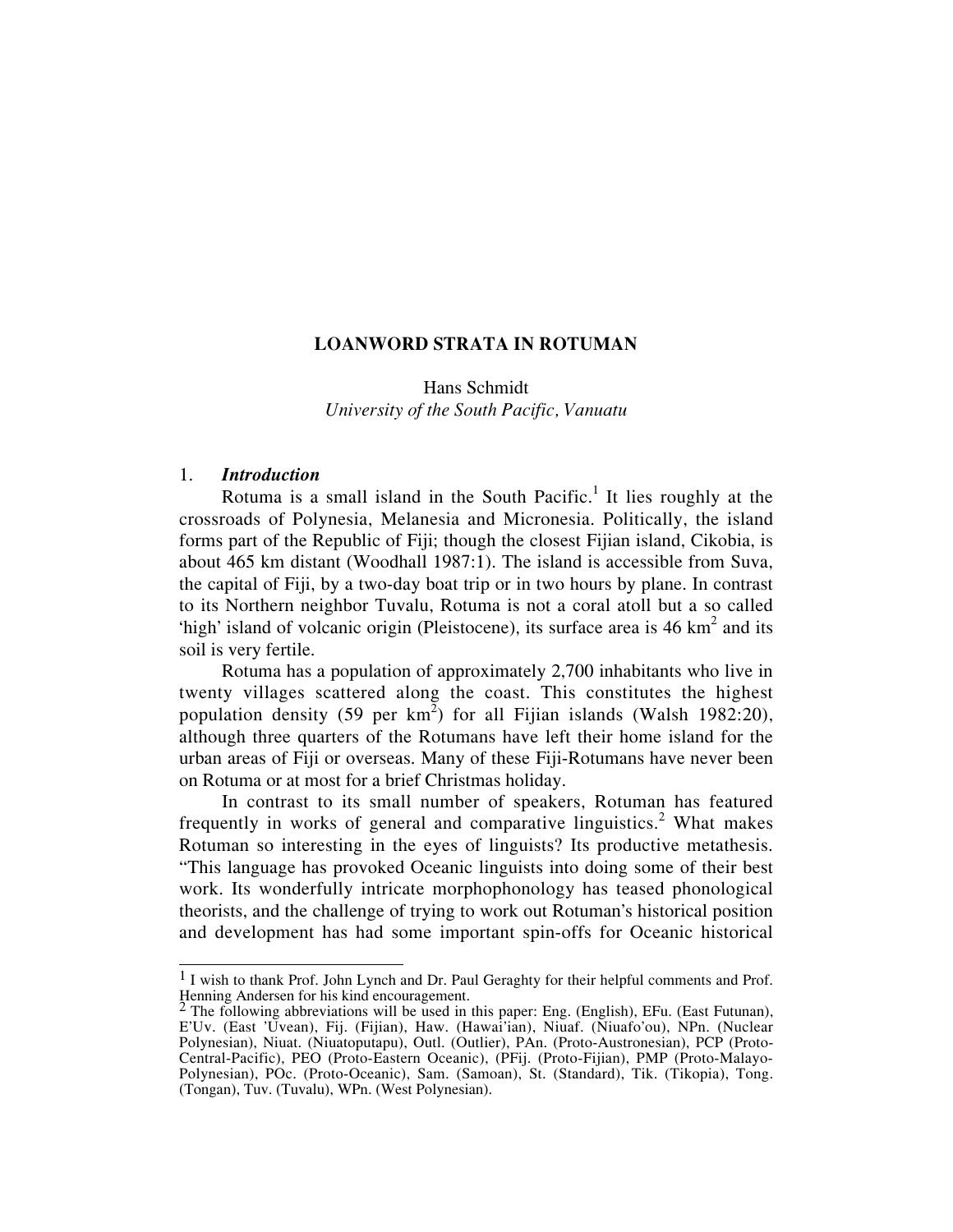linguistics. Rotuman has been the *agent provocateur* in two of the foundation studies of the modern period of Oceanic comparative linguistics, those of Grace (1959) and Biggs (1965)" (Pawley 1996:86).

Rotuman, Fijian, and the Polynesian languages form the Central Pacific subgroup of Oceanic, which itself is a major subgroup of the Austronesian language family.

It has been known for a long time that the Rotuman lexicon contains many loanwords from other languages. "Their dialect is a mixture of Polynesian words, very much corrupted, with those of some other language, unlike any which has been elsewhere found" (Hale, quoted in Bleek 1858:33).

Codrington (1885:402) put it similarly: "The language can by no means be classed with those of the eastern Pacific [i.e. Polynesia], but must be ranked as Melanesian", whereas Kern (1887:564) was convinced that "Rotuman was obviously a Polynesian dialect in spite of Codrington's claim."3

Churchward described the composition of the Rotuman lexicon like a cook book author: "The present Rotuman language appears to be the result of a fusion of several earlier languages. The writer's opinion is that it shows two Polynesian strata, a Melanesian stratum which antedates them both, a slight admixture of Micronesian and some important elements which are peculiarly Rotuman and which it seems reasonable to ascribe to an earlier language still, which we shall henceforth refer to as the aboriginal substratum" (Churchward 1938:80).

Aside from lexical forms and a few derivational affixes, one case of borrowing can be noted at the level of phonology: a new phonological segment (/f/) was imported as part of many Polynesian loanwords. Later it fell together with Rot.  $[0]$  as  $\pi/2$ . Some new phonological rules were incorporated as well as some new meanings for existing items through calquing or the extension of meanings (e.g., *malu* meant originally "shadow" and later also "picture, photo, film"; cf. Table 1).

Let's dig and uncover the layers, like archaeologists, starting with the most recent ones. Rotuma has been in contact with westerners for over two hundred years. Loanwords from European languages (mainly English) and Fijian are the most recent arrivals and easy to identify. This does not apply to earlier loans. What loanwords signify has probably been transferred from one culture into another (Geraghty 1995a:7). From the semantic fields of the loanwords we can infer in what areas Rotumans felt a need or desire for foreign terms, and with which language groups they were in contact.

 <sup>3</sup> Father L. Soubeyran, for many years missionary on the island, thought that Rotuman was a Polynesian language with a number of Chinese words (Neyret 1976: II,125).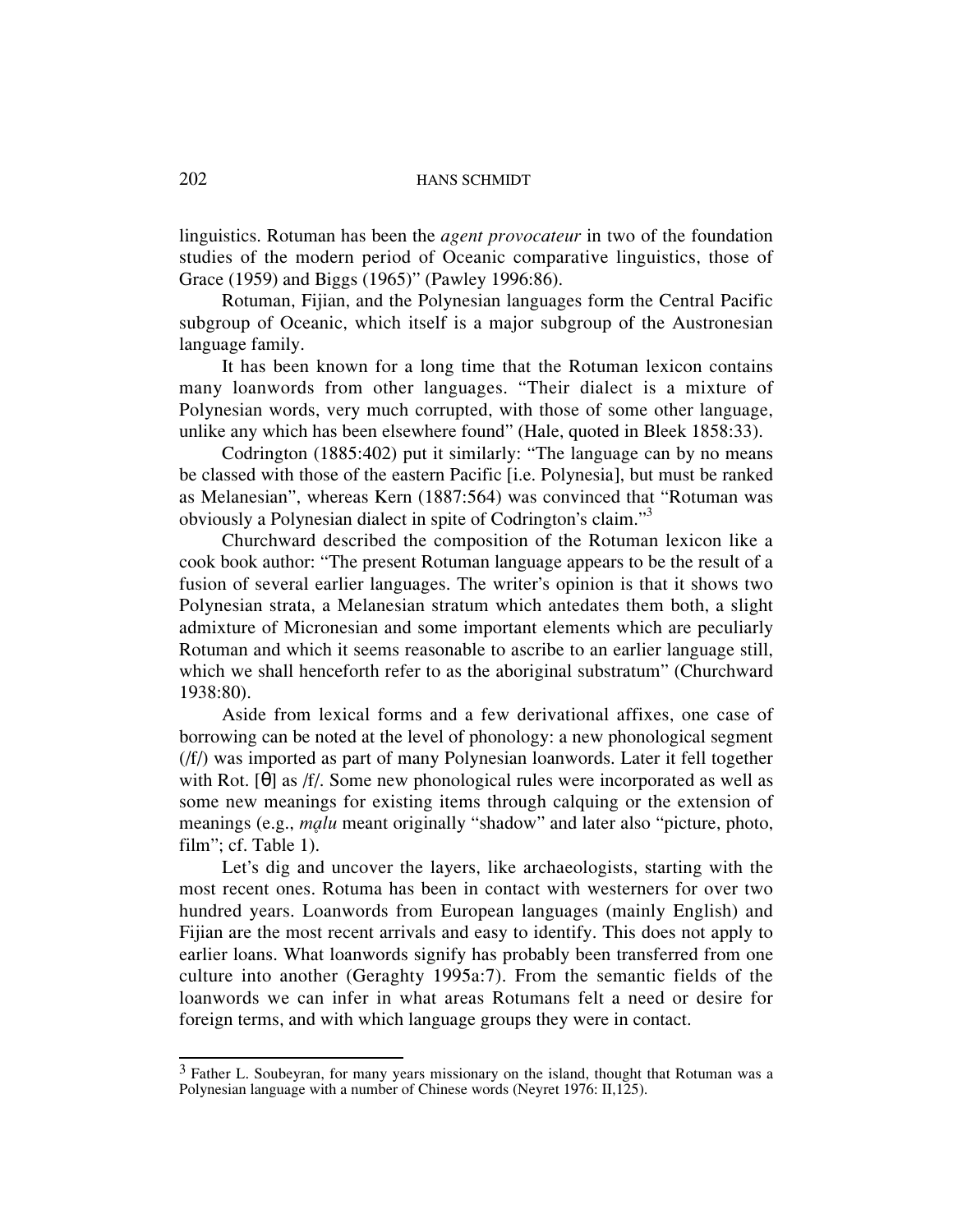# 2. *Loans from English*

# 2.1 *English or Pidgin English*

Comparing widespread borrowings in Pacific languages, Crowley (1993:156–161) collated a "South Seas Jargon cultural vocabulary"; three quarters of it are present in the corpus of loanwords in Rotuman. In more detail, of the non-French borrowings in languages of New Caledonia, 70% are also found in Rotuman. Rotuman likewise contains

55% of the non-French borrowings in East 'Uvean and East Futunan,

- 58% of the probable early borrowings in Pacific languages spoken in anglophone areas,
- 66% of the typical loanwords in South Pacific languages from the period of South Seas Jargon and
- 73% of the cultural vocabulary of the South Seas Jargon (Crowley 1993:140–161).

This is further confirmation of the view that Rotuma was an integral part of communication in the Pacific, and that English words borrowed by Rotumans during the nineteenth century came primarily from the South Seas Jargon or Pacific Pidgin English.

#### 2.2 *The phonology of English loans*

Almost every content word in Rotuman has two forms, a citation or long form (Churchward's "complete phase") and a short form ("incomplete phase") derived from it mainly by metathesis. All the loanwords incorporated into Rotuman except the most recent ones were changed somewhat to fit the rules of Rotuman phonology. Source words with a final vowel were usually regarded as suitable long forms in Rotuman, and a new short form had to be created.

| English<br>source form | Rotuman<br>citation form $\rightarrow$ Short form |      | Pronunciation  |
|------------------------|---------------------------------------------------|------|----------------|
| coffee                 | kofi                                              | köf  | [kœf]          |
| paper                  | pepa                                              | peap | [pyap]         |
| pussy-cat              | pusi                                              | püs  | [püs]          |
| sugar                  | suka                                              | suak | $[sw \circ k]$ |
| steamer                | tima                                              | tiam | [tyom]         |

Table 1: Loanwords incorporated as citation forms

It is not easy to recognise the source words by looking at the short forms alone. If people wanted the short form to show a close resemblance to the source word as well, then the final vowel of a loanword had to be stressed in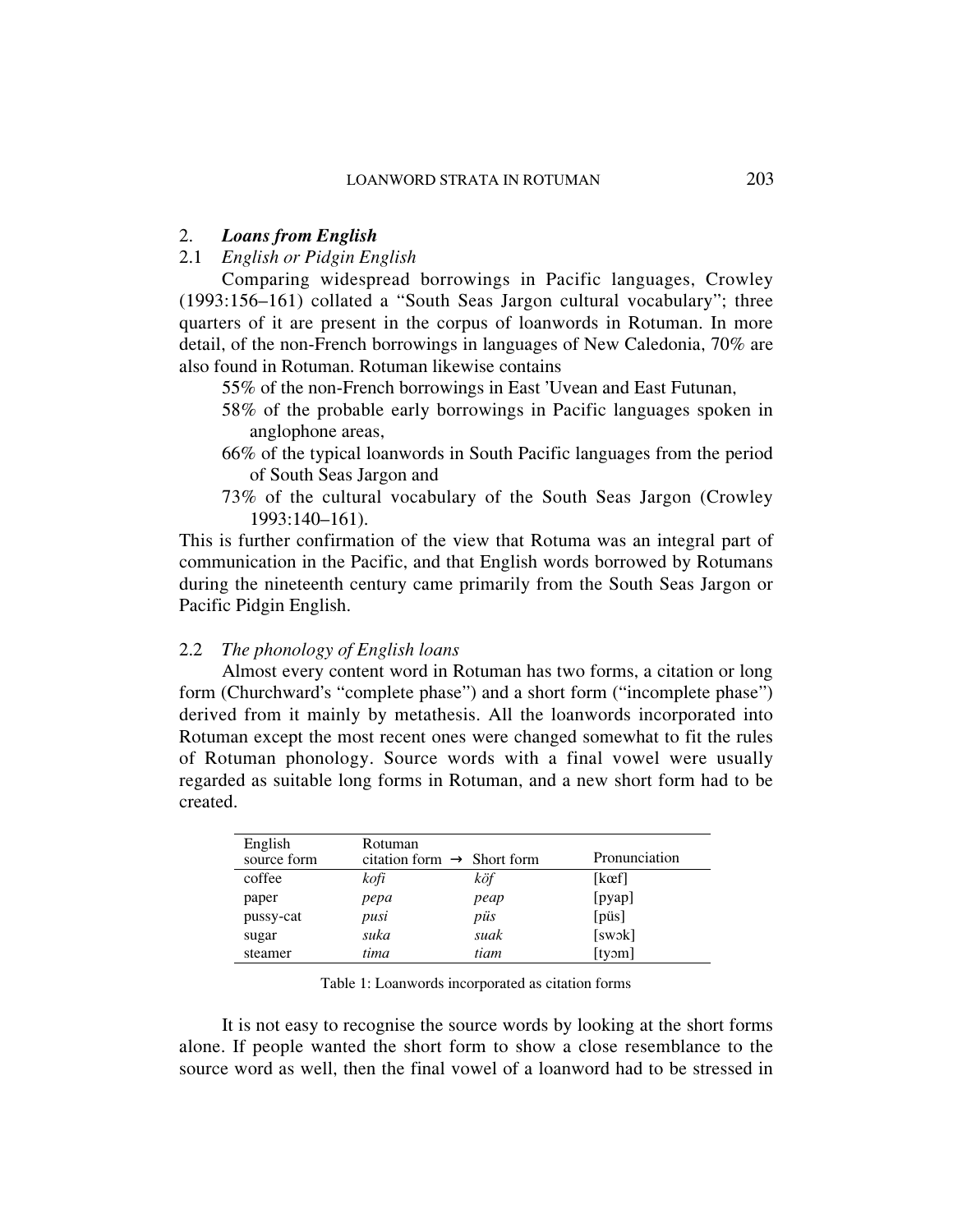order to make it immune to this morphological change:  $\pi$  /pate  $\epsilon$  /pate  $\epsilon$  /s. putty,  $\langle$ moné $\rangle$  = monē < Eng. money. Often an English source word ending in a closed syllable looked more similar to a short form, and a long form had to be created later, usually by adding an echo vowel.

| English source word | Rotuman short form $\rightarrow$ Citation form |        |  |  |  |  |
|---------------------|------------------------------------------------|--------|--|--|--|--|
| half                | haf                                            | hafa   |  |  |  |  |
| hook                | huk                                            | huku   |  |  |  |  |
| melon               | meren                                          | merene |  |  |  |  |
| bean                | pin                                            | pini   |  |  |  |  |
| ball                | por                                            | poro   |  |  |  |  |

| English source word | Rotuman short form |                                       | Rotuman citation form |                                         |
|---------------------|--------------------|---------------------------------------|-----------------------|-----------------------------------------|
| horse               | has                | [hɔs]                                 | hasu                  | [ $^\text{th}$ osu]                     |
| doctor              | tak ta $4$         | $[$ tokta]                            | taku                  | $[$ toku]                               |
| Christmas           | kesmas             | [ $kes$ <sup><math> mes</math>]</sup> | kesmasi               | [ $kes$ <sup><math>l</math></sup> mosi] |
| nurse               | nas                | [næs]                                 | nasi                  | $[$ nosi]                               |
| shirt               | söt                | [søt]                                 | soti                  | $\lceil$ soti]                          |
| tapioca             | tapiok             | [ta pyok]                             | $tapiko^3$            | [ta <sup>l</sup> piko]                  |
| whip                | uef                | [wəf]                                 | ufe                   | $[!$ ufe]                               |
| wharf               | uaf                | [wɔf]                                 | ufa                   | $[$ <sup>l</sup> ufa]                   |
| watch               | uaj                | [Wot]                                 | uja                   | $[$ <sup>l</sup> ut $[a]$               |

Table 2: Echo vowels in final position of loanwords

Table 3: Loanwords incorporated as short forms<sup>6</sup>

But not always:  $e$  is the most frequently chosen final (non-echo) vowel, occurring in a third of the cases, followed by i  $(28\%)$ , u  $(14\%)$  and o  $(8\%)$ . Alveolar consonants seem to be followed by front vowels,  $r$  is only followed by o. After k and m we usually find u; see Table 3.

<sup>&</sup>lt;sup>4</sup> The final syllable of this English word was regarded by the Rotumans as a postposed article.  $5$  Unfortunately, Geraghty (1994:933) used this form in the wrong order of development to

illustrate his rule of Rotuman metathesis,  $t$ apiko > tapiok.

<sup>&</sup>lt;sup>6</sup> Four directly inherited words also had their citation forms created later:  $g \circ u - a < g \circ u$  "I", 'äe-a < 'äe "you" (sg.), sei-a < sei "who", tei-a < tei "where". Churchward (1940:159) assumed correctly that here the final  $-a$  was suffixed later to make them look similar to the other pronouns.

Cf. the added vowels in Tongan and Standard Fijian: "Previous studies of the shapes of loanwords ... have shown that the choice of added vowels is not arbitrary, but is dependent primarily on the phonetic nature of the preceding consonant and secondarily on the surrounding stressed vowels. In both Tongan and Fijian, although  $i$  and  $e$  account for the majority of the added vowels, with a particular reinforcement of  $i$  after dentals, there is also a tendency for u to occur after labials, a after k, and o after  $l$ " (Schütz 1976:82).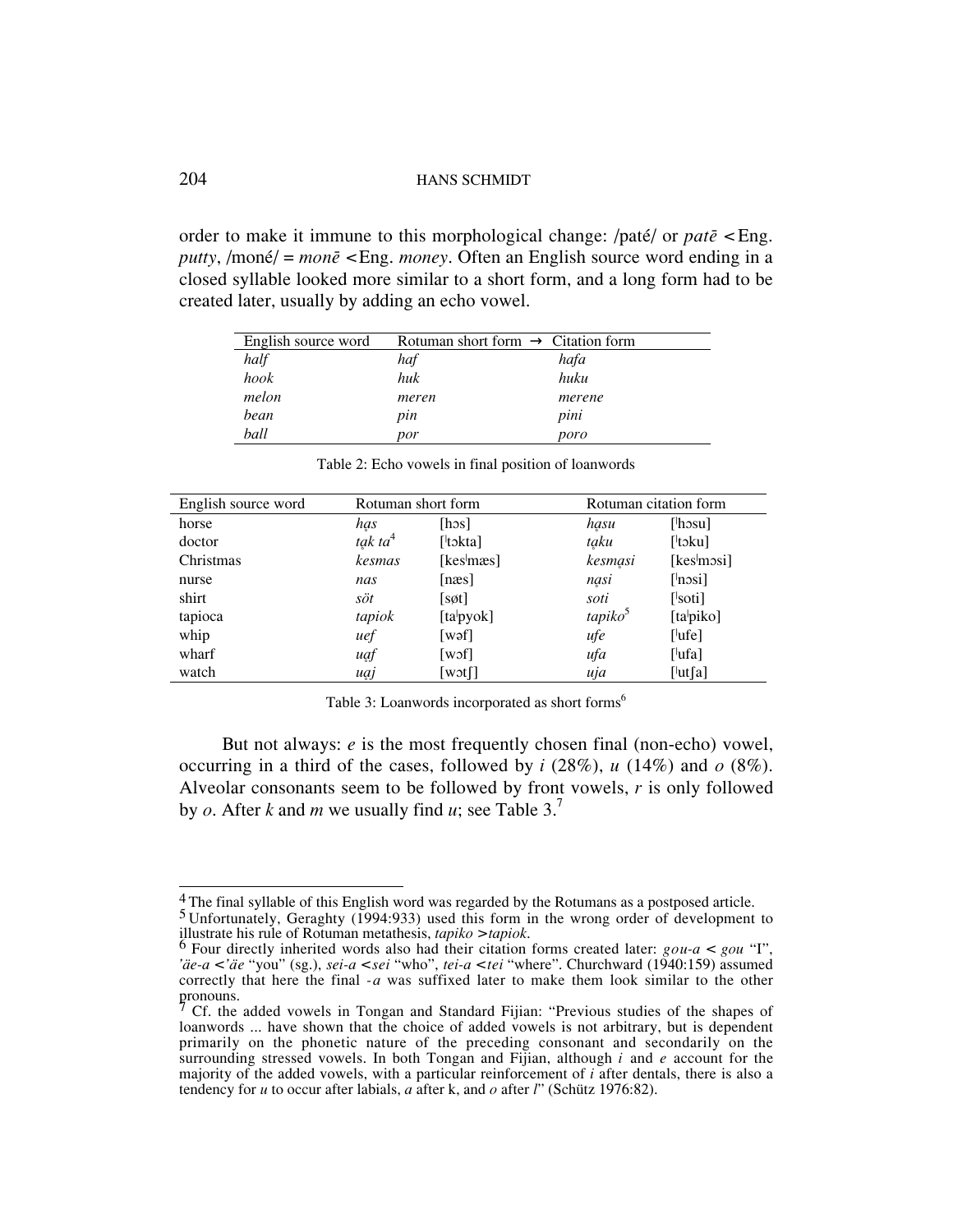Sometimes the vowel or diphthong in the last syllable was equated with secondary vowels resulting from Rotuman metathesis and the long form postulated accordingly, though it may not resemble the source word closely.

#### **Contacts with neighboring languages**  $3.$

#### $3.1$ The Age of Discovery

At first sight one might assume that Rotuma was a lonely island in the vast ocean. But numerous borrowings from Polynesian languages are proof that its inhabitants were at times in close contact with their neighbors.

| Rotuman             | Tongan     | Samoan                     | Fijian                  | English                    |
|---------------------|------------|----------------------------|-------------------------|----------------------------|
| esu                 | lesi       | esi                        | weleti <sup>8</sup>     | papaya                     |
| koti                | kote       | (peleue)                   | kote                    | coat                       |
| laku                | loka       | loka                       | loka                    | lock                       |
| manua               | manuao     | $(va'a-tau)$               | manuā                   | man o' war                 |
| maporo              | māpele     | mapu                       | māvolo                  | marble                     |
| mör jäene           | siaina     | siaina                     | tiaina                  | orange (lit.: china)       |
| pakete              | (kane)     | pakete                     | vōkete                  | bucket                     |
| $p\bar{o}$          | $p\bar{o}$ | $p\mathcal{Q}$             | $p\bar{o}$ , $v\bar{o}$ | chamber-pot                |
| pusi                | pusi       | pusi                       | vusi                    | pussy-cat                  |
| selō                |            |                            | sēlō                    | sail ho!                   |
| soti                | sote       | 'of utino)                 | sote                    | shirt                      |
| tagkirī             | tagakalī   | tagikerī                   | daqarī                  | dungaree                   |
| takivai             | takaivai   | $ta(') \, a\n$ {i} \, va\n | takāwai                 | hoop-iron                  |
| tepeli              | tēpile     | (laulau)                   | tēpeli                  | table                      |
| tipota              | tīpota     | tīpoti                     | tīvote                  | teapot                     |
| $ver' \overline{o}$ | felekō     |                            | velekō                  | steel(-blade) <sup>9</sup> |

Table 4: Early borrowings via neighboring languages from English

Even before Rotuma was 'discovered' in 1791, the islanders had heard of the 'white man'. Many English words did not reach Fijian or Rotuman directly but via an intermediary, often Tongan. At the beginning of the nineteenth century Mariner was told by the Tongan nobleman Kau Moala that they, the Tongans, had shown the Rotumans iron and taught them how to make use of it (Martin 1817; I:399; Gardiner 1898: 404).<sup>10</sup> "It was the Tongans, not Europeans, who were the bearers of the names of the many novelties from

<sup>&</sup>lt;sup>8</sup> Langdon (1975) derived this word from the name of the ship *General Wellesley*, which brought the first pawpaws into the Central Pacific in the same of the single other at weinsitely, which<br>brought the first pawpaws into the Central Pacific in the second half of the nineteenth century.<br><sup>9</sup> From Dutch *bijle* 

carried onto their shores with driftwood (Cook 1784:264, Fornander 1880, 2:168-169, Schütz 1978:40, fn. 5). Spanish galleons had been sailing regularly since the sixteenth century between Manila and Peru.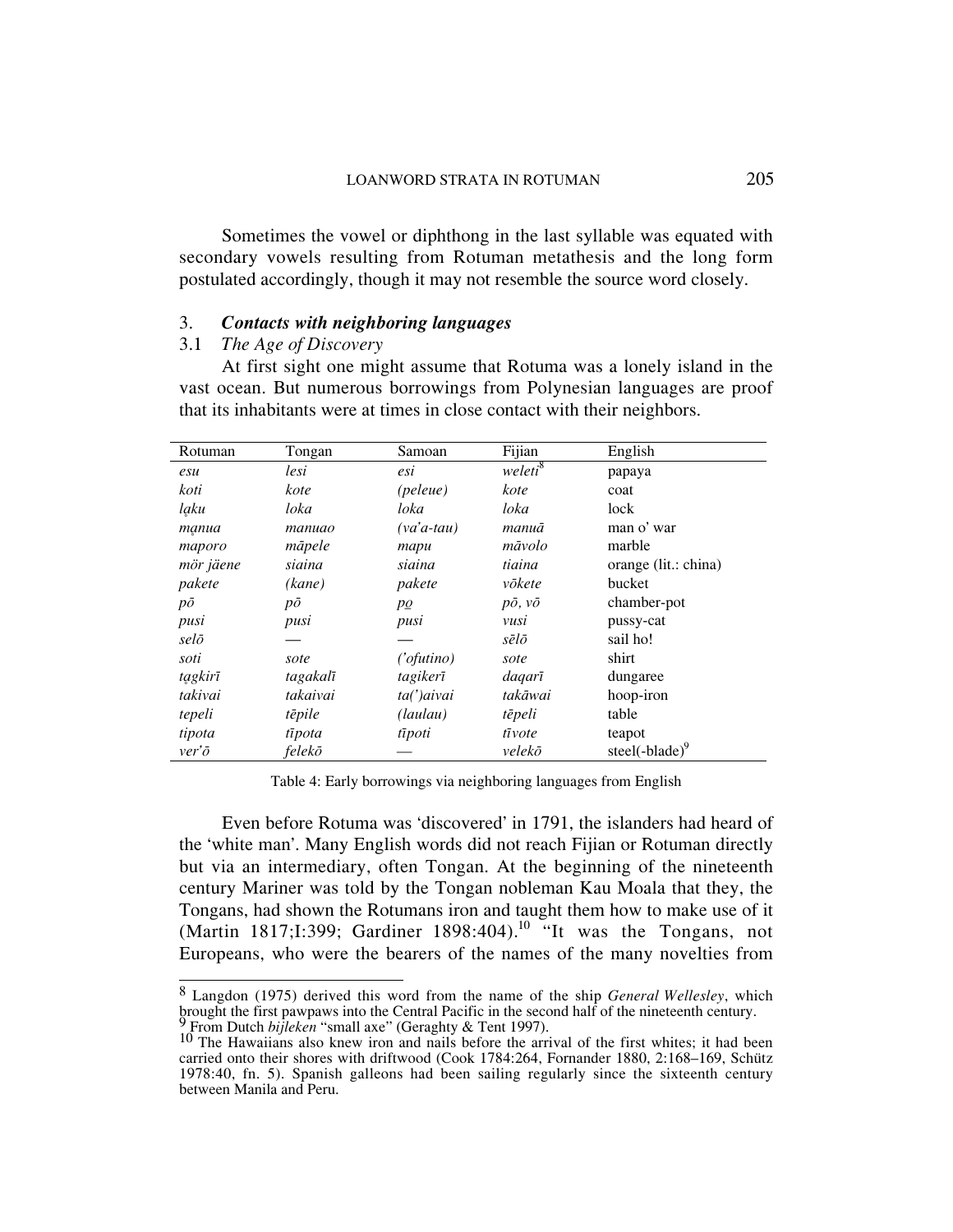beyond the horizon. Some were borrowings from English (Table 4) while others were Tongan coinages or loans from other Pacific languages" in Standard Fijian (Geraghty 1989:380), e.g., Rot. *papalagi* and St.Fij. *pālagi* < Tong. *papālagi* "European, white man"; Rot. *ruru si'u* and St.Fij. *lūlulu* < Tong. *lulululu* "shake hands", Rot. (')*ukalele* and St.Fij. *ukalele* < Haw. *ukulele*. I might add Rot. *ukamea* "button" and Sam. *u'amea* "metal" < Tong. *ukamea* "iron".

Many of the early borrowings are not in common usage any longer. But the Central Pacific languages did not borrow in a unified way from English or Tongan, as the examples in Table 5 show.

| Rotuman               | Tongan      | Samoan             | Standard Fijian   | Gloss          |
|-----------------------|-------------|--------------------|-------------------|----------------|
| 'ahai                 | (vaka)      | $\alpha'$ a)       | (waqa)            | ship ("ahoy")  |
| Manrē                 | Mōnite      | (Aso gafua)        | Moniti            | Monday         |
| pitete                | pateta      | pateta             | pateta            | potato         |
| poatkau               | pulu māsima | $p\overline{i}sup$ | bulumakau         | corned beef    |
| pota                  | kopa        | 'ара-тетеа         | kava              | sheet metal    |
| Ranrani <sup>11</sup> | Pilitania   | Peletania          | <i>Bolatagane</i> | <b>Britain</b> |

Table 5: Differences in borrowing by Central Pacific languages

#### 3.2 *The period of the Christian Mission*

Most Rotumans and Fijians nowadays belong to the Methodist church. Its missionaries settled first on Tonga and learnt Tongan as their first Central Pacific language. Later Tongan lay preachers were sent to the surrounding islands to pave the way for white missionaries. In 1839 the London Missionary Society sent a handful of Samoans to Rotuma, two years later Tongans and finally Fijians (Wood 1978). Murray (1888) suspected after visiting Rotuma in April 1845: "It is very likely that many of them may have learned to read from Tongan and Fijian books, and may have acquired a considerable knowledge of these languages from teachers from these groups who had been stationed among them."

The Catholic church had close connections with Wallis and Futuna. In 1853, the French missionary was driven into exile on Futuna for a few years and he took a few dozen converts with him. Thus Christian first names and the first borrowings in the areas of religion and education were adopted from these  $languages.<sup>12</sup>$ 

<sup>&</sup>lt;sup>11</sup> There is a rare variant *Pertania* with the same meaning.<br><sup>12</sup> "Much of the early work of the mission [in Fiji and also Rotuma] was carried out by Tongan catechists. So many early borrowings connected with religion and education are from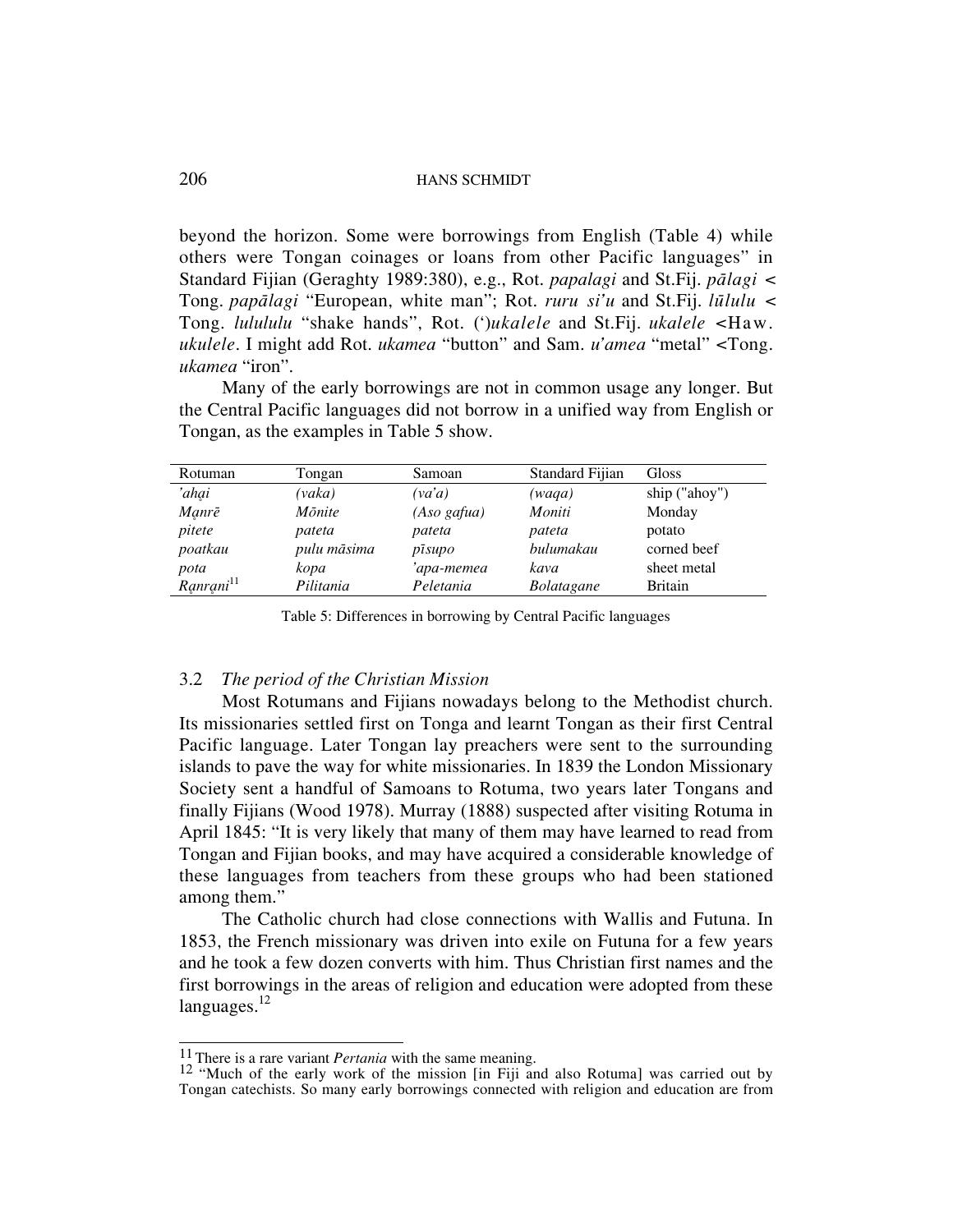#### 3.3 *Fijian as a source of loanwords*

The Fijian influence on Rotuma is more recent than the Polynesian one. After discovery by the Europeans, Rotuma became connected more closely with Fiji with regard to administration, churches, and the economy.<sup>13</sup> Since 1854 the Methodist mission employed Fijian catechists on Rotuma.<sup>14</sup>

In 1881 Rotuma was incorporated into the Colony of Fiji. "Because of its close administrative and economic ties with Fiji over the last century, the Rotuman speech community has added a layer of recent borrowings from Fijian; these are mainly in the domain of what might be called 'modern culture' but not entirely so" (Pawley 1979:33f).

Recent borrowings were facilitated by the gradual migration of two thirds of the Rotumans to the urban areas of Fiji, and today they are well versed in the local languages. On top of that the island and its administration, churches, and media are an integral part of the Republic of Fiji. On the other hand, only a few loanwords have entered Fijian from Rotuman: *fara* "parade", *täroro* "fermented coconut sauce", *apei* "fine mat", *fekei* "pudding" (Geraghty, p.c.). In some Fijian dialects, *lotuma* is the term for "coconut grater".15

#### 4. *Borrowings from Polynesian languages*

By far the largest set of loanwords in Rotuman came from Polynesian languages. Their large number poses the "classic problem to distinguish which of two groups of words is inherited and which is borrowed from a related language" (Dyen 1956:83) and led authors such as Kern (1887:564) to assume that the Rotuman language belonged to the Polynesian family.

Rotuman and the neighboring languages have gone through different sound changes since their common ancestor language split up. This becomes obvious when we look at the doublets in Table  $6<sup>16</sup>$  which reflect roots found in loanwords as well as non-borrowed words (cf. also Biggs 1965:390).

Tongan, or from English via Tongan; [...] Most, however, are ultimately of English origin" (Geraghty 1989:383).<br>13 Biggs (1989:383).

Biggs  $(1965:411)$  saw no evidence for a Fijian dialect to have had a major influence on Rotuman before the arrival of the Europeans.

<sup>14</sup> In some early Christian pamphlets, Rotuman [θ] was spelt «c» as in Fijian. <sup>15</sup> Cf. the word *lotuma* in East Futunan, East 'Uvean, Tongan as the term for a taro or yam

species. It is conceivable that the Tongans propagated these types and their names.<br><sup>16</sup> Milner (1963) noted that doublets often resulted from a large influx of loanwords, also amongst dialects, especially in the region of Fiji, Tonga and Samoa, "where extensive cultural and lexical interpenetration can readily be seen to have followed in the wake of both peaceful and warlike contacts."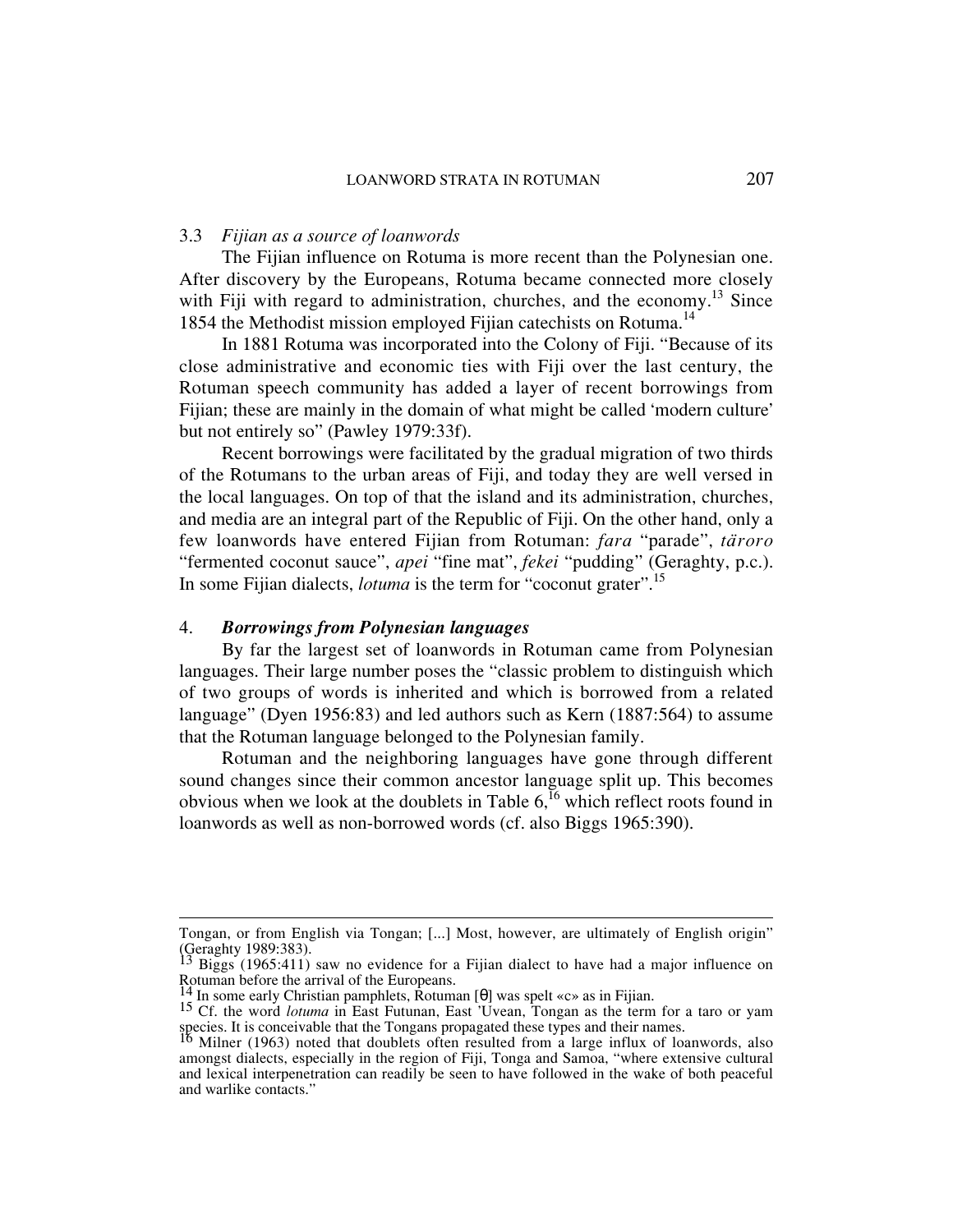| Inherited word     | Gloss            | Borrowing         | Gloss                          | PCP root               |
|--------------------|------------------|-------------------|--------------------------------|------------------------|
| afu                | row, line        | 'at-motu          | island (group)                 | $*2$ atu               |
| $a'(a)$ -          | causative prefix | $fak(a)$ -        | causative prefix               | $*vaka$                |
| faliga             | ear              | matua-taliga      | hammer-head<br>shark           | *taliga                |
| fapu-i             | mark as taboo    | tapu-aki          | bless                          | $*$ tabu               |
| fa'i               | fetch water      | taki              | serve kava                     | $*$ taki               |
| fea, fe-fe'a       | pale, light      | -tea              | whitish                        | *tea                   |
| fiu                | sail away        | titiu             | sail (v)                       | $*$ vi(?)u             |
| $f\circ a$         | land             | toka              | quiet, still                   | *toka                  |
| fui                | necklace         | tui               | bind together                  | $*$ tui                |
| fuli               | deaf             | tuli              | ear wax                        | $*$ tuli               |
| funu               | cook             | kai- <b>tunu</b>  | picnic                         | $*$ tunu               |
| gao-gao            | empty, deserted  | mao               | vanish                         |                        |
| hafu               | stone            | fat-manava        | heart                          | $*vatu$                |
| hagota             | fish(v.)         | figoti            | set fish traps                 | *vagoda                |
| häle               | part of roof     | tau-färe          | broom                          | $*$ vale               |
| hata               | shelf            | fat-fata          | elevated bed                   | *vada                  |
| hegu <sup>17</sup> | sneeze           | fagfagu           | nose flute                     | $*vag(ou)n$            |
| henu <sup>18</sup> | coconut fibre    | penuku            | coconut fibre                  | $*penu(2)(iu)$         |
| hō                 | wring            | $f\overline{o}$   | mob up                         | $*_{v\bar{o}}$         |
| hohoa              | stink            | poa               | emit smell                     | PPn. *poa              |
| hola               | spread out       | fora              | tell                           | *vola                  |
| huli               | turn round       | furi              | turn, shift                    | $*$ vuli               |
| i'a                | fish(n.)         | kau- <b>ika</b>   | shoal of fish                  | *ika                   |
| jaliga             | gutter           | sa-sari           | drip, flow                     | $PEO * }sali$          |
| jio                | bottom           | ifo               | hang down                      | $*civo$                |
| $i\bar{i}'$ ura    | red dracaena     | tar- <b>kura</b>  | red taro                       | *kura                  |
| lagi               | wind             | ragragi           | windy                          | $*lagi$                |
| lolo               | coconut milk,    | täh- <b>roro</b>  | fermented                      | $*lolo$                |
|                    | oil              |                   | coconut meat                   |                        |
| sasi               | sea(water), salt | täh-roro          | idem                           | $*tasi$                |
| läe                | sail (n.)        | lū sam- <b>rā</b> | rope of sail                   | $*laya$                |
| no-nojo            | correct          | to-tonu           | correct                        | *donu                  |
| pofo               | small elevation  | $ut$ -poto        | short rafter                   | $*boto$                |
| ramu               | mosquito         | ta-namu           | mosquito net                   | $*namu$                |
| riri'i             | small (pl.)      | (faua) liliki     | part of roof                   | $*$ riki               |
| sasi               | sea(water), salt | tau- <b>tei</b>   | fishing captain                | $*tasi$                |
| soa'läe            | tube fish        | sokra'a           | swordfish                      | $*$ sakula(y)a         |
| $ua-sä'e$          | (of tide) rise   | hua               | wash away                      | $*ua$                  |
| valu               | wave             | sū-garu           | waterlogged                    | $*$ g <sup>w</sup> alu |
| 'ā                 | eat              | <b>kai</b> -tunu  | picnic                         | *kai                   |
| 'ono               | feel strain      | kokono            | worry                          | $*_{kofio}$            |
| 'ufu               | head louse       | vän- <b>kutu</b>  | push fingernails<br>into skull | $*$ <i>kutu</i>        |

Table 6: Doublets $^{19}$ 

<sup>17</sup> Raising from  $*a$  to *e* before C*u* is irregular. 18 With unexplained loss of final syllable.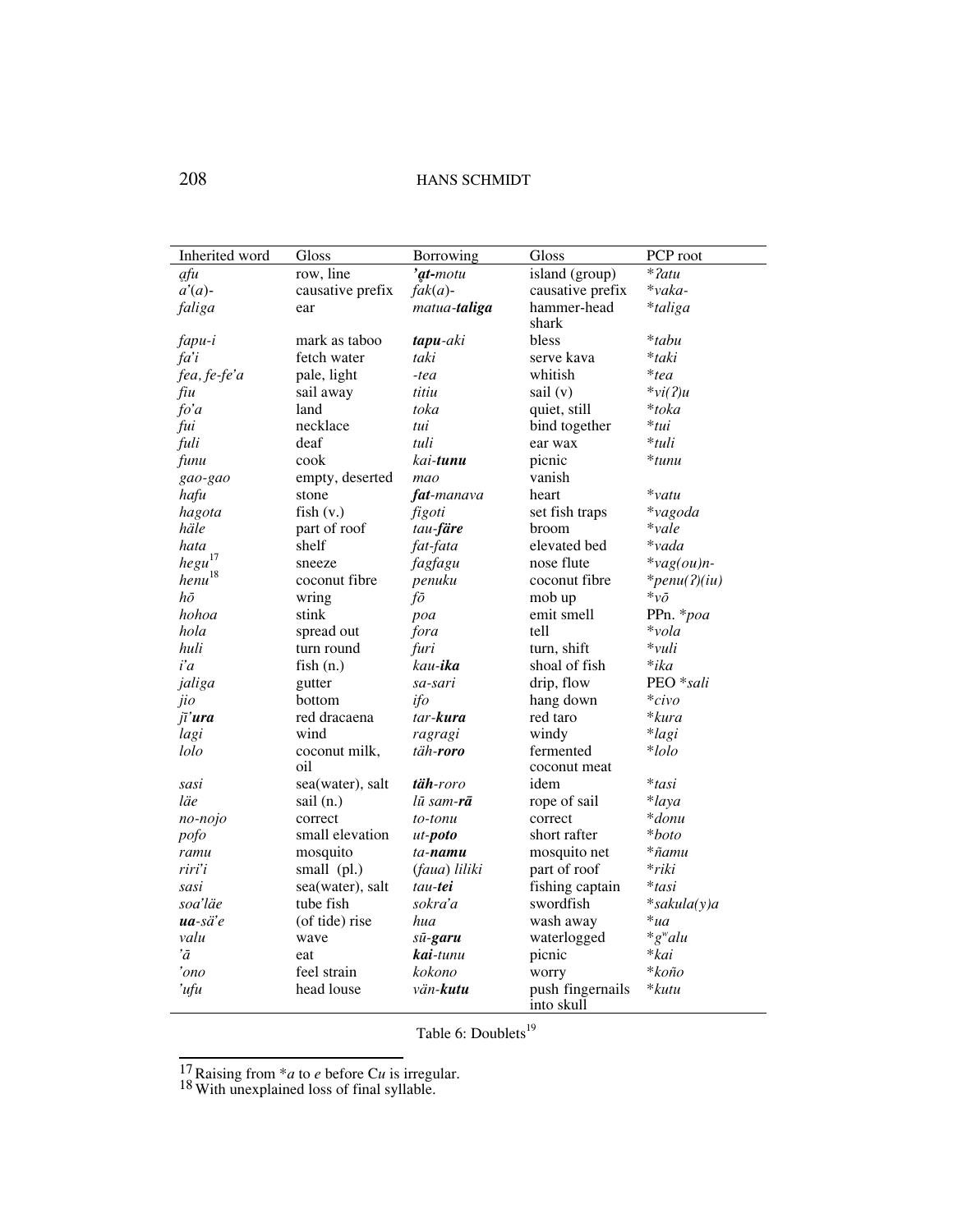Thanks are due to George Grace and Bruce Biggs for the systematic identification of the indigenous lexicon as opposed to loanwords. Grace (1959:16f) gave a couple of sound correspondences of Rotuman with Polynesian languages (see Table 7) as markers of borrowings: *f, 2, t* instead of *h, Ø, ,f* in Rotuman, which correspond to Proto-Polynesian *\*f, \**/, *\*t*. The Polynesian *\*l* corresponds to *l* and *r* in Rotuman, where *r* is said to be the reflex in loanwords, especially when Fijian shows *l* in the same word (Grace 1959:16).

#### 4.1 *Direct and indirect inheritance*

Starting from the hypotheses that (i) the non-English loanwords in Rotuman originate from neighboring languages, and that (ii) Rotuman and these neighboring languages descend from a common proto-language, Biggs (1965) called the indigenous items of the lexicon "directly inherited" and the borrowed ones "indirectly inherited", because they can ultimately also be traced back to the common proto-language, albeit via another language: "I propose to speak of directly and indirectly inherited words rather than inherited and loanwords in order to emphasise that *all* of the words with etymologies were once part of a language ancestral to Rotuman from a collateral related language after undergoing changes other than those which affected forms which had remained continuously in the Rotuman line" (Biggs 1965:390).

Biggs was able to extend the existing<sup>20</sup> list of criterial phonemes used to identify directly inherited word stems in Rotuman somewhat (1965:391, 412) and labelled the following reflexes of the Proto-East-Oceanic correspondences as diagnostic of direct inheritance:  $h < PEO^*p$ ,  $f < ^*(n)t$ -,  $t < ^*nd$ ,  $2 < ^*k$ ,  $\emptyset < ^*?$ , and  $r < *d$ . The following reflexes in turn were said to be characteristic of indirectly inherited word stems:  $f < \nvert k \leq r$ ,  $t < \nvert k \leq k$ ,  $r < \nvert k \leq r$  and  $\lvert k \rvert$ ,  $r \leq r$  and  $h/\emptyset <$ \* $(n)s$ .

Biggs (1965:389) had also claimed that "... no diagnostic member of one set co-occurs with diagnostic members of the other set"; although, e.g.,  $f \lt^* t$ (direct) and  $k < *k$  (indirect) can occur in one word: *kukufi* "net for casting", related to PNP *\*kukuti* "handnet for fishing"; *kifo* "fish species *Siganus*" next to PPn. \**kito*; or  $h < \n\star p$  (direct) and  $2 < \n\star 2$  (indirect) in '*uhi*<sup>21</sup> "yams" < POc. *\*qupi* (cf. Pawley 1979:42).

<sup>&</sup>lt;sup>19</sup> Cf. the pair *säke* "jut out" and *häke* "turn aside" < POc. *\*nsake*.<br><sup>20</sup> Without mentioning Codrington's and Grace's ground-breaking work, Pawley (1979:33) stated: "Only since 1965 has it been possible to determine, for as much as half of the morphemes of Rotuman, whether they are borrowed from Polynesian or not."<br><sup>21</sup> In this case we have an "intrusive glottal stop".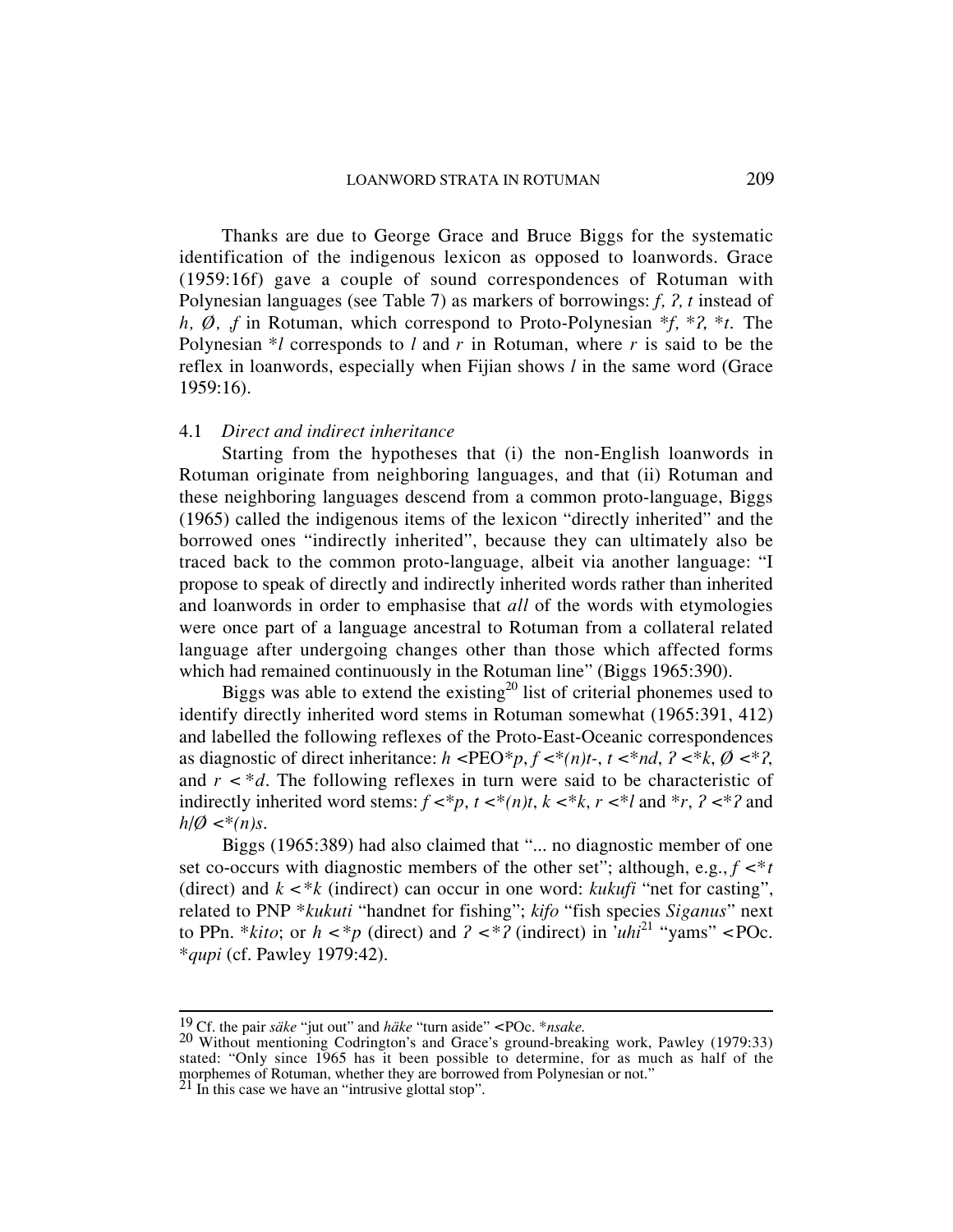Our knowledge of the sound correspondences within Proto-East-Oceanic and Proto-Central-Polynesian has since been greatly enhanced as shown below in Table 7 (after Geraghty 1986, 1990:54; Pawley 1996:89):

There is no single phoneme in Rotuman which could serve as evidence whether a word is borrowed or directly inherited, for all occur in both strata. Even though  $/j/$  is not part of the phoneme inventory of any Polynesian language, its occurrence in a root is no guarantee that the item was not borrowed: *fak-peje* "recite history of kava" <sup>&</sup>lt; PNP *\*pese* "sing".<sup>22</sup> Perhaps the following words with *j* (contracted from  $s + t$ ) are borrowed as well: *majau*<sup>23</sup> Sam. *maµtaisau* "craftsman, carpenter", *majila* < Tong. *masitala* (via *\*mais* + *tala*?); cf. St.Fij. *masiulatoa*) "tree species".

If a word contains two of the above criterial phonemes, or if it contains one and has cognates in other languages for comparison, we can safely identify it as either directly or indirectly inherited. This applies to roughly half of the Rotuman lexicon (Pawley 1979:33). Loanwords can be recognised as such if they entered the language after the consonant changes typical for Rotuman were completed (except  $*$ *t* > [ $\theta$ ] > *f* which was still in progress in the nineteenth century).

#### 4.2 *Several Polynesian strata in Rotuman*

Churchward (1938:79–88, 1940:159) had discovered two different Polynesian strata in Rotuman, an early one from Samoa and a later one from Tonga. He assigned about four dozen examples to them, unfortunately without giving his rationale behind it. His groupings were often, but not always, correct. He incorrectly regarded the directly inherited forms *a¨fe* "liver", *-afu* "towards", *hefu* "star", *huli* "turn something round", *rako* "learn", *riri'i* "small (PL)", *roa* "long", *sasi* "ocean", *sunu* "hot", *ufa* "inland", *väve* "quick", and '*ona* "bitter" as Polynesian loanwords. On the other hand, he thought that the loanwords *fesi'a* "hate", *mane'a* "play", *maò'usu* "grass", *piko* "lazy", and '*inoso* "marry" were directly inherited, and that *kainaga* "kinship, relation" was a Melanesian instead of a Polynesian borrowing (cf. Pawley 1996:86).

Biggs (1965:411f) recognized two different strata of Polynesian loanwords in Rotuman as well. He identified their source as either (i) Samoa-Futuna or (ii) Tonga-'Uvea-Niuafo'ou. He identified the two strata by the different reflexes of some phoneme correspondences which are almost identical with the differences between Tongan and Samoan. By using the same method he could show furthermore that other Polynesian islands had been

<sup>&</sup>lt;sup>22</sup> Trouillet (MS.) wrote that this kind of recitation was brought to Rotuma together with kava. <sup>23</sup> Cf. *masau* in a Christian booklet ("Bureaki ....") from 1850.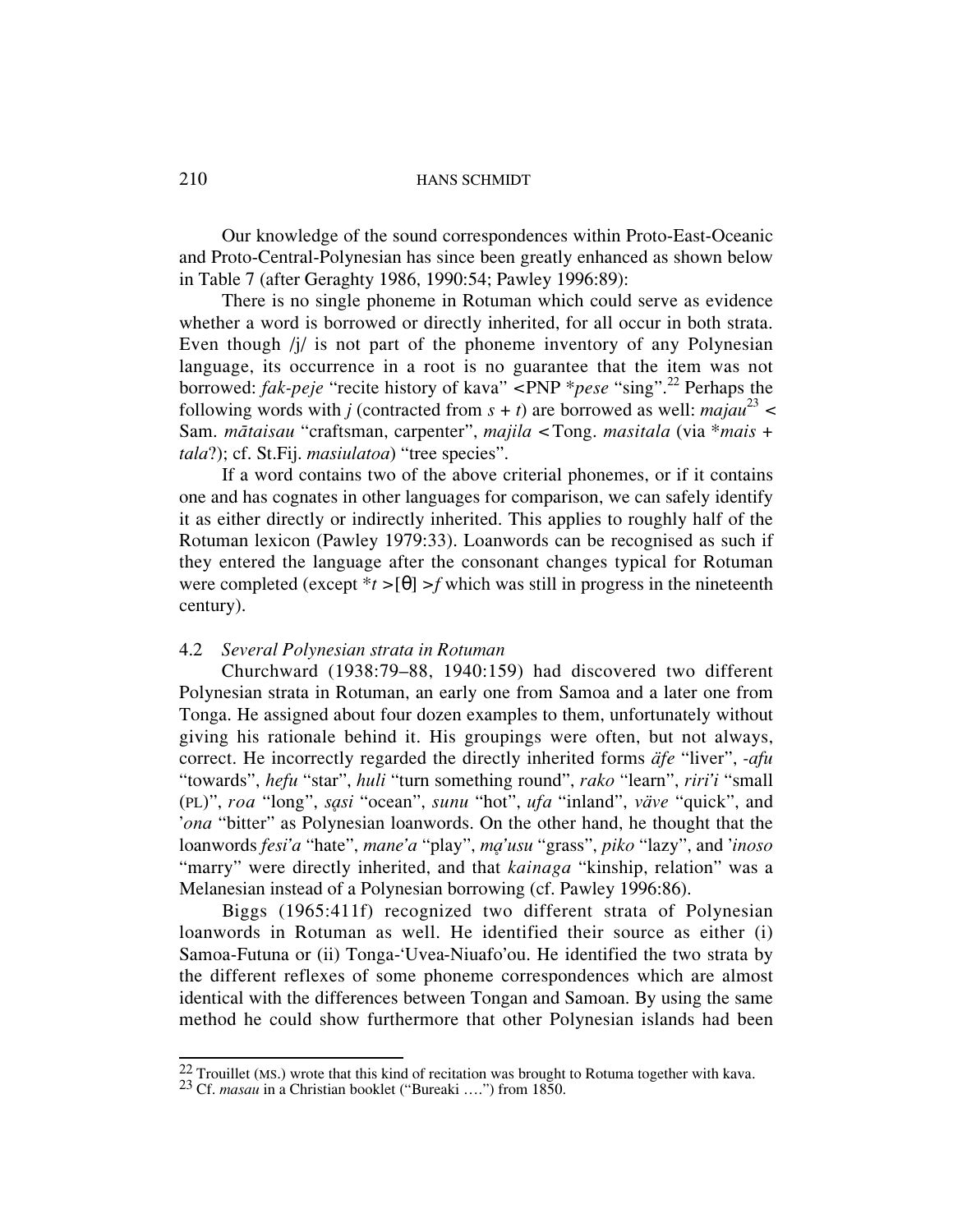settled several times such as the Outliers Rennell and Anuta in the Solomon Islands and Rurutu in the Austral archipelago (Biggs 1980:115).

According to Biggs (1965:412) an item was borrowed from the language of Tonga, 'Uvea, or Niuafo'ou if it contained an  $h \ll PEO^{*}(n)$  or  $2 \ll PEO$ *\**/). But if the reflex of PEO *\*(n)s* is Rot. *s* or *Ø*, the borrowing originated from Samoa or Futuna. I summarize this in Tables 7 and 8 (expanded from Biggs 1965:389, 412).

| Rotuman direct       |              |     |    | Ø |          |     |       |
|----------------------|--------------|-----|----|---|----------|-----|-------|
| Rotuman indirect     |              |     |    |   | h.s.Ø    | t,s | g     |
| PPolynesian          |              | r.l |    |   | h,s      | t.s | g     |
| PFijian              | v            | dr  | K. | Ø | $c_{1}z$ |     | $g^w$ |
| PCen.Pacific         | $\mathbf{V}$ | dr  |    |   | $c_{1}z$ |     | $g^w$ |
| <b>PEast Oceanic</b> |              | nd  |    |   | s.ns     |     | $m^w$ |

Table 7: Criterial phonemes for directly and indirectly inherited words. For the boxed segments, see Table 8.

|                                                  | r |    | $\mathbf k$ |   | 2        |   | h, s |   | $h, \emptyset$ |   |
|--------------------------------------------------|---|----|-------------|---|----------|---|------|---|----------------|---|
| Rot. indir. <tong.,<br>E'Uv., Niuaf.</tong.,<br> | Ø |    | k           |   | 2        |   | h    |   | h              |   |
| Rotuman indirect <<br>Sam., EFut.                |   | r  | k?          |   |          | Ø |      | S |                |   |
| PPolynesian                                      |   | r  | k           |   | 2        |   |      | S | h              |   |
| Tongan                                           | Ø |    | k           |   | 2        |   | h    |   | h              |   |
| Samoan                                           |   |    |             | 2 |          | Ø |      | S |                | Ø |
| E.'Uvean direct                                  |   | Ι. | k           |   | $2^{24}$ |   | h    |   |                |   |
| E.'Uvean indirect<br>$<$ Tongan <sup>25</sup>    | Ø |    | k           |   | 2        |   | h    |   | h              |   |
| Anutan direct                                    |   | r  | k           |   |          | Ø |      |   |                |   |
| Anutan indirect<br>$\leq$ E.'Uvean <sup>26</sup> | Ø |    | k           |   |          | Ø |      |   |                |   |

Table 8: Criterial phonemes serving to distinguish the sources of Polynesian borrowings in Rotuman

Why didn't Biggs call all differences between Samoan and Tongan criterial phonemes, i.e. also the reflexes of PPn.  $*$ *k* in Sam. *?* and Tong. *k* and of PPn. *\*r* in Sam. *l* and Tong. *Ø*? For one thing, Biggs (1965:385) had found

 <sup>24 &</sup>quot;Elbert (1953) ... surmised, correctly, that his sources were in error in their marking of East 'Uvean glottal stop, which is always retained as such in East 'Uvean and is not sometimes lost, as dictionary sources would indicate" (Biggs 1980:117). The Tongic languages are not the only ones in the Central Pacific to have preserved Proto East Oceanic *\**/, and so *\**/ must also be reconstructed for Proto Nuclear Polynesian.<br><sup>25</sup> Following Biggs (1980:125).<br><sup>26</sup> Following Biggs (1980:125).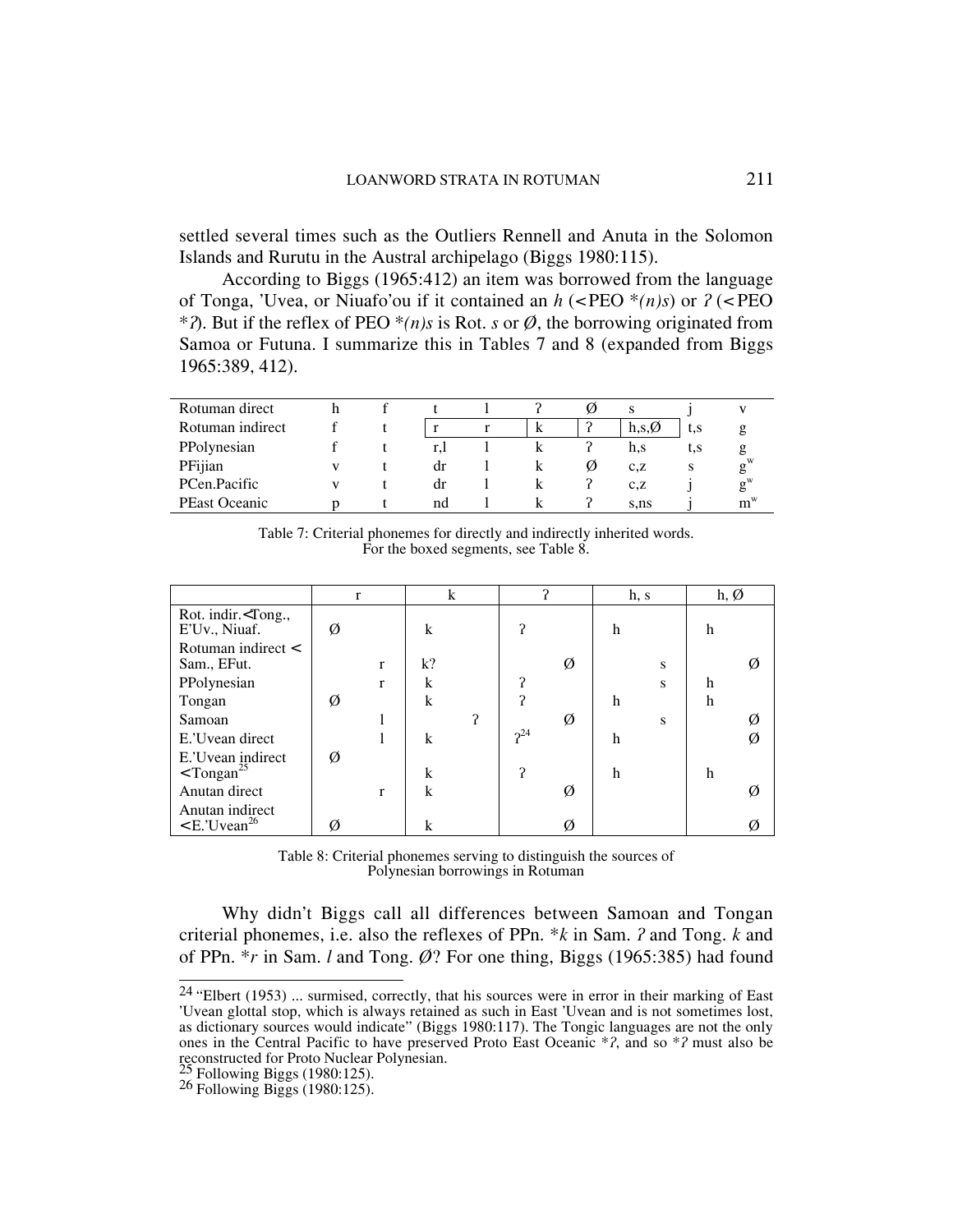no indirect reflexes of \*k as ? in Rotuman (e.g., in *'oti* and *'atfara*, see Section 4.4), and also the relationship of Rot. *r* and *l* to PPn. *\*r*, *\*l* was not clear at that time. Both liquids, PPn. *\*r* and *\*l*, were borrowed as Rot. *r*.

Also many Polynesian loanwords in Samoa-Futuna have *r* instead of *l* (Geraghty 1983:102, 1989; Schütz 1978). Polynesian loanwords with *l* are rare in Rotuman (they constitute just 6% of all borrowings containing a liquid). The occurrence of *l* in comparison to *r* increases to 20% in words which do contain no criterial phonemes, and whose origin thus cannot be determined unequivocally as direct or indirect. Should the loanwords with *l* be exceptions, then the occurrence of *l* could also constitute a criterion for identification of directly inherited roots. Biggs (1965:412) tended to regard words with *l* as directly inherited, whereas I take Rot. *r*, when it corresponds to St.Fij. *l* and Pn. /l/ to be an indication of borrowing (cf. Grace 1959:16).

#### 4.3 *Borrowings from Tongic*

The languages of Tonga and Niue make up the Tongic group. A few sound changes set them apart from the other Polynesian languages; though the Nuclear Polynesian language of (East) 'Uvea is another source for Tongic loanwords because it has borrowed more than half of its lexicon from Tongan (Biggs 1980:123) or shows even 85% agreement in its lexicon with Tongan (Elbert 1953). Biggs stated two criteria for loanwords from Tongic: Rot. *h* < Tong.  $h$  and Rot.  $2 <$ Tong.  $2$ .

# 4.3.1 *Rot. h and Tong. h*

4.3.1.1 *Rot. h* <sup>&</sup>lt; *Tong. h (*< *PPn. \*s)*. Loanwords with Rot. *h* < Tong. *h* are: *hako* "climb (tree)" < Tong. *hako* "(tree) high", *hanono* < Tong. *hahano* "ponder" (cf. E'Uv. *hahanu* "complain"), *he'aki* < Tong. *he'aki* "call out" (E'Uv. *heaki*), *hiki* < Tong. *hiki* "die (euph.)", *lelhea* (by assimilation from *\*telhea*) "sea slug" < Tong. *telehea*, *ta¨h-roro* "coconut meat fermented in salt water" < Tong. *tahi* "sea water" (E'Uv. *tai*) + *lolo* "coconut cream"; perhaps also *hua* "(sea) wash away" < Tong. *hu'a* (E'Uv. *huhu'a*, Sam. *sua*) "(tide) rise".

4.3.1.2 *Rot. h* <sup>&</sup>lt; *Tong., E'Uv. h (*<sup>&</sup>lt; *PPn. \*h)*. The case is simple for loanwords with *h*< Tong. *h*, which reflects PPn. *\*h*, since it was deleted in Nuclear Polynesian languages: *fihu*< Tong., E'Uv. *fihu* (cf. Tik. *fiu*) "fine mat".

4.3.1.3 *Rot. h < Tong., E'Uv. h (< PPn. \*h or \*s)*. The following words were borrowed from Tongan or East 'Uvean (which in turn had borrowed massively from Tongan): *ahiohio* < Tong. *'ahiohio* or E'Uv. *'ahiohio* (Sam. *asiosio*) "whirlwind", *haha-i* < Tong., E'Uv. *haha* (Sam. *sasa*) "thrash", *he* < Tong.,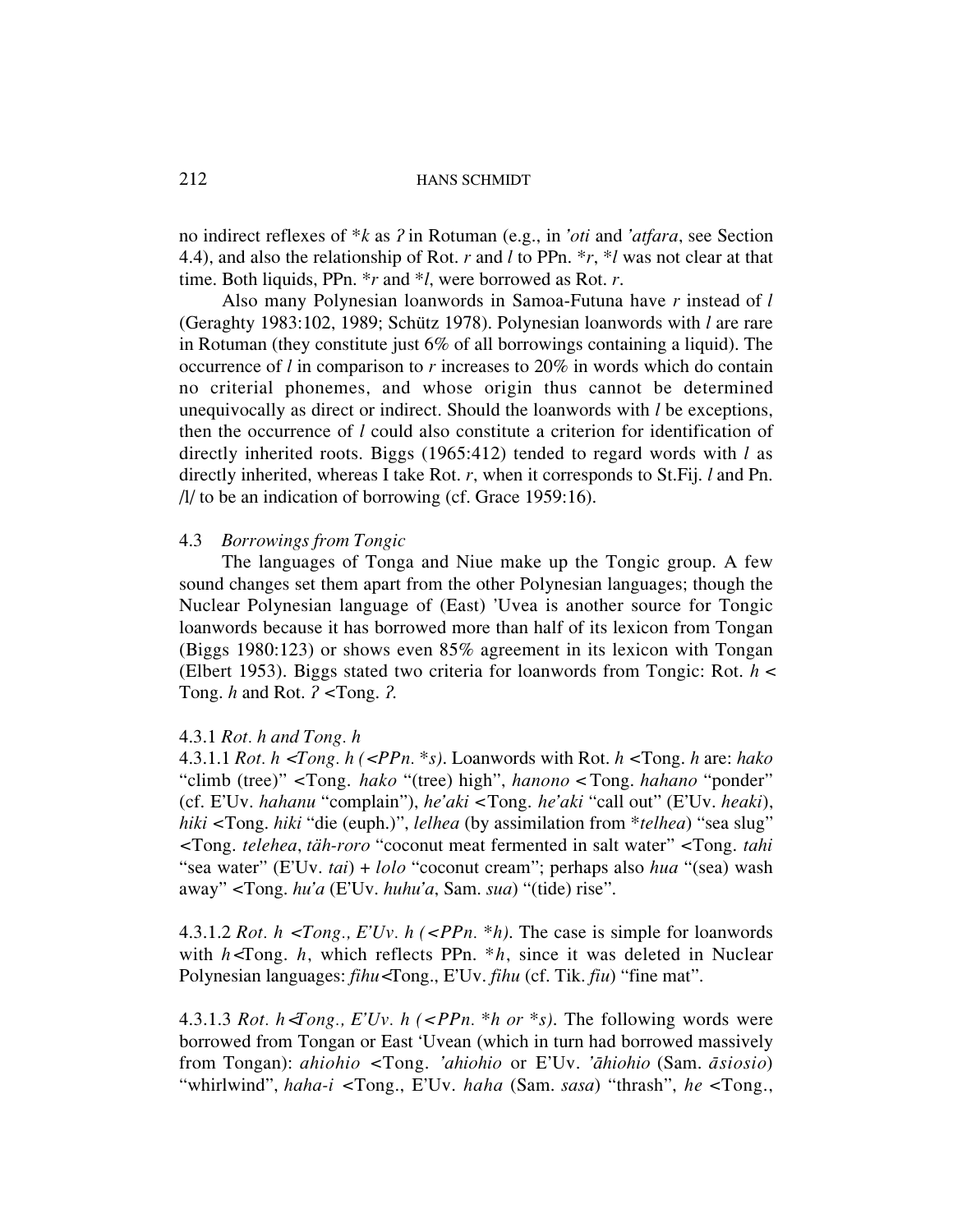E'Uv. *he* "indefinite article", *hiki* < Tong., E'Uv. *hiki* (Sam. *si'i*) "lift", *hiko* < Tong., E'Uv. *hiko* (EFu. *siko*) "juggle", *hoi* < Tong., E'Uv. *hoi* (Sam. *soi*) "bitter yam", *huni* < Tong. *huni* "shrub *Phaleria*" or E'Uv. *huni* "shrub *Drymispermum burnett*" (Sam. *suni*), *maho'a* "yam species" < Tong. *maµhoa'a* or E'Uv. *mahoa'a* "arrow root *Tacca*" (Sam. *ufi-masoa*), *µ puh-raki* "bubble" < Tong., E'Uv. *puhi* "blow", *tohi* < Tong., E'Uv. *tohi* "mark".

4.3.1.4 *Rot.*  $h \leq E'Uv$ .  $h \leq PPn$ . *\*s or \*h*). In four instances of Rot. *h* I was unable to find a corresponding source word with *h* in Tongan, but there was one in E'Uv.: *hahau* "weave" < E'Uv. *hahau* "crossed, interlaced", *ha'a* < E'Uv. *ha'a* (EFu. *sa'a*, Sam. *saµ*) "taboo; bad", *ha'u* < E'Uv. *ha'u* (Tong. *a'u*, Sam. *sau*) "reach", *naha'u* <sup>&</sup>lt; E'Uv. *nahau* "spear thrower", *tepuhi*<sup>27</sup> < E'Uv. *puhi* (Sam. *pusi*) "moray eel".

4.3.2 *Rot. s and Tong. h*. But in over three quarters of the loanwords with Rot. *s*, it corresponds to Tong. or E'Uv. *h*. Pawley (1979:9) expected a loanword "from TON [Tongan], NIU [Niuafo'ou], or (if within the last three or four centuries) EUV [East 'Uvean]" to show an *h* instead of an  $s^{28}$  But there are cases where other factors indicate that it is indeed a loan from a Tongic source, either because another criterial phoneme such as  $2 <$ Tong.  $2$  is present, or because the closest phonetic and semantic resemblance is with Tongan, because there are no source words in non-Tongic languages, or, in case of PPn. *\*h*, because the reflex was  $\varnothing$  in Nuclear Polynesian languages.<sup>29</sup>

The variation in the reflexes in loanwords (*s* or *h*, *r* or *l*) may be due to the fact that not all borrowings entered the language at the same time (cf. Schütz 1970 and Crowley 1993:121). The realization of Tong., E'Uv. *h* as *s* in Rotuman may be an example of 'etymological borrowing': Samoans borrowed Tong. *hamala* "hammer" (< Eng.) as *sāmala*, because they were aware that Tong. *h* corresponded to *s* in their language (Geraghty 1983:102). I assume a similar case for the Rotumans.

If this kind of borrowing happened in Samoan at the time of the first European contacts, I take it as an indication that etymological borrowings are more recent than the others—since people need to be well acquainted with thelanguage they borrow from (and the sound correspondences with their

 <sup>27</sup> With fossilized Polynesian article *te*. <sup>28</sup> "According to the usual assumptions, Proto Polynesian *\*h* should yield Rotuman *<sup>h</sup>* or zero in a Polynesian loan (*h* if a Tongic language is the source, zero if a Nuclear Polynesian language)" (Pawley 1979:31, 1996:107f.). 29 "The correspondences of Tongan *h* in Rotuman are not established with certainty. It is ...

probable that Rotuman *s* (or possibly Rotuman *j*) corresponds regularly with Tongan *h* where Samoan shows loss" (Grace 1959:16).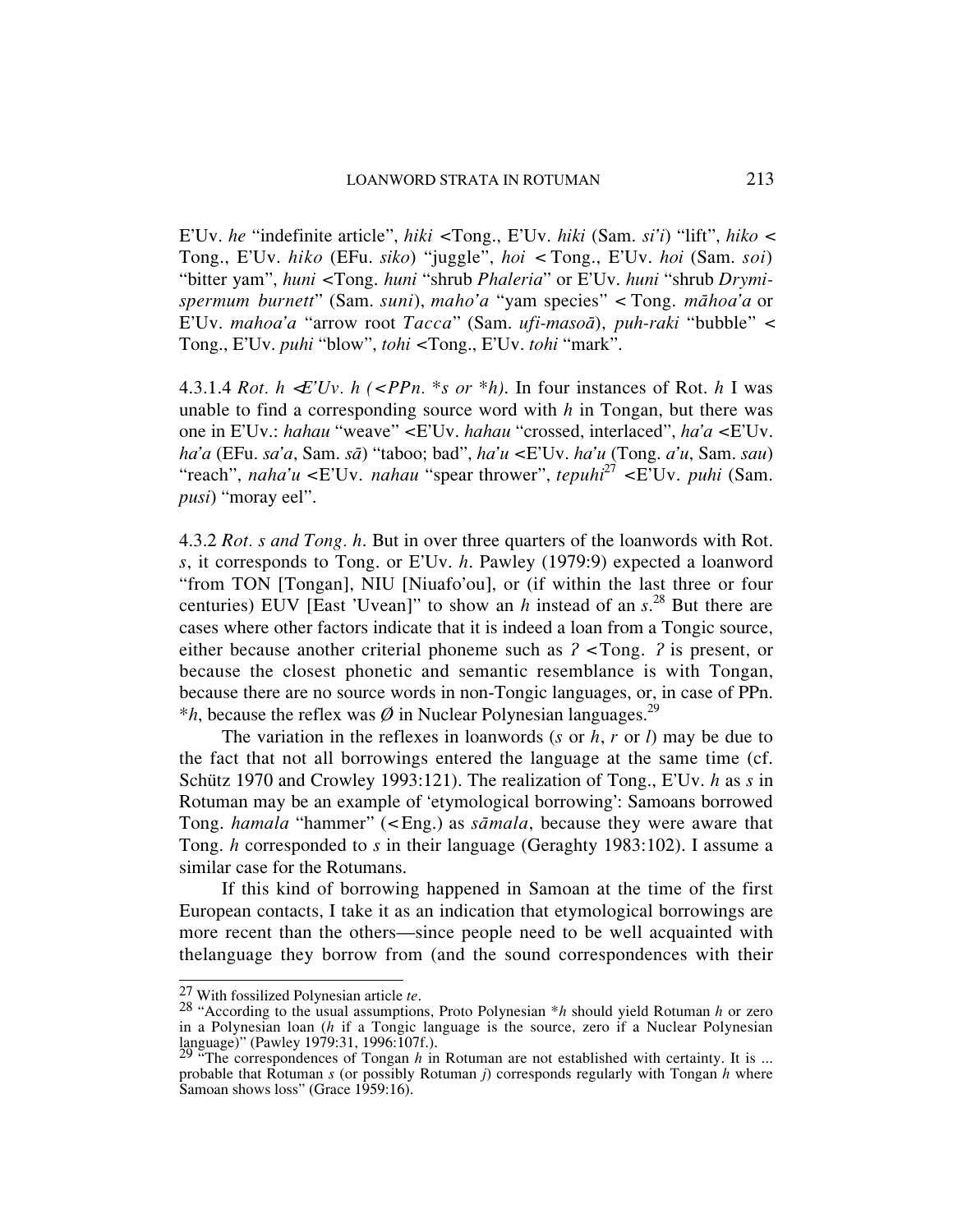own). This means for Rotuman that loanwords with Rot.  $h <$ Tong., E'Uv. h were borrowed earlier into Rotuman than those with  $s$  < Tong., E'Uv.  $h$ . Geraghty (1995a:10) believed the opposite to be true for Fijian borrowings in Tongan, since the Tongans were at an earlier date (before the eighteenth century) "more aware of regular correspondences between Tongan and Fijian".

| Rotuman                        | Tongan                                    | East 'Uvean  | Samoan           | Gloss                      |
|--------------------------------|-------------------------------------------|--------------|------------------|----------------------------|
| a. $s <$ Tong. $h$ (< PPn. *s) |                                           |              |                  |                            |
| a'soko                         | faka-hoko                                 | fakahoko     |                  | carry out                  |
| Fatafesi                       | Fatafehi                                  |              |                  | (chiefly title)            |
| fesi                           | fehi                                      |              | Tik. $fesi^{30}$ | tree species Intsia bijuga |
| fesi'a                         | $fehi-a$                                  | fehia, fesia | ve-vesi          | hate                       |
| filo-si                        | filo-hi                                   | filohi       | filo             | bind together              |
| kekesi                         | kekeho                                    | (kahi)       | $\int'$ asi      | shell fish sp.             |
| masaglei                       | māhaga lei                                | māhaga       | māsaga           | mixed twin                 |
| $sa'a-$                        | $ha'a-$                                   | (ha'a)       | sā               | group                      |
| soro                           | holo                                      |              |                  | walk back and forth        |
| sorofa                         | holofa                                    | holofa       |                  | extend branches            |
| soroi'åk mafa                  | mata-olo'i                                |              |                  | young shark (lit.: rub     |
|                                |                                           |              |                  | eyes)                      |
| sosa'a                         | hoha'a                                    | hoha'a       | soesā            | shudder                    |
| sū                             | hūhū                                      | hūhū         |                  | soaked                     |
| sukuni                         | hunuki                                    | hunuki       |                  | piece                      |
| süsloki                        | hihiloku                                  | hihiloku     |                  | remove meat from green     |
|                                |                                           |              |                  | coconut                    |
| su'i                           | hu'i                                      | hu'i         | sui              | dilute                     |
| 'inoso                         | 'unoho                                    |              |                  | married couple             |
|                                | b. $s$ < Tong., E'Uv. $h$ (< PPn. * $h$ ) |              |                  |                            |
| $kq'asa^{31}$                  | kou'ahe                                   | kau'ahe      | 'auvae           | cheek, jaw bone            |
| sigoa                          | higoa                                     | higoa        | igoa             | name(sake)                 |
| soge                           | hoge                                      | hoge         | oge              | starve                     |

Table 9: Loanwords with  $s <$  Tong.  $h$  (< PPn. \*s or \*h)

4.3.3. The second piece of evidence for borrowings from Tongic is the reflex of PPn. \*r. It was lost in Tongan and Niuafo'ou, but preserved in Nuclear Polynesian languages. That is why the following loanwords probably come from Tongan: faniki "sea urchin" < Tong., E'Uv. vana<sup>32</sup> "sea urchin"+  $\bar{t}$ ki "small" (< PPn.  $*(ri)$ riki), koa < Tong., E'Uv. koa (Sam. 'ola) "dregs",  $\bar{o}$  "go

 $\frac{30 \text{ P} \text{P} \text{P} \text{P} \text{P}}{31 \text{ kg} \cdot \text{cos} \cdot \text{K} \text{a} \cdot \text{k}}$  (Figgs MS.).<br>  $\frac{31 \text{ kg} \cdot \text{cos} \cdot \text{k}}{31 \text{ kg} \cdot \text{cos} \cdot \text{k}}$  (Figgs MS.).<br>  $\frac{31 \text{ kg} \cdot \text{cos} \cdot \text{k}}{32 \text{ C} \cdot \text{f}}$ ,  $\frac{31 \text{ kg} \cdot \text{cos} \cdot \text{k}}{32 \text{ C} \cdot \text{f$ PCP \**waña* "sea urchin".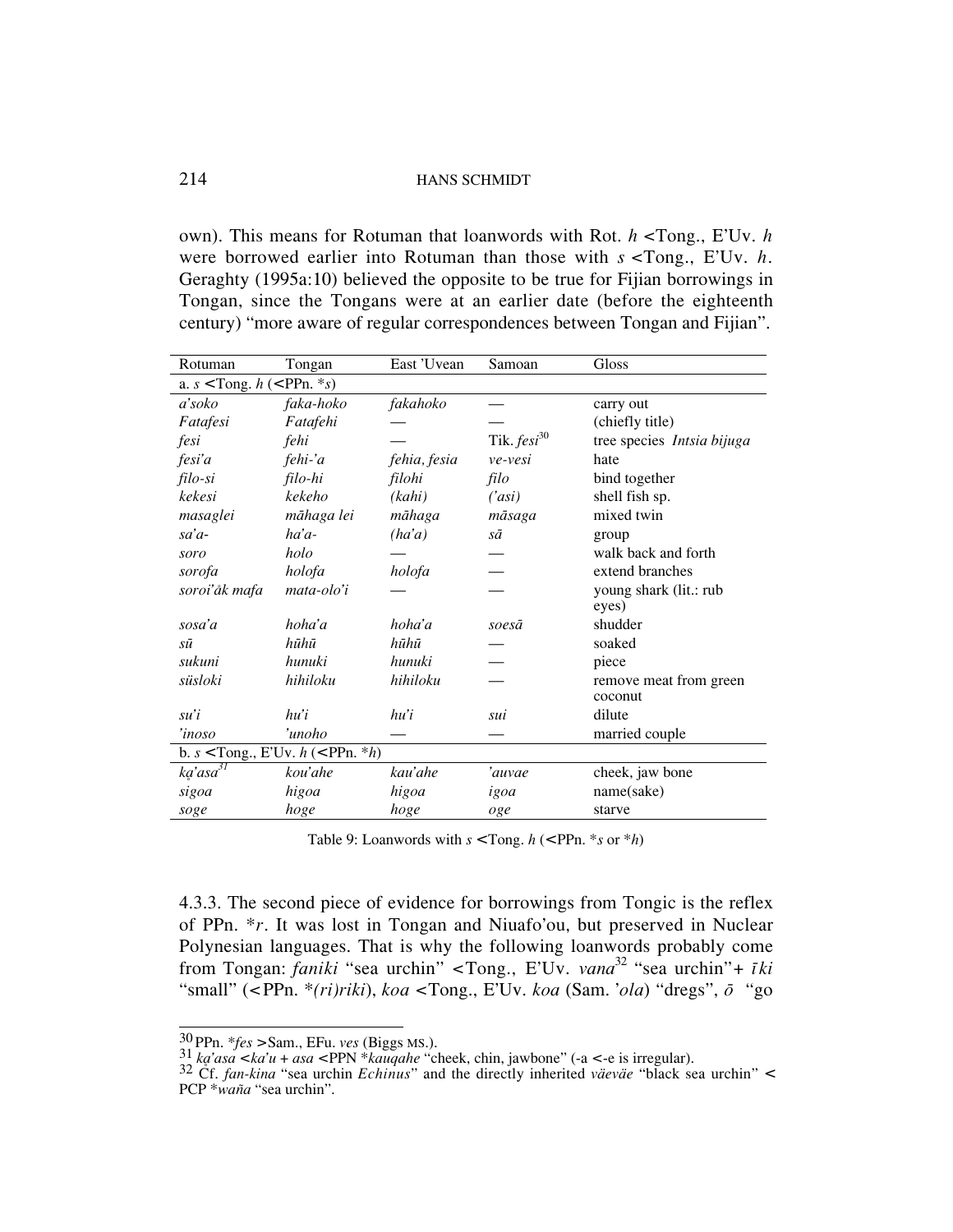(PL)" < Tong., E'Uv.  $\bar{\sigma}$  (< PPn.  $*r\bar{\sigma}$ ) and  $\bar{u}$  "shelter, rest" < Tong., E'Uv.  $\bar{u}$  (< PPn. *\*ruru*, St.Fij. *rūrū*).

4.3.4. The third marker for borrowings from Tongic is  $\ell$ , since Tongan is one of the few Oceanic languages to preserve original  $*q$  as ?. This phoneme can, at least in intervocalic position, be regarded as a marker of Tongan loans.

| Rotuman     | Tongan            | E. 'Uvean           | Samoan            | Gloss          |
|-------------|-------------------|---------------------|-------------------|----------------|
| fakvä'e     | fakava'e          | fakava'e            | fa'avae           | lay foundation |
| fa'u        | fa'u              | fa'u                | fau               | bind           |
| fita'a      | fite-fita'a       | fita'a              | fit <u>a</u>      | tiresome       |
| huag fo'e   | $\iota$ loto-fo'i |                     |                   | timid          |
| $f_{0}$ 'ou | fo'ou             | $f_{O}^{\prime}$ ou | fou               | new            |
| itu'u       | eitu'u "piece"    | eitu'u "part"       | <i>itū</i> "side" | district       |
| u'e         | ue'i              | ue(i)               |                   | exert          |

Table 10: Loanwords with  $? <$  Tong., E'Uv., EFu.  $?$ (*Ø* in most Nuclear Polynesian languages)

4.3.5. Tongan shows two further sound changes compared to PPn., which are reflected only in a few loans in Rotuman.

4.3.5.1 *Tong. t > s / i.* The first is the palatalization of *t* before *i*. In the first writings on Tongan 200 years ago, Cook and William Anderson, de la Billardiere, and Mariner spelt «chi», «ji», or «tshi» [t[i] for /ti/ which is nowadays pronounced [si]. The palatalization of PPn. *\*t* before *i* is common in Western Polynesia and the Lau dialects of Fiji and most advanced in Tongan, Niuafo'ouan and East 'Uvean. According to Tsukamoto (1994:36) this process began in East 'Uvean rather than in Tongan where it started around the turn of the nineteenth century.

Rot. *jipera* [t[ipera]<Tong. *sipela* is a sole witness of the interim stage of the Tongan sound change still preserved in a loanword; *masi*<sup>4</sup> < Tong. *masi* is a recent borrowing whereas the other examples show the original sound pattern.33

4.3.5.2. The second phonological innovation of Tongan did not affect the loanwords, I think: This was the partial regressive assimilation of /a/ before

 <sup>33</sup> "Alongside Rot. *futi* "banana" we find Tong. *fusi* [!] EFu., Sam. *futi* "banana" <sup>&</sup>lt; PAn. *\*pun(tT)i*. The presence of Rot. *f* marks this as a borrowing. However, the presence of Rot. *t*, rather than Rot. *s* or *j*, seems to point to Samoan as a somewhat more likely source than any of the other languages. There are several examples of this correspondence" (Grace 1959:17).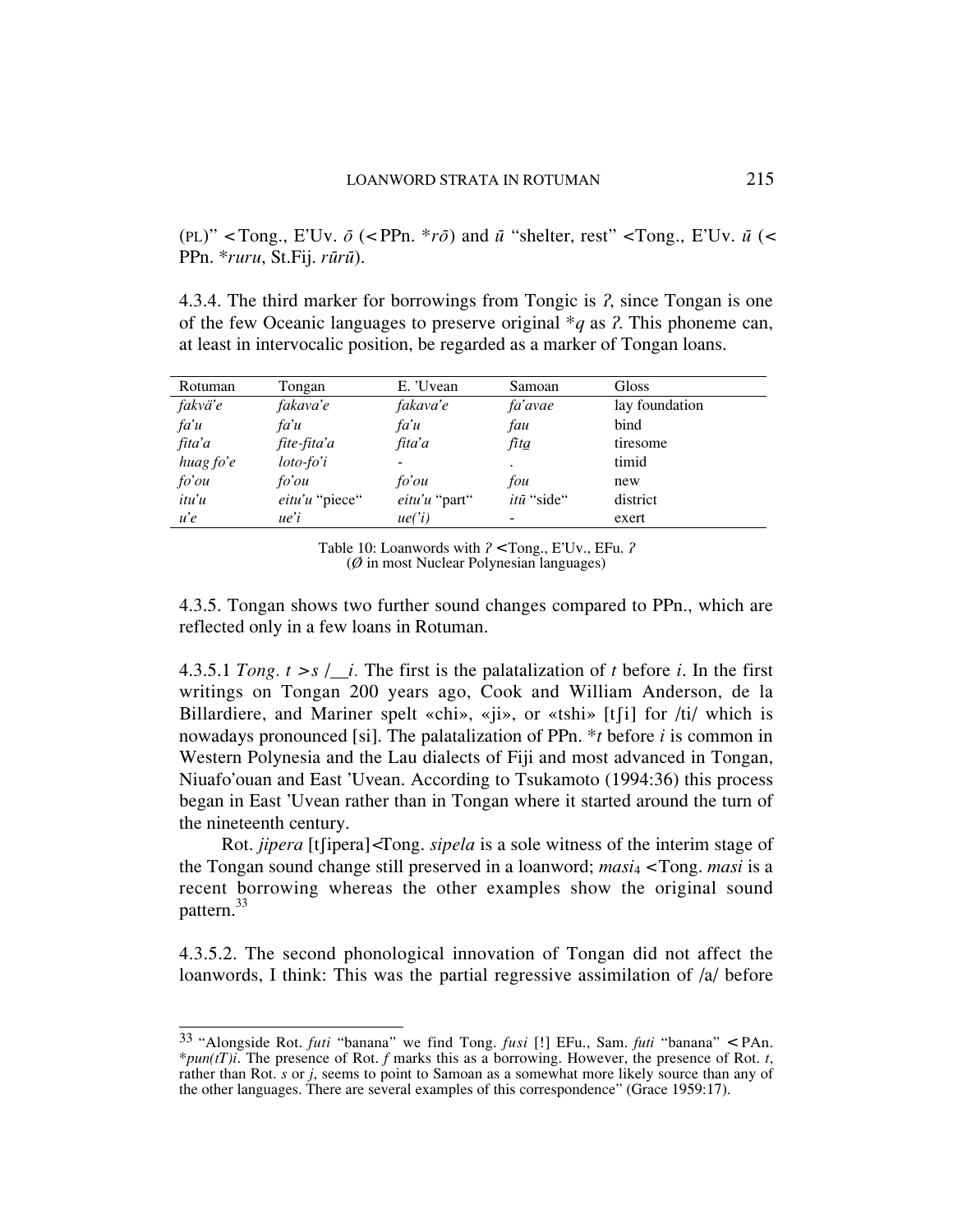high vowels.<sup>34</sup> Only *mounu* "bait" resembles the assimilated forms in Tongan, but it might as well be spelt *maunu* and pronounced almost the same way.

| Rotuman               | Tongan                              | E. 'Uvean | Samoan                     | St.Fijian | Gloss                     |
|-----------------------|-------------------------------------|-----------|----------------------------|-----------|---------------------------|
|                       | a. Rot. $t$ < PPn. t (Tong. [s])    |           |                            |           |                           |
| $ti\ddot{a}re^{35}$   | siale                               | siale     | tiale                      | tiale     | gardenia                  |
| tifa                  | sifa                                | sifa      | tifa                       | civa      | oyster                    |
| tiftifi               | sifisifi                            |           | tifitifi                   | tivitivi  | butterflyfish             |
| tika                  | sika                                | sika      | tagā-ti'a                  | tiqa      | dart throwing             |
| timu                  | jimu                                | simu      | timu                       |           | rain                      |
| tinanamu              | sina-amanu                          | sigamanu  |                            | tina-     | mother animal             |
| tinrau                | sinilau                             |           | (Maori<br><i>tinirau</i> ) |           | legendary prince          |
| tipa                  | sipa                                | sipa      | tipa                       | (cepa)    | stagger                   |
|                       | b. Rot. $j <$ Tong. [t] (today [s]) |           |                            |           |                           |
| jipera                | sipela                              |           | sipela                     | sipela    | spelling                  |
| c. Rot. $s <$ Tong. s |                                     |           |                            |           |                           |
| masi                  | masi                                | masi      | mati                       |           | tree species <i>Ficus</i> |

Table 11: Loanwords with Rot. or NPn. *t* and Tong. *s*

| Rotuman   | Tongan                  |       | East 'Uvean | Samoan         | Gloss                      |
|-----------|-------------------------|-------|-------------|----------------|----------------------------|
| karkaru   | kolukalu                |       | kalukalu    | 'alu'alu       | jellyfish                  |
| matua'rau | motulau                 |       |             | matūlau        | fish species<br>Parupeneus |
| mounu     | mounu                   | mounu |             | $m\bar{a}$ unu | bait                       |
| telua     | luo                     | luo   |             | lu <b>a</b>    | hole (in ground)           |
| 'aitu     | ' <b>e</b> itu-matupu'a |       |             | aitu           | God                        |
| 'atua     | 'otua                   |       | 'atua       | <b>atua</b>    | ghost                      |

Table 12: Loanwords without Tongan ablaut  $o \sim e < *a$ 

| Rotuman | St.Fijian | Tongan             | Gloss              |
|---------|-----------|--------------------|--------------------|
| puaka   | vuaka     | puaka              | pig                |
| talanoa | talanoa   | talanoa            | tale               |
| tano'a  | tānoa     | tānoa              | carved kava bowl   |
| votea   | vōtea     | $p\bar{o}tea^{36}$ | coconut oil lotion |

Table 13: Tongan loanwords in Rotuman and Fijian from prehistoric times (after Geraghty 1989:380,383 and Codrington 1885:86)

 <sup>34</sup> "This type of assimilation is not common in Niue and Niuafo'ou, even less so in 'Uvea and very rare in Futuna" (Tsukamoto 1994:34). In Anutan there are some loanwords with *o* from PPn. *\*a* which is otherwise restricted to Tongic languages (Biggs 1980:121).<br><sup>35</sup> Spelt *tiere* by Churchward.

<sup>36</sup> Perhaps from Spanish *botella* "bottle" (Langdon 1975).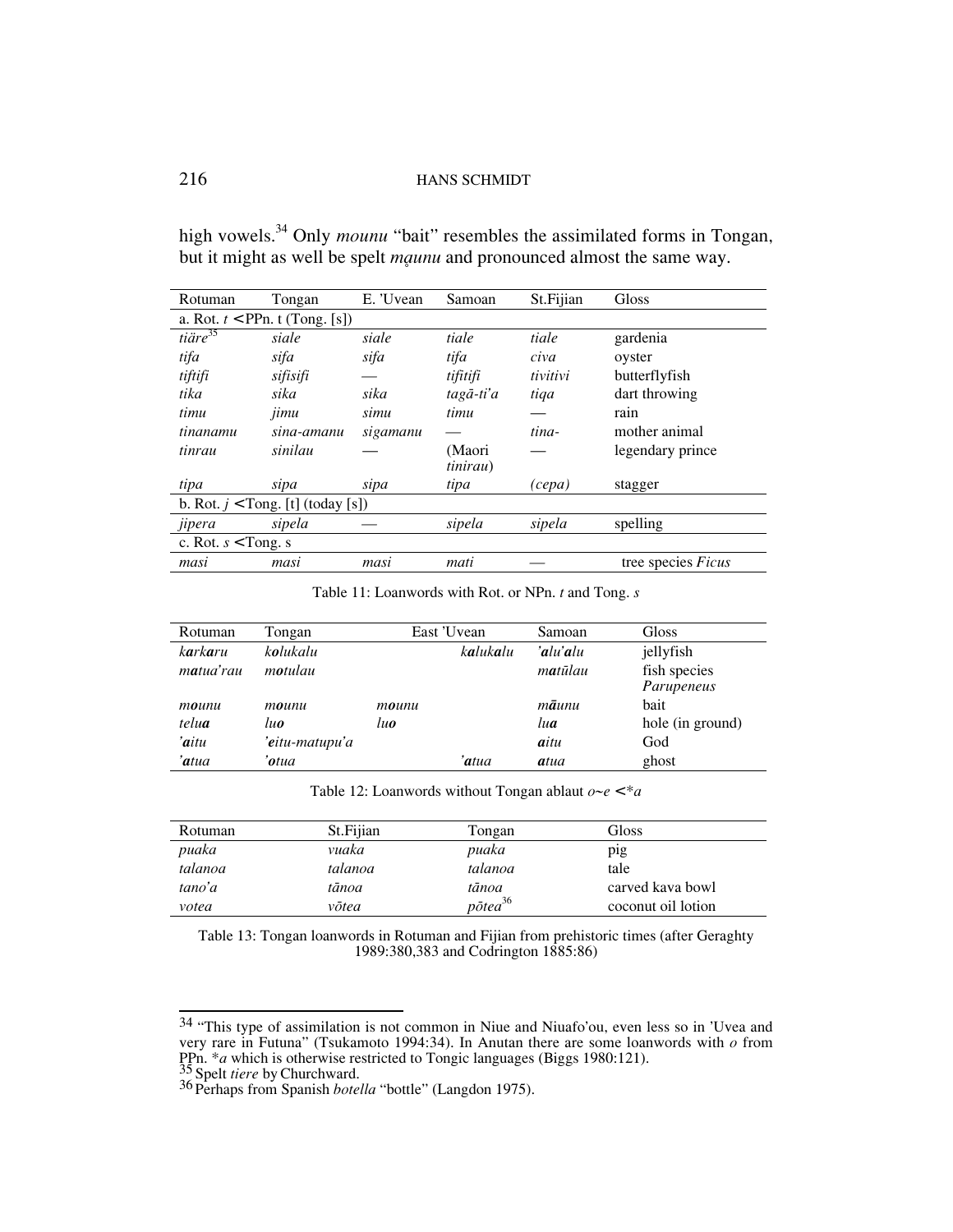The Tongan words in Table 12 were written by Mariner (1827) still in their unassimilated form. Thus we can conclude that assimilation must have happened later and that Tongan loanwords had entered Rotuman before this process (Tsukamoto 1994:34).

Tongic borrowings in Central Pacific languages can be assigned to three periods: (i) the so-called prehistoric period (see Table 13); (ii) the early or pre-Christian era, also the time of the first contacts with Europeans (see Table 4); and (iii) the early mission era with catechists from Tonga.

#### 4.4 *Borrowings from other Polynesian languages*

Biggs gave Rot. *s* or  $\emptyset$  from PPn. *\*h*< PEO *\*(n)s* as indicators of Samoic<sup>37</sup> loans in Rotuman. PPn.  $*_{s}$  and  $*_{h}$  merged in Tongan as *h*, in the Nuclear Polynesian languages *\*h* was lost and *\*s* preserved. Biggs listed Rot. *s*  $\leq$  PPn.  $*h$  as another criterial phoneme, but from the foregoing it can be seen that Rot. *s* also occurs in loanwords from Tongic.

| Rotuman                   | Samoan              | East 'Uvean | Tongan   | Gloss     |
|---------------------------|---------------------|-------------|----------|-----------|
| aga                       | aga                 | aga         | haga     | facing    |
| aga                       | aga                 | haga        | haga     | span      |
| agai                      |                     | agai        | hagai    | opposite  |
| fui                       | fui                 | fuhi        | fuhi     | cluster   |
| ifo                       | ifo                 | ifo, hifo   | hifo     | downwards |
| $\vec{v} \ddot{a} e^{38}$ | vae                 | vae, vahe   | vahe     | divide    |
| $'omoe^{39}$              | (EFu. <i>omoe</i> ) | omoe        | 'ohomohe | supper    |

4.4.1 *Rot. Ø* <sup>&</sup>lt; *PPn. \*h.* See Table 14.

Table 14: Rot.  $\varnothing$  < Sam.  $\varnothing$  (PPn.  $*h$ , Tong. *h*)

4.4.2 *Rot. r < PNP \*l (< PPn. \*r)*. There are further clues for borrowings from Samoic or Nuclear Polynesian languages, e.g., the reflex of PPn. *\*r* as Rot. *r*.

As this proto-phoneme disappeared in Tongan and was preserved in Nuclear Polynesian languages (for instance in Sam. as *l*), it can be taken as a sign that any item containing it was borrowed from a Nuclear Polynesian language.

<sup>&</sup>lt;sup>37</sup> This includes all Polynesian and Tongic languages except the Eastern Polynesian languages.<br><sup>38</sup> Cf. Grace (1959:16): "There are ... cases [of borrowing in Rotuman] where Tongan seems

not to be the most likely source. E.g. Rot. *väe*, Sam., EFu. *vae*, Tong. *vahe* "to divide". ... It is possible that this is a shared retention." Cf. Rot. *vajäe* "make one's way through undergrowth".<br><sup>39</sup> Cf. directly inherited *mose* "sleep" (St.Fij. *moce*, Tong. *mohe*, Sam. *moe*). "Rotuman *mose* is unlikely to be a borrowing from Polynesian. In a borrowing from Samoan or any other Nuclear Polynesian language except 'Uvean, we would expect to find Rotuman *\*\*moe*" (Pawley 1996:99).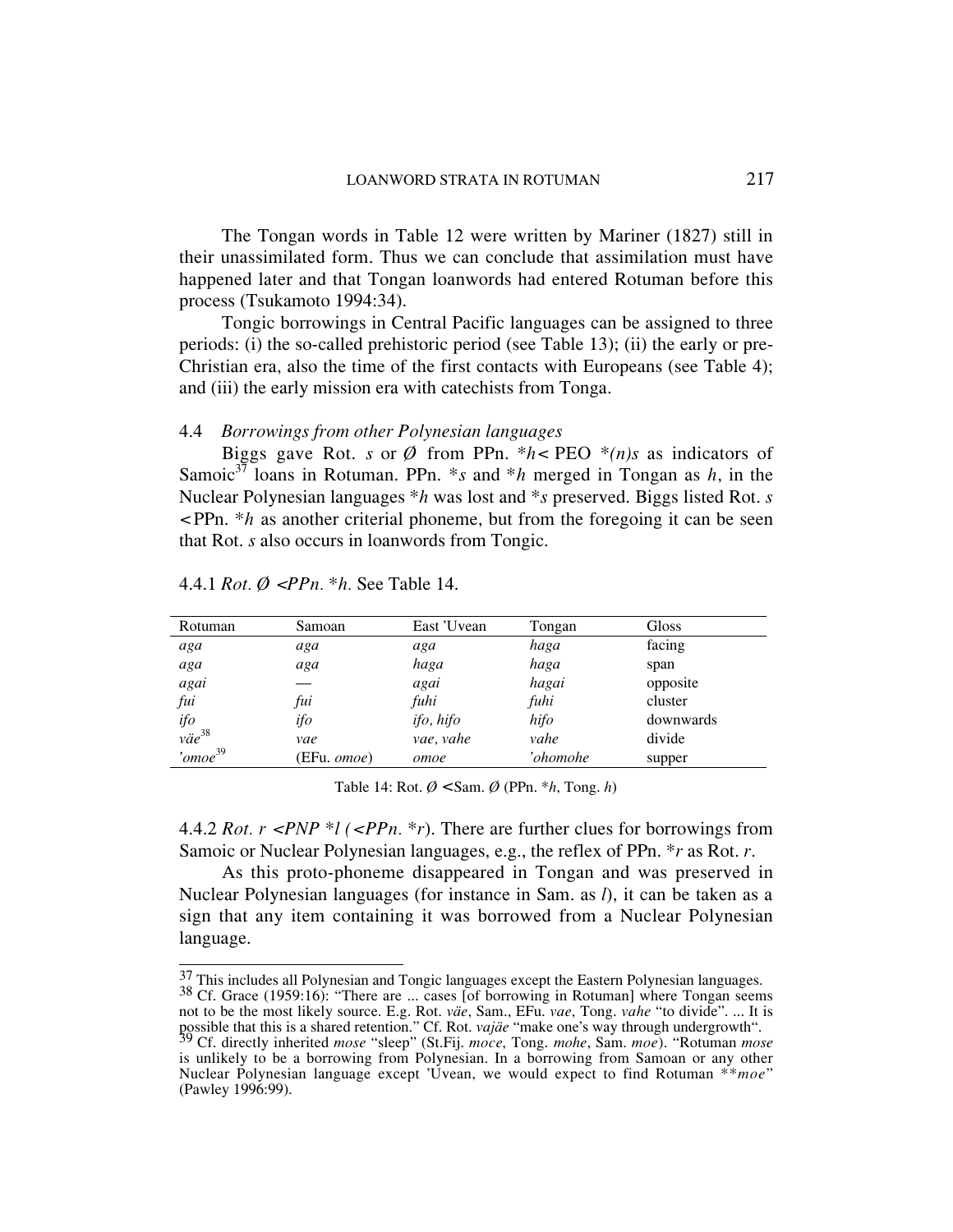| Rotuman     | Samoan            | East 'Uvean |          | Tongan            | Gloss              |
|-------------|-------------------|-------------|----------|-------------------|--------------------|
| farkai      | (Tuv. <i>fala</i> |             | fã       | fā                | pandanus spec.     |
|             | kati)             |             |          |                   |                    |
| firo        | filo              |             | fio      | fio               | mix                |
| mauri       | mauli             | ma'uli      |          | mo'ui             | live; soul         |
| muri        | muli              | muli        |          | mui               | behind             |
| muri        | muli              |             | mui      | mui               | (of plant, animal) |
|             |                   |             |          |                   | young              |
| poraki      | polo-a'i          |             | poapoaki | $p\bar{o}$ -poaki | order              |
| rō          | lō                | $\Omega$    |          | ō                 | fish spec. Siganus |
| tak-firi    | fili              | fī          |          | fī                | plait              |
| tiro        | tilo-tilo         |             | sio      | sio               | gaze               |
| tarau       | selau             |             | te-au    | te-au             | hundred            |
| tu'rua      |                   |             |          | tu'oua            | fine mat           |
| tu'rua pogi | tūlua o pō        | tu'ulua po  |          | tu'ua-pō          | midnight           |
| 'ariki      | ali'i             | 'aliki      |          | 'eiki             | chief              |

Table 15: Loanwords with Rot.  $r < PNP * l$  (Tong. Ø, PPn. \*r)

4.4.3. A third sound change is peculiar to Samoan, setting it apart from all other west Polynesian languages except Luangiua: PCP, PPn., PNP  $* k > 2$ <sup>40</sup> Biggs had found no loanwords in Rot. which contained this sound change. I spotted three loanwords with Rot.  $2 <$  Sam.  $\hat{i}$ : one is ' $\hat{i}$   $\hat{j}$   $\hat{k}$   $\hat{k}$  am. ' $\hat{i}$  "goat", which in turn was borrowed from Tong. kosi (originally \*koti, according to Cain (1986:131)) and ultimately from English. It is therefore much more recent than the other borrowings from Samoan or Nuclear Polynesian. The sound change of PNP  $* k > 2$  in Samoan had been completed before Captain Cook had brought the first goats to the Central Pacific on his third voyage, and before William Anderson collected his Samoan wordlist in 1777 (Hovdhaugen 1986:316). The other two loans are *mata'u* "take care" < Sam. *mata'u* (cf. Niue) *matakutaku* and St.Fij. *mataku*-) "be afraid" and 'at-fara<sup>41</sup> "bride's basket" < Sam. 'ato (cf. Tong., St.Fij. kato, Rot. (direct) 'afo) "basket".

4.4.4. Furthermore I would like to present some loanwords whose phonetic, morphological, or semantic agreement with their Samoan equivalents is so convincing that I regard Samoan as their donor language, although there are no criterial phonemes present.

<sup>40</sup> The same criterion is used in Gilbertese to identify Samoan loanwords: certain words can only be borrowed from Samoan because they reflect PPn. \*k as  $\emptyset$ . This is typical for a language without phonemic glottal stop when it borrows from another language with glottal stop, e.g., Gilb. -ura "red" < Sam. 'ula, Gilb. ie "sail" < Sam. 'ie" (Geraghty 1994b:243).<br>41 With fara "beg".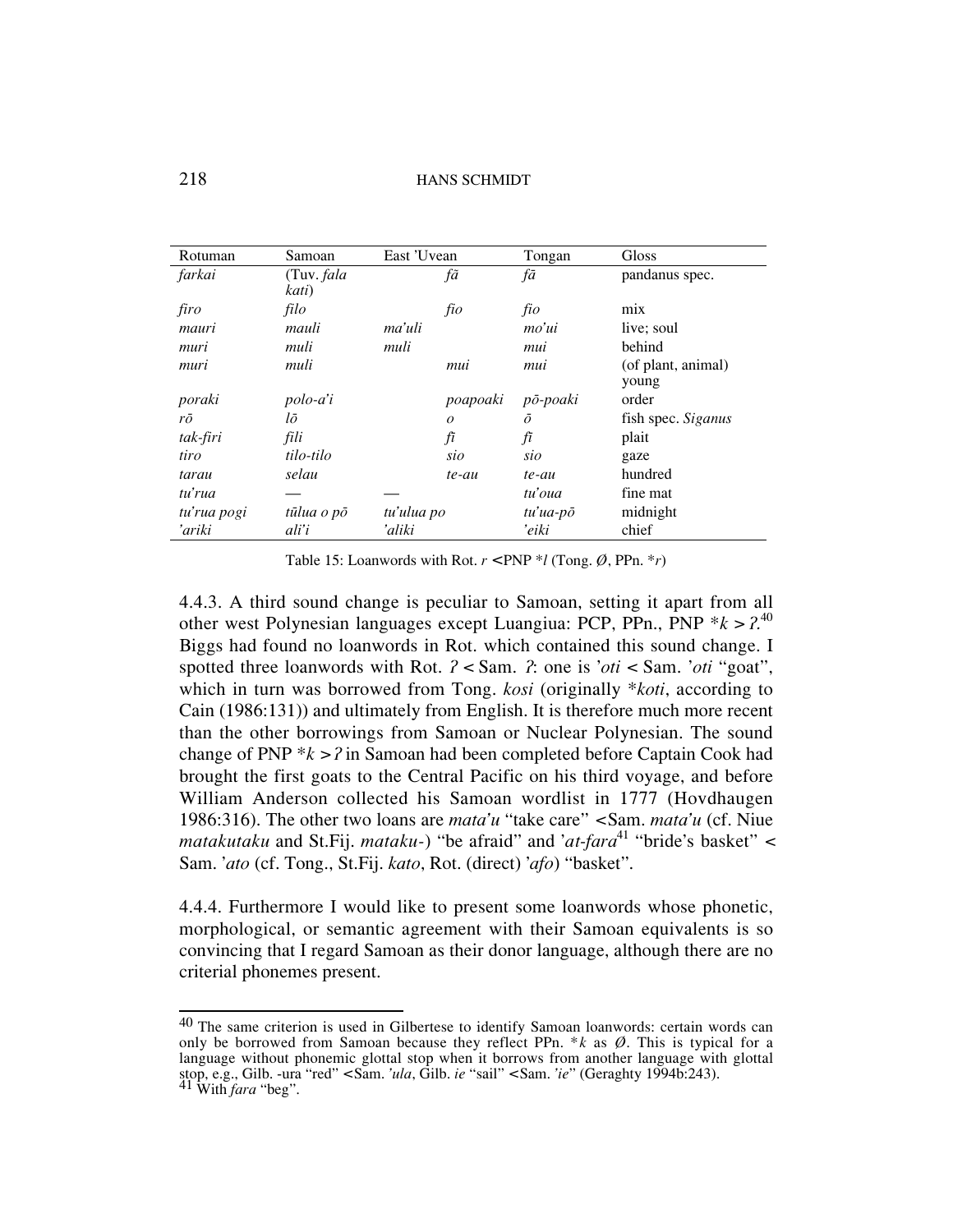| Rotuman     | Samoan                    | Tongan                 | Gloss                                                    |
|-------------|---------------------------|------------------------|----------------------------------------------------------|
| arag rima   | alagālima                 | alaga "thigh"          | front leg                                                |
| esu         | esi                       | lesi                   | pawpaw                                                   |
| fatmanava   | fatu-manava               |                        | heart <sup>42</sup>                                      |
| feturi      | tau-fetuli (E'Uv. fetuli) | tuli                   | chase, hunt                                              |
| foa         | foa-ga                    | fu'o-fu'a-ga           | grater                                                   |
| mamrava     | māmālava                  | ma'ama'alaya           | tree sp.                                                 |
| manai       | manai (< Eng.)            | mana                   | manna                                                    |
| mansina     | manusina                  |                        | white sea bird                                           |
| parisamo    | palusami                  |                        | dish made of taro leaves.<br>coconut oil, and salt water |
| rau sersere | lauselesele               | mahele-hele            | grass species                                            |
| sope        | sope                      | tope (St.Fij.<br>tobe) | strand of hair                                           |
| ture-i      | tūle-i                    | tule-kina              | push                                                     |

Table 16: Loanwords from Samoan

4.4.5. The same reasoning applies to the assumption that the words displayed in Table 17 (below) were borrowed from one of the neighboring Nuclear Polynesian languages:<sup>43</sup>

The source languages of about half of the Polynesian loanwords in Rotuman can be identified. Approximately 35% seem to have been borrowed directly from Tongan or indirectly via East 'Uvea or North Futuna, which were heavily influenced by Tongan themselves. About 15% come from Nuclear Polynesian languages, mainly Samoan.<sup>44</sup>

Many Polynesian loanwords in Rotuman cannot be assigned to a specific source language. It is possible that they entered Rotuman at a time when the Polynesian languages had not yet diversified to the stage where they are at present, or that they were borrowed from a Polynesian language which does not exist any more. Geraghty (1994a:70) suspected something similar for Polynesian loans in Kiribati: "There are suggestions (e.g., *pareaka, paretama, tapiro*) of loans from a Polynesian source that is no longer extant."

<sup>42</sup> Sam. *fatu-manava*, the source word, is morphologically analysable as *fatu* "stone" + *mānava* "breath", but *fatmanava* in Rotuman is not. Here PCP \**fatu* has become *hafu*, and \**manava* >

mäeva.<br><sup>43</sup> Other loanwords from Nuclear Polynesian languages are *kapui, kasa, ko'iro, kohmu, kuku*, *kumu, manatu, mane'a, manoko, marai, maroµ, moi, muna, nekneke, ota, pati, poa, popore,* poraki, potpotu, puakvai, repu, tiro, togi, vak'atua, veve, 'auma'i,'ufa.<br><sup>44</sup> Only two originate from an East Polynesian language: *perehū* "turkey" and *piriki* 

<sup>&</sup>quot;outhouse" were borrowed in 1827 when two ships of the Hawaiian nobleman Boki stopped in Rotuma and brought the first turkey there (Trouillet MS.).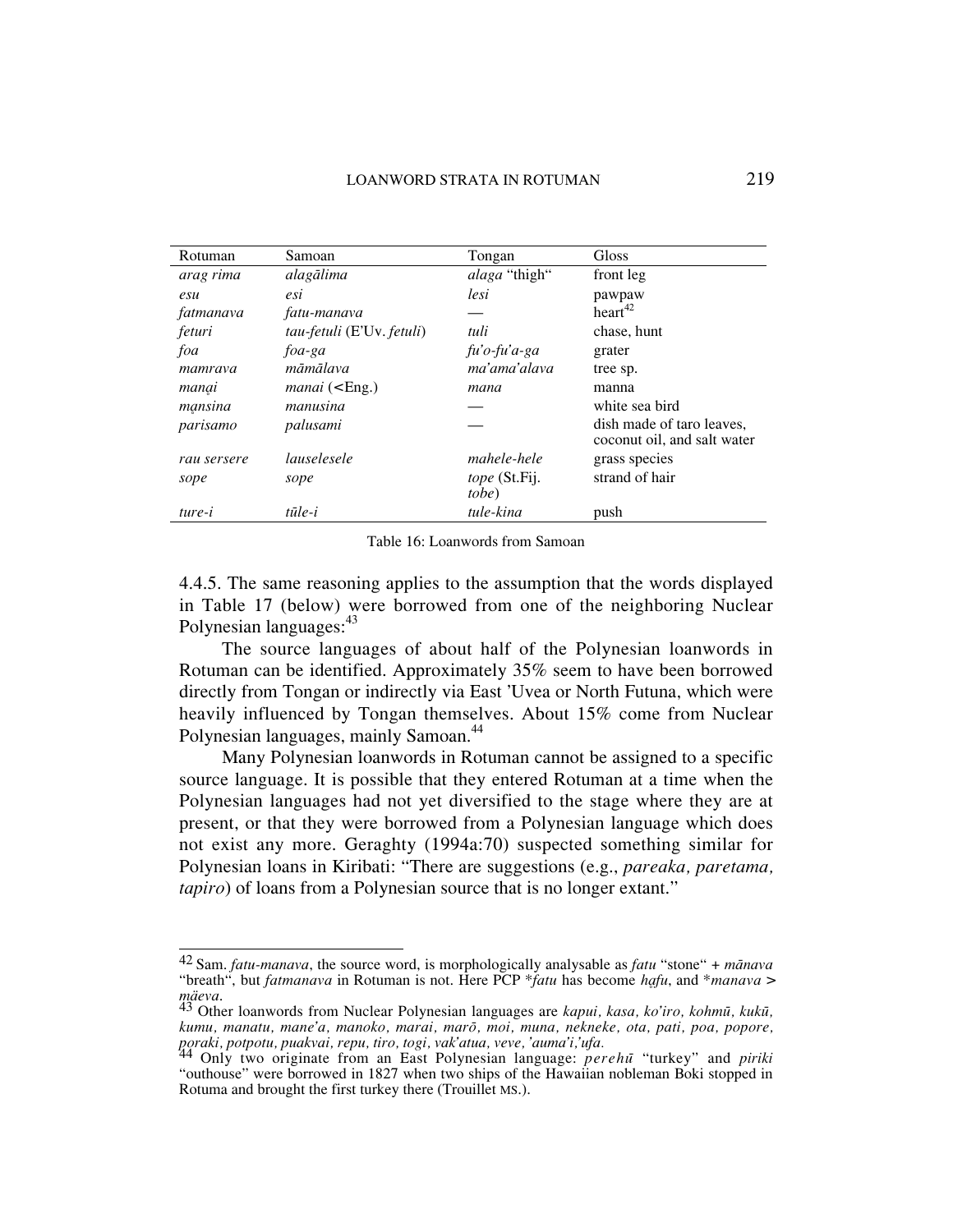**HANS SCHMIDT** 

| Loanword       | WPn. source word              | Meaning                       | PPn. etymon             |
|----------------|-------------------------------|-------------------------------|-------------------------|
| apei-'aki      | EFu. apāpai                   | carry on hands                | $*(sh)$ apai            |
| fau            | EFu. fau                      | cheek                         | Sam. 'alā-fau,          |
|                |                               |                               | Tuv. kalā-fau           |
| fürmaria       | EFu. <i>fulufulumalie</i>     | comfortable                   | *mālie                  |
| ififi          | EFu. ifiifi                   | kidney                        |                         |
| mami           | EFu. mami                     | sweet                         | Sam.Outl. mami          |
| niu 'el'ele    | EFu. niu fa'ele'ele           | short coconut palm<br>species | niu                     |
| ota            | EFu. 'ota                     | sago palm                     | $PNP * 2ota$            |
| rau 'ifi       | EFu. lau ifi                  | beg pardon                    | $*lau + ifi$            |
| sauragi        | EFu. saulagi                  | grass species                 |                         |
| savini         | EFu. savini(vini)             | blow                          | *sawini                 |
| teaptepa       | EFu. tepatepa                 | flat; board                   |                         |
| tutuki         | EFu. tutuki                   | oppose                        |                         |
| veni           | EFu. veni                     | white yam                     |                         |
| $\overline{7}$ | EFu. 7i                       | yes                           | (POc. $*io$ )           |
| sa'aga         | EFu. sa'aga, E'Uv.<br>ha'agā  | warrior's grave               |                         |
| ha'a           | E'Uv. ha'a                    | taboo                         | *sa?a                   |
| karposi        | E'Uv. kalāpuhi <sup>45</sup>  | Acalypha                      | *kala?apusi             |
| toro           | E'Uv. tolo-huhu <sup>46</sup> | swallow                       | $*_{folo}$              |
| vainiu         | E'Uv. vainiu                  | implore                       |                         |
| aftea          | Tik. afatea                   | tree sp. Neonauclea           | PNP *? afa-tea          |
| kanapu         | Tuv. kanapu                   | seabird species               | PSam.Outl. * kanapu     |
| mata           | Tuv. <i>mata kaukau</i>       | wet                           | (mara "fermented food") |
| seke           | Tuv. seke                     | walk                          |                         |
| totoro         | Tuv. tolotolo                 | bush species                  |                         |

Table 17: Loanwords from various West Polynesian sources (except Tongan and Samoan)

#### 5 **Extent and semantic fields of borrowing**

After looking at the form and origin of the Polynesian loanwords, let us assess their share of the overall lexicon and their semantic domains.

# 5.1 The extent of borrowing

It has been well known for a long time that Rotuman contained very many borrowings. "There is every reason to suppose that many words and perhaps forms of expression have been in recent times derived from Tonga, Samoa, and Fiji" (Codrington 1885:402).

<sup>&</sup>lt;sup>45</sup> Cf. Tong. *kala-kala'āpusi*.<br><sup>46</sup> The whole expression means in East Futunan: "pagan remedy which consists in taking the milk (huhu) from a woman, etc." (Burrows 1937:93).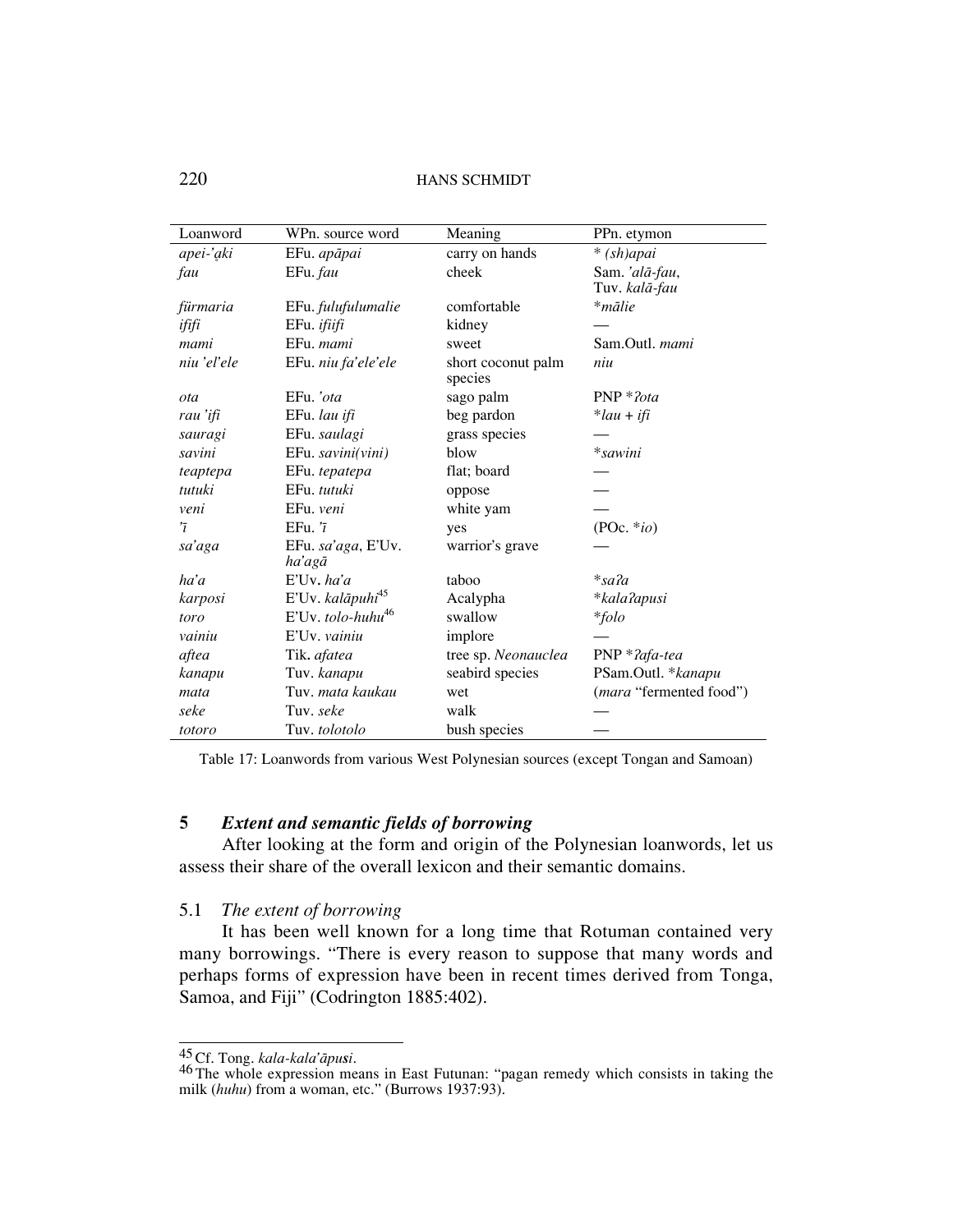Gardiner's (1898:501) following statement might also relate to the large number of loanwords: "It was suggested by several of the old men that the change of the [Rotuman] language was due to the coming of the Niuafo'ou people to the island."

The proportion of the loanwords varies for different parts of the lexicon. Pawley (1979:33) reckoned that Polynesian borrowings accounted for about 40% of the Rotuman lexicon and Biggs, 43% (1965:413). This is a huge figure, but still less than in English, "about half of its lexicon is borrowed from French. But if one only considers the 'basic vocabulary' of the language, the proportion sinks down to 6%" (Crowley 1987:191). A Brown University statistic study showed that all of the 100 most frequently used words in English are directly inherited, and that of the next 100 high-frequency words, 83% were still directly inherited, so there were only 17 loanwords among the 200 most frequent words (McManis 1987:292; Weinreich 1977:79).

A similar situation can be assumed for Rotuman. The proportion of borrowings decreases by more than 50% if you only consider the basic vocabulary: Biggs (1965:412) adapted the 200-word list by M. Swadesh and counted just 18% borrowings in the Rotuman basic vocabulary. Whereas Grace (1967) and Pawley (1979:33) were convinced that "Rotuman has demonstrably replaced the most basic part of its vocabulary at a faster rate than such conservative Oceanic languages as Standard Fijian and Mota".

#### 5.2 *Semantic fields of the loanwords*

"The need to name new things, persons, localities and concepts is apparently a universal cause of lexical innovation. By picking out those lexical innovations which are loanwords, the linguist can contribute his share in the effort to show what one language community has learnt from another" (Weinreich 1977:79f). Some of them were loanwords in the strict sense of the word.

Almost all words which Rotumans today call old-fashioned and those which were labelled obsolete or obsolescent in the dictionary of 1940 are loanwords. It is not surprising that they are becoming obsolete, for they relate to the pre-European society or the era of sailing schooners.

5.2.1 *Semantic fields of Pidgin loanwords.* The early borrowings from Pidgin English may be classified according to the following semantic fields: 26%: tools, materials, weapons; 24%: imported food stuffs; 21%: sea travel, whaling; 19%: (barter) trade, money, units of weight and measurement; 5%: western clothing; 5%: pastimes, etc.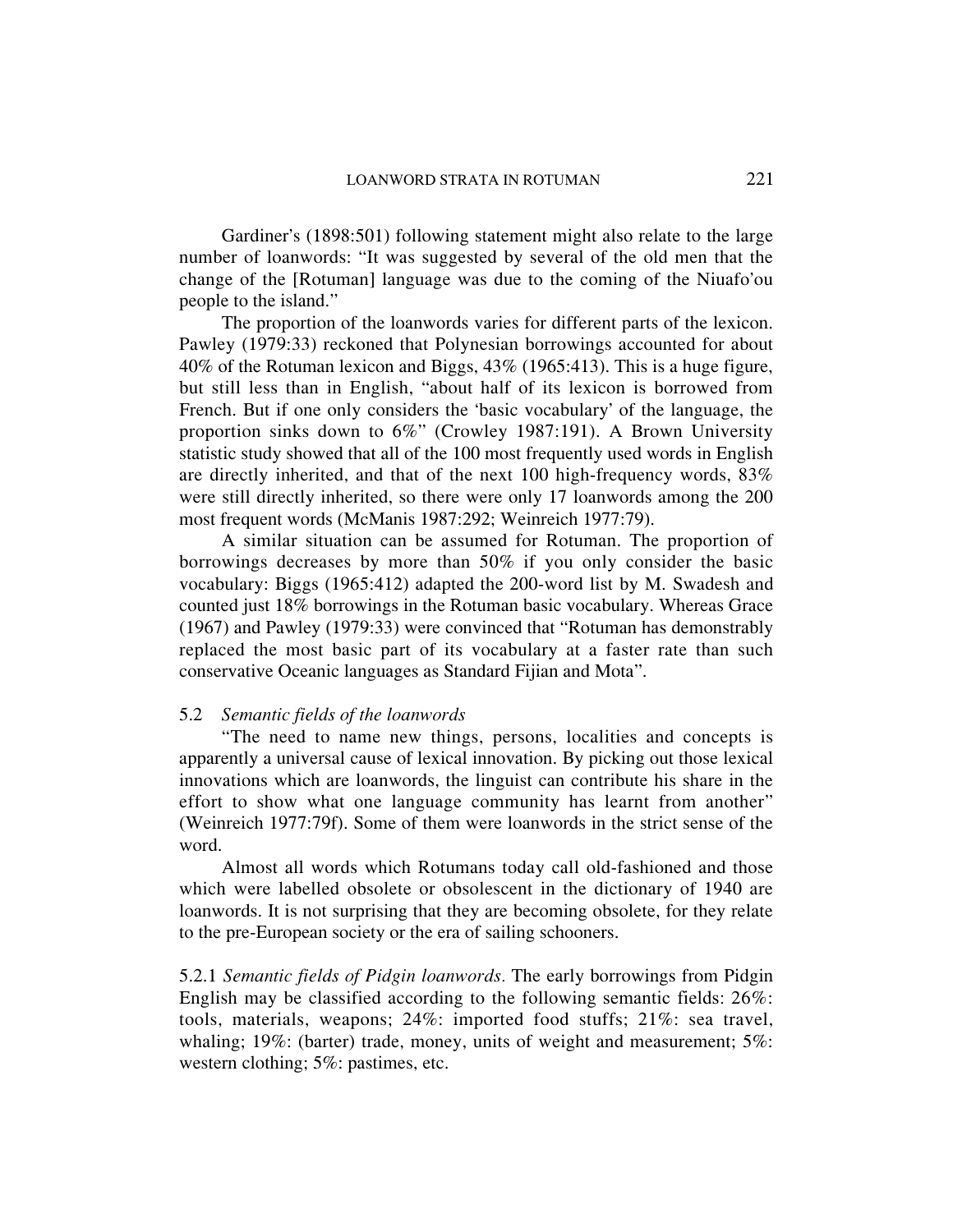These six semantic fields reflect the great interest of the Rotumans in foreign objects and concepts and the area where they came in touch with the Western world. They traded water and food against iron tools and other Western goods with visiting ships. Islanders who went away on foreign ships as crew-members brought back new goods and words used in their workplace and other Pacific ports. Later borrowings belong to other domains such as the Christian religion, formal education, colonial administration, etc.<sup>47</sup>

As Geraghty (1989) had demonstrated for Fijian, Rotuman also contains English loanwords which did not enter the language directly from (Pidgin)- English but through neighboring languages as intermediaries (see Table 4). These include (i) terms for new objects which Rotumans first saw on neighboring islands, or which they managed to obtain from Polynesians, and (ii) many religious terms introduced by catechists from Samoa, Tonga and Fiji, who were the first resident missionaries around the middle of the nineteenth century.

Nowadays the adoption of new techniques and devices, the contact with other language groups in Fiji, and the use of English as a medium of instruction in the island schools lets the number of borrowings rise quickly. It can happen that borrowings complement or drive out existing words with the same meaning. Seebold (1981:195) called this "luxury borrowing", Clark (1982) spoke of "unnecessary borrowings". See Table 18.

5.2.2 *Semantic fields of Polynesian loanwords in Melanesia and Micronesia.* Which words have other languages borrowed from Polynesian languages? In what semantic fields can they be grouped? These matters have been resolved for Oceanic languages in Melanesia and Micronesia extensively; the more distantly related languages are, the more conspicuous are loanwords.

Clark (1994:121) grouped Polynesian loanwords in non-Polynesian languages of Melanesia into nine semantic categories: (1) general: grammatical elements, personal pronouns (cf. Ross 1988:12), terms for time and place, "to do", "thing", "way", etc., logical terms; (2) the body: parts of the body, bodily conditions and processes (life and health, disease, respiration, eating, excretion, sex); (3) description: non-specialized physical states and properties (size, shape, color, texture, temperature, etc.); (4) action: non-specialized verbs of motion, manipulation, and change; (5) the cosmos: sea and land, sky and weather; (6) people: emotion and perception, thought, language, music and

 $\frac{47 \text{ It was similar in Fiji: "In this pre-missionary era we see the Fijian vocabulary increasing}$ naturally using both native and foreign material. Loans from English that probably date from this period include [®] *vinivoµ*"dress" (< *pinafore*), [..] *bisikete* < *biscuit*, *kaloko* < *clock*, *paipo*  $\langle$  *pipe*, *v* $\delta$ *kete*  $\langle$  *bucket*, [..] and  $\delta$ *elo*  $\langle$  *sail ho!*" Geraghty (1989:383).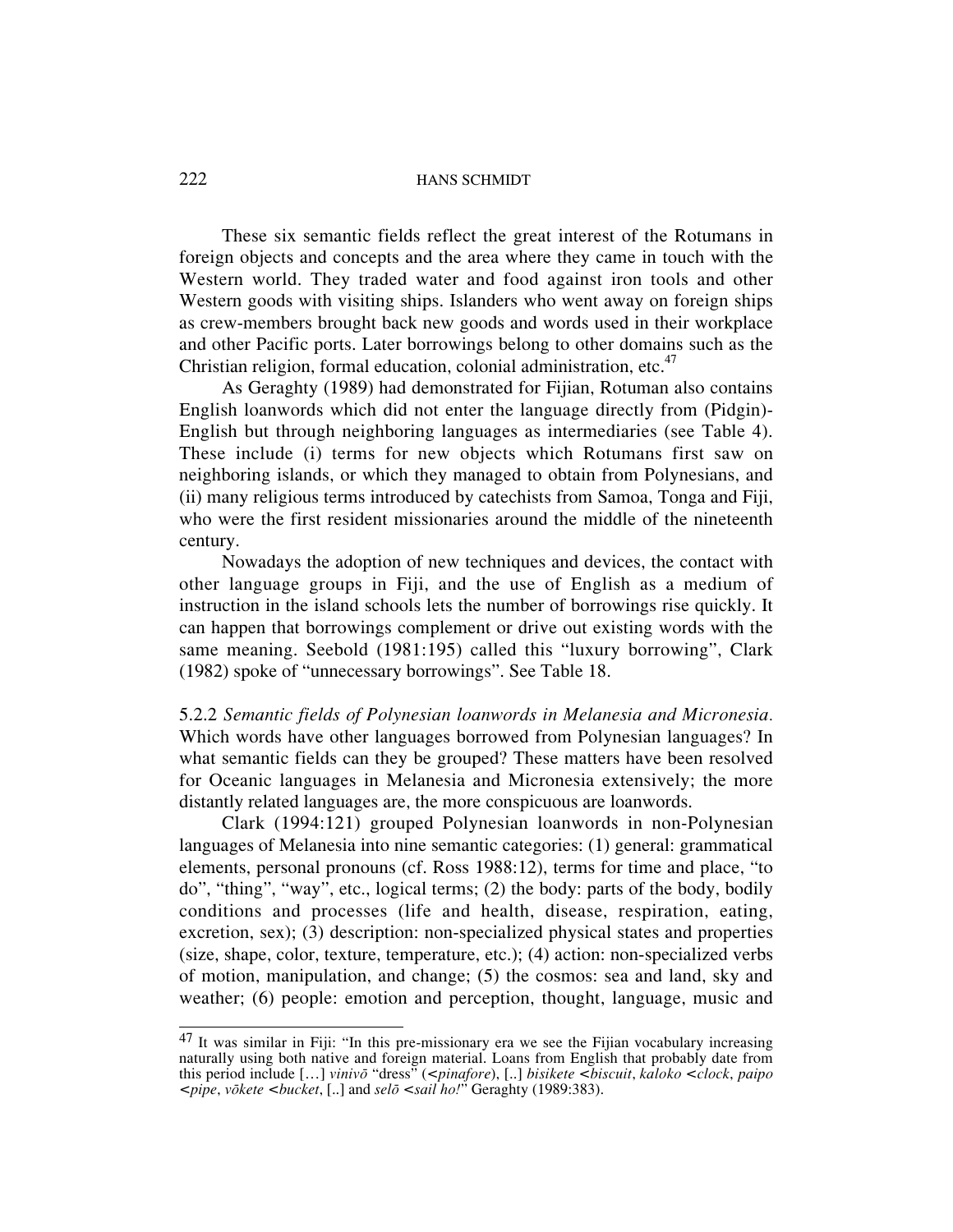dance, social relations, politics, kinship, war, ethnicity; (7) material: artifacts, states and activities specifically involving them; (8) flora: food plants, trees, shrubs, vines, etc.; (9) fauna: domesticates, birds, fish, insects, other creatures.

| a. Inherited          | Borrowed        | Source language         | Gloss            |
|-----------------------|-----------------|-------------------------|------------------|
| aga                   | söv             | English                 | serve            |
| helava                | nais            | English                 | nice             |
| ipu                   | kapa            | English                 | cup              |
| iu, furi              | jen             | English                 | change           |
| malu                  | vitiō           | English                 | video            |
| malu                  | filimi          | English                 | film             |
| se'e, palag as ta     | is              | English                 | east             |
| sio, soloag as ta     | ues             | English                 | west             |
| reprepe               | släke           | English                 | slack            |
| sagmatā               | lavini (obs.)   | English                 | eleven           |
| sagmarua              | tuele           | English                 | twelve           |
| 'ai sunu              | jelese          | English                 | chillies         |
| 'äpe                  | repene          | English                 | ribbon           |
| 'oro                  | hagkeje         | English                 | handkerchief     |
| fūmaräe <sup>48</sup> | tü'rarā         | Standard Fijian         | parish secretary |
| kunei                 | 'oti            | $S$ amoan <sup>49</sup> | goat             |
|                       |                 |                         |                  |
| b. Old borrowing      | Source language | Recent borrowings       | Gloss            |
| kiria                 | EFu., E'Uv.     | lepera [< Sam.]         | leprosy          |
| maktā                 | Tong.           | siligi                  | sling            |
| saitō                 | Sam.            | uiti (1928)             | wheat            |
| to'a                  | Tong.           | jampini                 | champion         |
| uaealesi              | Eng.            | ritiō                   | wireless, radio  |

Table 18.a–b: Examples of 'unnecessary borrowings'<sup>50</sup>

"The Austronesian languages near Polynesian Outliers have borrowed not only Polynesian terms for the sea and sailing, but also words associated with kava drinking and artefacts made from coconut fronds" (Dutton 1994:198).

"There are a number of ... items of material culture which seem to have been borrowed into Southern Vanuatu languages from Polynesian sources, including terms for kava, bow and arrow, mat, platform or bed, rafters, tattoos

<sup>&</sup>lt;sup>48</sup> Loan translation from Fijian.<br><sup>49</sup> This in turn is a borrowing of Tong. *kosi*, spelt *cochi* by Mariner (Martin 1817, II) via original *koti* from Eng. *goat* (Hovdhaugen 1986:315). By the time Captain Cook introduce the first goats to the Central Pacific in 1777, to Tonga (Beaglehole 1966:134, 155), the sound change of PPn. *\*k* > Sam. 7 must have been completed.<br>50 Unnecessary borrowings also came from Central Pacific languages (see Section 4 and

especially Table 6).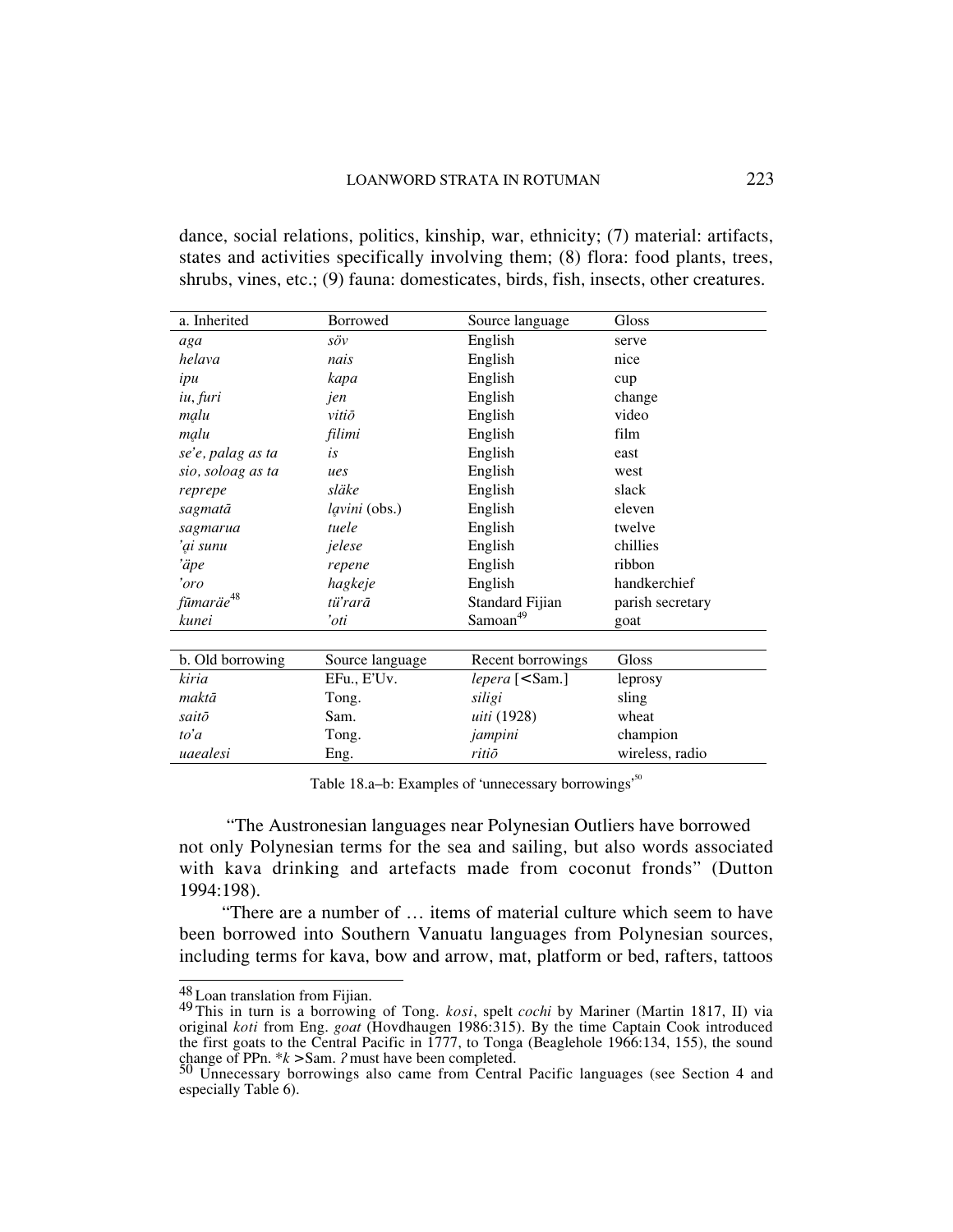and the dog. The culture-hero Mauitiktiki has also been adopted" (Lynch 1994:298). "Polynesian loanwords in the languages of the Eastern Outer Islands (Solomons) relate to cultural objects, many of which are associated with the ocean, habitation, the animals, mostly birds and fish. A few were terms for natural phenomena and body parts" (Wurm 1969:74). Fauna and flora are also the main area of the Polynesian borrowings in Iaai in New Caledonia, according to Ozanne-Rivierre (1994:542).

One third of the Polynesian loanwords in Kiribati (north of Rotuma) pertain to "island technology—shipbuilding and navigation, fishing, agriculture, house construction, clothing, and medicine. The next largest semantically-delimited set ... fall[s] in a domain that might be broadly termed "social"—interpersonal relations, storytelling and oratory, dance, and religion. Some ten items, not all equally secure as borrowings, refer to body parts, bodily functions, or personal hygiene" (Harrison 1994:339).

In Fijian, Tongan borrowings are found in many semantic fields including "ceremonial dress, cosmetics, sickness and cure, tapa manufacture, house building, games, flora, abuse, and the introduced fields of church, education, and horses" (Geraghty 1983:190f.).

5.2.3 *Semantic fields of Polynesian loanwords in Rotuman.* I would arrange Polynesian loanwords in Rotuman dating from the pre-colonial period into the following semantic fields: (a) language of respect, chiefly titles, proper names, place names; (a) government, society, religion, ceremonies, kava ceremony; (c) material culture, decoration, house-building, games, war, seafaring, fishing; (d) fish names, other marine creatures, sea birds, other birds, other animals, plants (those used by people as well as weeds); (e) food preparation, perception, parts and functions of the body, disease; (f) human qualities, physical activity, sensing, environment, colors, reckoning of time, counting, properties of objects.

5.2.3.1. What conclusion can we draw from this list? Often the borrowed items are the ones to be expected. They refer to newly introduced concepts and objects; in flora and fauna rather to the edible or useful species than to weeds or other taxa. But there are also quite a few unnecessary borrowings, items which had an indigenous name before. The Rotumans had inherited all the terms for the natural environment, the material and spiritual culture which was initially shared by the people who later separated into Rotumans, Fijians and Polynesians. But why did they borrow foreign terms for well-known concepts such as domestic animals (*puaka* "pig"), useful plants (*fesi* "hardwood tree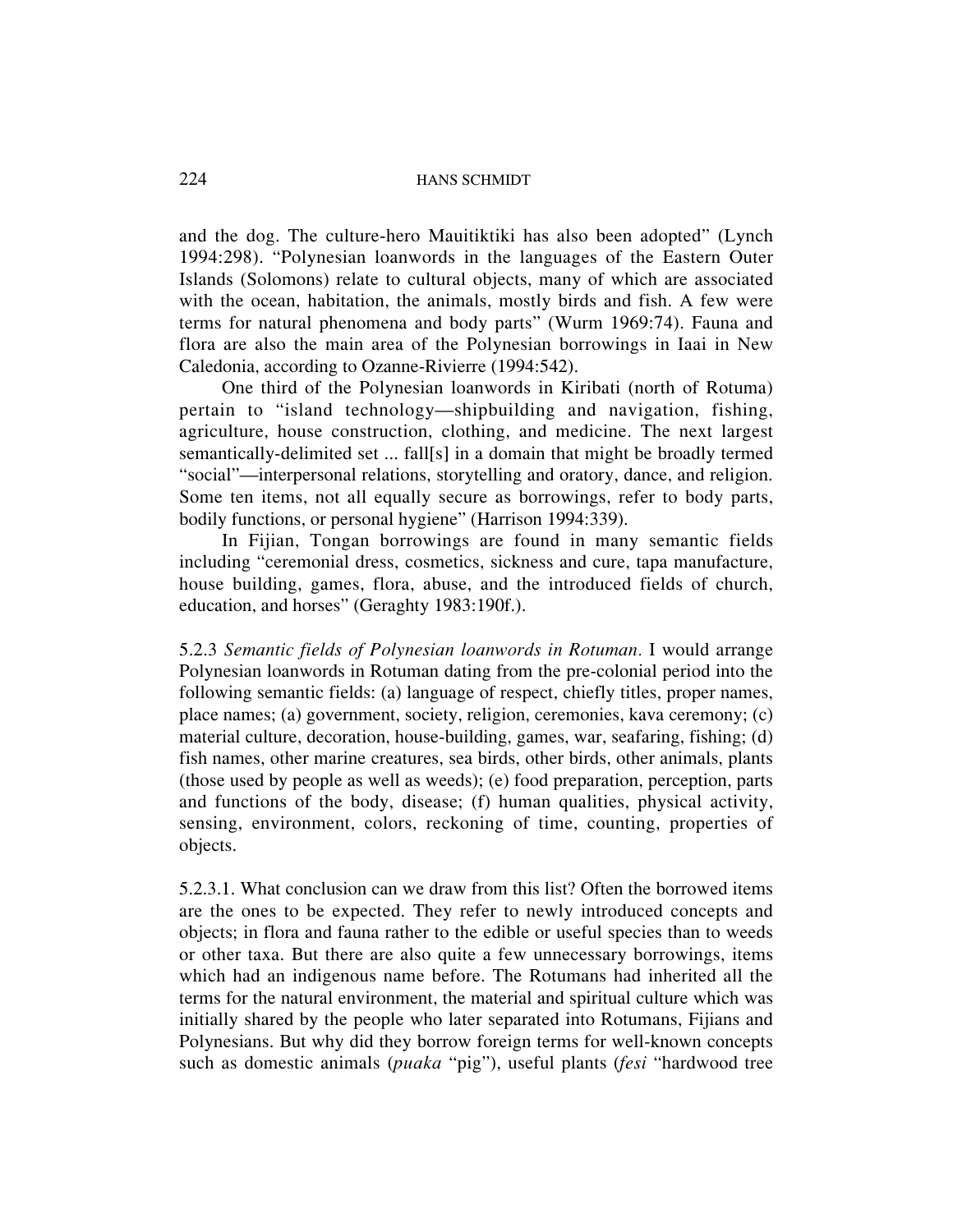*Intsia bijuga*", '*ifi*<sup>51</sup> "tree species *Inocarpus*", etc.), edible animals (*kanapu*, *täväke* two species of sea bird)? Codrington (1885:86) offered an explanation: "Pig .... A word no doubt recently imported, and probably taking the place of the old word, is *puaka*, ... which appears in Nengone, and Rotuma, and as *vuaka* in Fiji. It is not likely that there were no pigs in Fiji before the word *vuaka* was used there. It is more probable that the Tongans brought over their pigs, which were valued and called by the Tongan name, and the name of the newer and *fashionable* kind of pig superseded the old one". Indeed, language has a lot in common with fashion.

In Fijian there are also apparently unnecessary loanwords: "Interestingly, some words which may well be Tongan loans have to do with pig-keeping: *poka* "(of pig) barren", *vākafa* "kind of means of tying pig", and—surprisingly, since they were always present in Fiji—*puaka* "pig", St.Fij. *vuaka*" (Geraghty 1983:190f, 1989:380).

The Rotumans must have accorded great prestige to the loanwords.<sup>52</sup> Later the Tongans had lost that prestige: "Many of the Lotumese say, "Tonga man no know, all same Lotumah man. All a same." (Rev. J. Short in a letter of 25 November 1844).

5.2.3.2. The proportion of loanwords is negligible in certain areas of the lexicon, but extraordinarily large in others such as chiefly titles and terms relating to centralized government and stratified society.

It is remarkable that all respectful words used in the presence of chiefs are of Polynesian origin, $53$  though they were borrowed from the ordinary register of the source language and rarely the chiefly language.<sup>54</sup> I suppose that they were part of the expressions (foreigner talk?) which were or had to be used when talking to the conquerors from Niuafo'ou or Tonga;<sup>55</sup> later they had become accepted and were likewise used when speaking to their successors, the newly developed class of indigenous dignitaries.

 <sup>51</sup> With intrusive glottal stop (Geraghty 1986). <sup>52</sup> It is fitting that the title of the highest chief of the island, *Maraòf*, is derived from *Ma'afu*, the name of the leader of the invasion from Niuafo'ou (or from EFu. *Malafu*). <sup>53</sup> Only three expressions of the language of respect (*'ojoga* "death bed (of a chief)", *'umefe*

<sup>&</sup>quot;chief (fig.)" and *tiamouga* "greeting to a King or a chiefly turtle") are not borrowed. <sup>54</sup> Aside from the Polynesian languages, so-called chiefly languages only exist in Fijian and Rotuman and the Loyalty islands (Lifu and Maré), (Blixen 1993:14) and on Pohnpei (Micronesia).<br><sup>55</sup> Similarly Milner (1961:298): "Terms of respect might originally have been loanwords

which subsequently acquired either more or less stylistic prestige than the equivalent native words."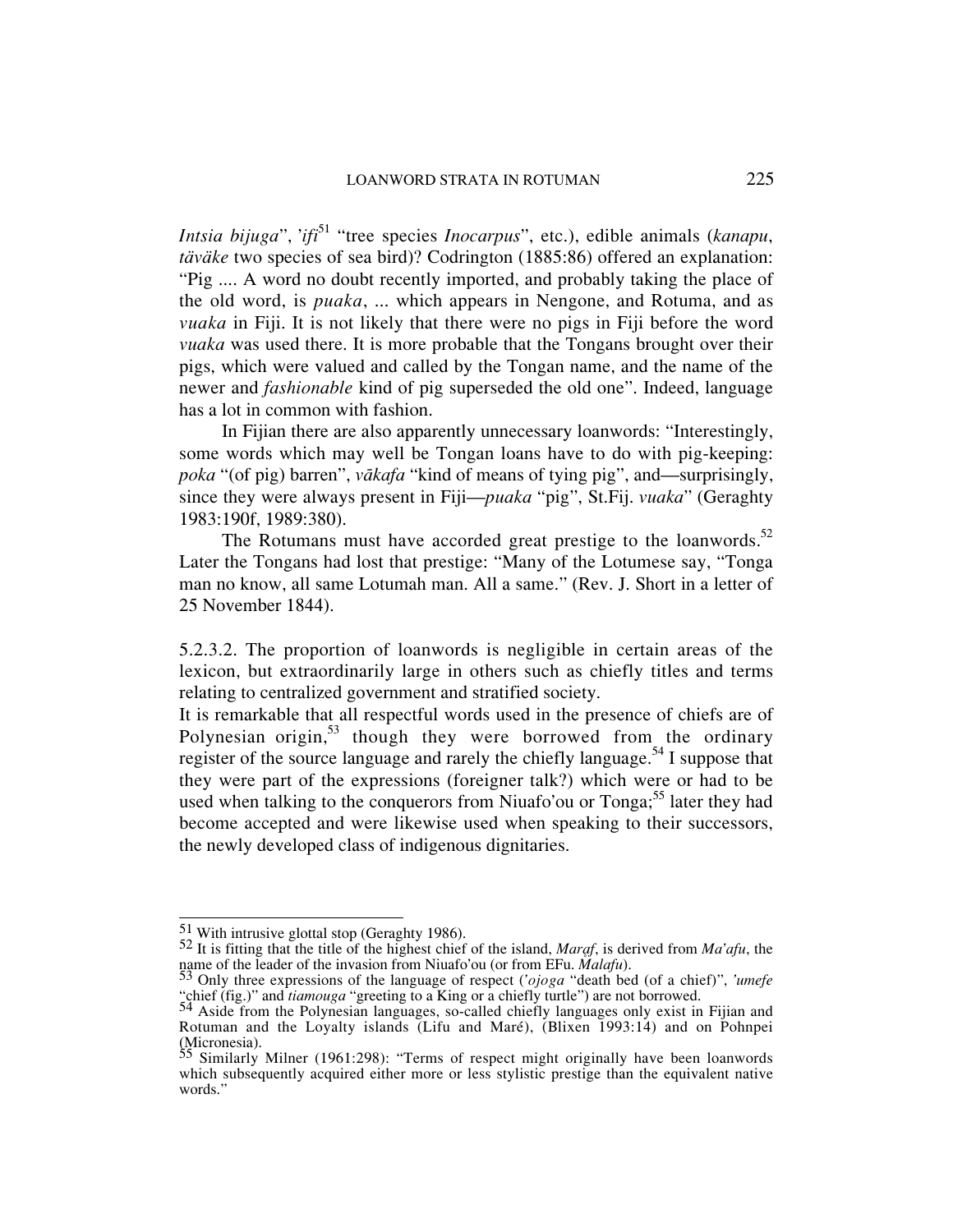**HANS SCHMIDT** 

| Polite register<br>lexeme | Meaning                             | Colloquial<br>equivalent | $±$ Direct               | Distinct meaning  |
|---------------------------|-------------------------------------|--------------------------|--------------------------|-------------------|
| apei (fig.)               | district                            | itu'u                    | -                        |                   |
| ati                       | adopt boy to raise as chief         | putu                     |                          | bring up (child)  |
| a'ita                     | eat                                 | 'ātē                     | ÷                        |                   |
| $a'u'ua$ (fig.)           | pass away                           | ala                      |                          |                   |
| fak(f)iti                 | give a chiefly title to             | nā asa                   |                          |                   |
| fakperperu                | whisper                             | musu                     |                          |                   |
| farao tapuaki             | former king                         |                          |                          |                   |
| fono                      | chief's meal after kava             | 'ātē                     |                          |                   |
| fei                       | container                           | kokona                   | +                        | eat               |
|                           |                                     |                          |                          |                   |
| hån gata                  | lady                                | hani                     | $\ddot{}$                | woman             |
| hua                       | (sau only) die                      | ala                      |                          |                   |
| kalogo                    | greet (chiefs)                      | noa'ia                   |                          | greeting          |
| lā                        | child of high chief                 | le'e                     | ÷                        | child             |
| mafau                     | right (side)                        | 'atmai                   |                          |                   |
| mala                      | red girdle used by high<br>chiefs   | titi                     |                          | girdle            |
| mariå'                    | bravo, well done                    |                          |                          |                   |
| maru                      | go past                             | siri                     |                          |                   |
| meriaki                   | move on, resume                     | 'ut'aki                  |                          |                   |
| nofo'a                    | chief {fig.)                        | 'umefe                   | +                        |                   |
| päre, 'ojo                | (chief) die                         | ala                      |                          |                   |
| rere                      | (chief's) eyes                      | mafa                     | +                        |                   |
| rere                      | (chief's) decision, will            | a'häe                    |                          | think, decide     |
| taktakai                  | kilt of chief                       | uha                      |                          | kilt              |
| tatau                     | chief's bedroom                     | roki                     |                          | sleeping quarters |
| tē 'eita                  | chief's food                        | tēla'ā                   | $\ddot{}$                | food (not meat)   |
| tokagsau                  | town where king lives               |                          |                          |                   |
| to'naki                   | King's personal attendants          |                          |                          |                   |
| tü'toga                   | taboo food, grown for<br>chief only |                          |                          |                   |
| usia'a-fua                | announce                            | fäega                    |                          | speak             |
| vaisala                   | pudding type for chiefs             | fekei                    |                          | pudding           |
|                           | only                                |                          |                          |                   |
| 'ariki                    | chief                               | gagaja                   |                          |                   |
| 'auma'i                   | defend or protect or shelter        | päre                     |                          |                   |
| $\overline{0, '0}$        | yes (to a chief)                    | $\bar{i}$                | $\overline{\phantom{0}}$ |                   |

Table 19: Borrowings in the Rotuman language of respect

In the column headed ±direct in Table 19, I have indicated whether the equivalent in the colloquial language is directly inherited  $(+)$  or not  $(-)$ . Open spaces indicate ambiguity.

Four words of the language of respect are borrowed from the chiefly registers of west Polynesian languages:  $a^2$ -soisoifua "favorable" < Tong., E'Uv. hoihoifua or Sam. soifua; fiongaro "chief's wish" < Tong., E'Uv. finegalo or Sam. finagalo; mariu- "walk" < E'Uv., Sam. maliu; taumafa "present, gift" < Tong., E'Uv., Sam. taumafa), as are also three ordinary words, ala "die" <

226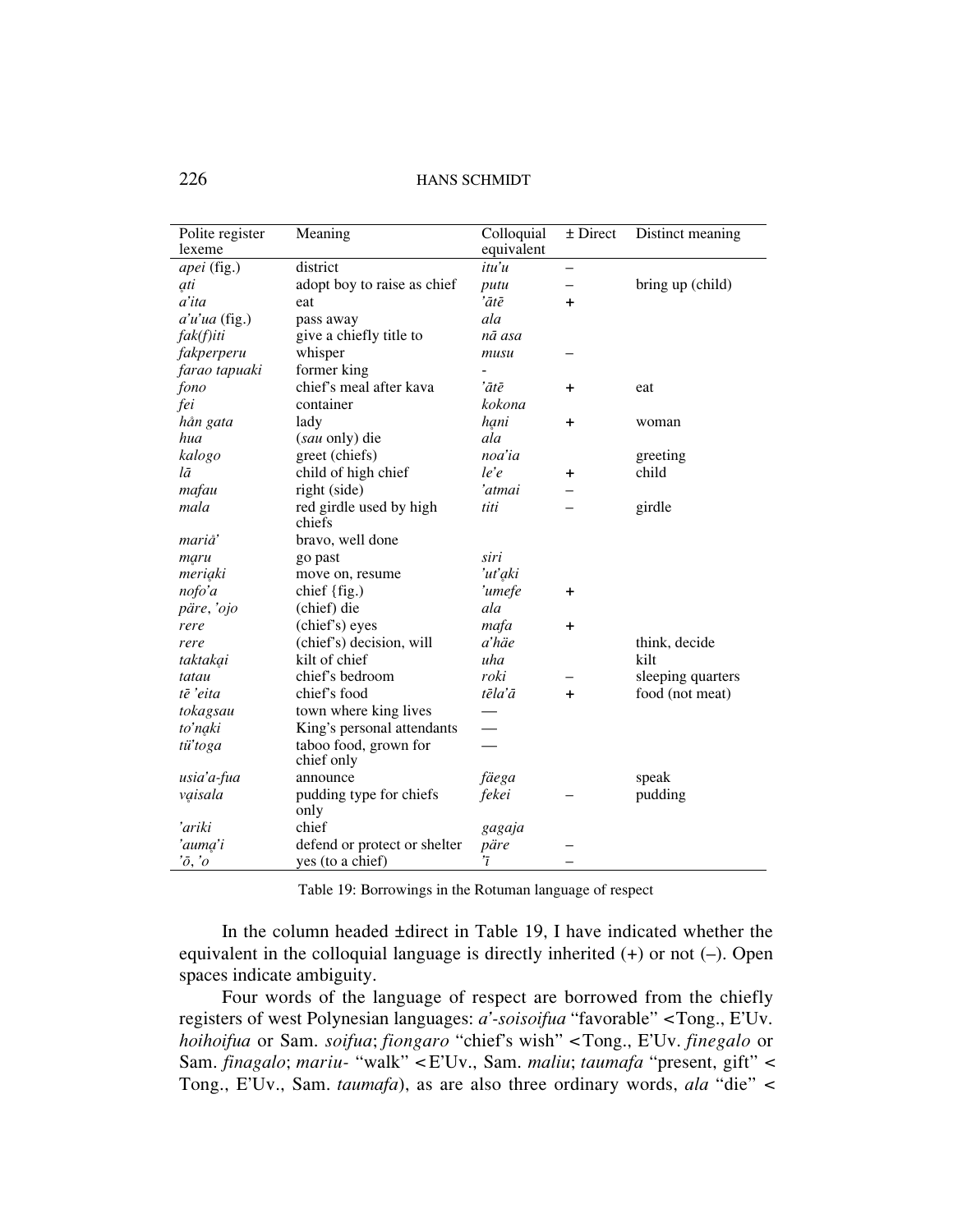Tong. *hala*, *kakau* "bathe" < E'Uv. *kakau* or Sam. '*au'au*, '*inoso* "marry" < Tong. '*unoho*.

5.2.3.3. It seems that the terminology of certain semantic fields was completely borrowed, like the polite register.<sup>56</sup> On the other hand it is surprising that in other fields directly inherited as well as borrowed words were used for important terms. In South Vanuatu and in Rotuman the word for "paddle, oar" is directly inherited, but the verb "to paddle" is a Polynesian loanword (Lynch 1994:296f).

Two thirds of the Rotuman terms relating to seafaring are borrowed. In the following paragraphs, I list all nautical terms (proto-forms cited from Pawley & Pawley 1993),  $57$  according to their origin, the directly inherited ones (21%) or borrowed ones (63%) plus those whose origin cannot be stated without doubt  $(16\%)$ .

Indirect. *fakasua* "tack", *fakniua* "boat shed", *fono* "wall pieces of canoe", *forau* "sea voyage" (< PPn. *\*f(ao)lau* < PCP *\*v(ao)lau* < POc. *\*palau(r)*), *fua* "fleet", *karia* "large outrigger canoe", *katea* "canoe as distinguished from outrigger" (< Tong. *katea* "hull of canoe" < POc. *\*katae* "free side of canoe opposite the outrigger"), *kauvaka* "ship's crew", *kavei* "compass point", *kiata* "outrigger boom" (< PPn. *\*kiato* < POc. *\*kiajo*), *kiat rot* "back of seat in canoe" (McGregor Ms:2.12) (< PPn.  $*$ *loto* "inside"), *lu samraµ*"corner rope of sail" (< *sama* + Tong. *laµ*), *mara¨'e* "seat of helmsman at stern" (McGregor MS:2.12), *peau* "wave", *pipi* "tree species *Atuna racemosa*; glue made from its fruit was used to caulk boats", *puka* = *purou* "bow and stern pieces" (McGregor M<sub>S</sub>: 2.12), *samtutuki* "double canoe",  $s\bar{\epsilon}l\bar{\delta}$ 'aki "greeting (sighting of ship) by shouting 'Sail ho!'", *taf 'aga* "large canoe", *takaòi* "rib supports of canoe" (McGregor Ms:2.12), *tari* "outrigger support" (McGregor MS:2.12: *tarei* [tari]? "cord which holds the outrigger spring down to the outrigger"), *tata* "bailer (for large canoes)" (< PPn. *\*tataa*), *taumua* "bow of canoe" (< PPn. *\*tau-mu*/*a* "bow, front deck" < POc., PCP *\*muqa-* "bow"), *taumuri* "stern" (< PPn. *\*tau-muli* "stern, aft" < POc. *\*muri-* "back side, stern"), *taurani* "row boat", *tautei* "fishing captain" (< PPn.  $*tau(h)i$  < POc. *\*tau-tasi(k)* "experienced fisherman or sailor"), *täväne* "small canoe", *titiu* "sail", *Toga* "southeast, Tonga", *toko* "punt" (< PCP *\*toko* < POc. *\*tokon*),

 <sup>56</sup> Blixen (1969) recognized possible Polynesian influences in the so-called 'high language' of Pohnpei (Geraghty 1994b:245). Simons (1982:187) thought "the use of honorific vocabulary

with respected men" could be reconstructed for POc.<br><sup>57</sup> Of the reconstructions listed, 56% are not reflected in Rotuman, 17% are Polynesian loanwords, and only 11% are directly inherited.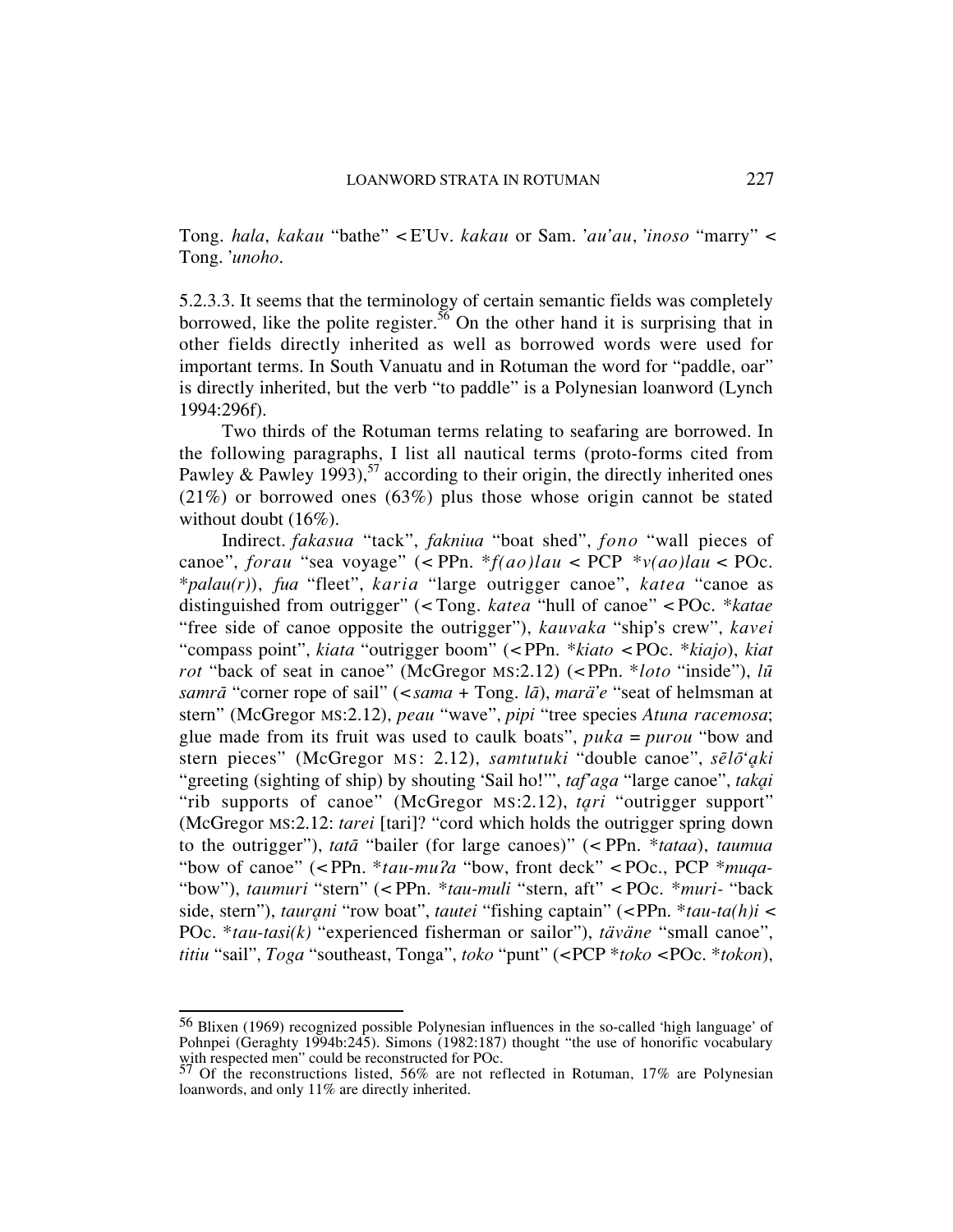tope "row quickly", tuku (läe) "let down (sail)" (< PCP \*tuku laya), 'ahai "ship  $\left( \langle$  Eng. *ahoy*)", '*artovaka* "captain", '*epa* "mat"  $\left( \langle$  POc. \**aeba* "mat, mat sail")

Direct. fau "cover" (< PCP \*tau "cover of bow and stern", fa'o "tack", fiu "sail away secretly", foro "body of boat", fua "keel" (cf. PPn. \*tula "backbone, backside"), hata "roof; shelf" (<  $PCP * vata$  <  $POc. * patar$ "platform (e.g., on top of hull)"), hose "paddle" (< PCP \*voze < POc. \*pose "paddle"), hös uli "steering oar", isu "nose; projection" (< POc. \*ijun "nose; projecting board at bow with carved figure"), *läe* "sail" (< PCP  $*lawa <$  POc. \*layaR), mafi "tide", nuju "mouth; washboard", sava "passage through reef" (< POc. \*sawan),  $\overline{u}$  and integral  $\overline{u}$  and  $\overline{u}$  and  $\overline{u}$  and  $\overline{u}$  and  $\overline{u}$  and  $\overline{u}$  (perhaps  $\overline{v}$  PCP \* Pulu- "head, hair" + \* laya "sail"), uli "steer" (< PCP \* Puli < POc. \* qulin), valu "wave"

Ambiguous. anu "bail out" (cf. PMP \*ansu), favi "anchor" (cf. PPn. \*tau  $\langle$  POc. \**jau(q))*, *hi'a* "outrigger boom" (cf. *kiato)*, *liu* "jibe", *lagoni* "(ship) rise; canoe roller" (<  $PCP * lago(ni)$  "support, roller under canoe"), manu "seat in canoe or boat", man keu heta "seat next to helmsman", moa "toothlike" projections at stern of large canoes", pap ne 'ahai "deck of boat (made of boards)" (< PCP \*ba(bv)a < PMP \*papan "plank of boat"), pou "mast" and tē pou rua "two-masted ship" (McGregor Ms.b:12), raurara "the center fono, which is laid on the completed *fua* first" (McGregor ms. 2:12), roa "top planks, put on top of *fono* to complete the sides of the boat" (McGregor ms. 2:12), sama "outrigger" (<  $PCP * zama < POc$ . \*saman), sua "paddle, row" (< PCP  $*$ sua < POc.  $*$ sua(C) "row"), sua "tack about" (< PCP  $*$ sua or Tong. hua), susu "pair of raised knobs or rests on hull" (McGregor ms. 2:12), vaka "boat"  $\langle$  PCP, POc. \**waga* "large sailing boat"), *'o'ora* "large canoe for fishing".

In view of the large share of loanwords in this special part of the lexicon. which was certainly not completely preserved after two hundred years of contact with western shipping, it is safe to assume that the words of unknown origin may also be borrowings to a large extent:  $liu$  "jibe" < PPn. \* $liu$  "turn", *moa* "toothlike projections at stern of large canoes" < PNP \**moa* "notches at ends of canoe", pou "mast"<PPn. \*pou, sama "outrigger" < PPn. \*hama, vaka "boat" < PPn. \*waka, etc.

Lynch (1994:296-299) gave a fitting explanation for the large numbers of Polynesian loanwords in South Vanuatu languages in the field of maritime technology. The early inhabitants discovered a very fertile island with plenty of shellfish in the lagoon, and there was no need to travel by sea any longer. Since the words for mast and sail, etc. are borrowed, it might be that the earlier inhabitants had canoes without mast and sail, or that they did not use them outside the reef until the Polynesian colonizers of the neighboring islands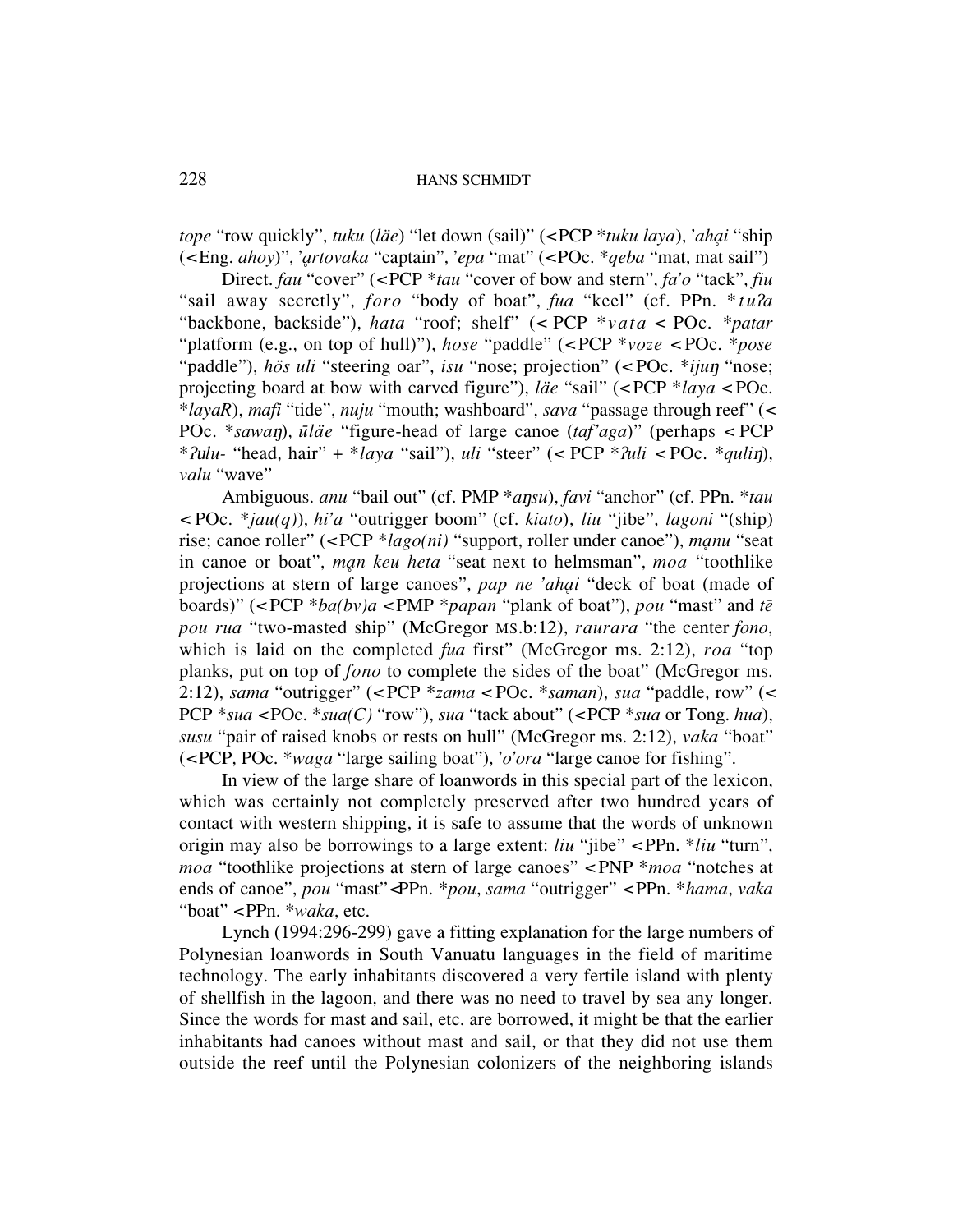West-Futuna and Aniwa re-introduced these technologies. Their language is the source of a large part of contemporary maritime vocabulary.

Some terms related to seafaring are borrowed in Tongan, too, obviously from a Nuclear Polynesian source language: *foefoelua* "paddle and sail at the same time" (Sam. *foe* "oar" + *lua* "two" as opposed to Tong. *fohe* and *ua*), *ama* "windward or outrigger side of canoe" (Sam. *ama*, Tong. *hama* "outrigger"), *fanua* "shore (seen from canoe)" (Sam. *fanua*, Tong. *fonua* "land"), etc. (Tsukamoto 1994:58).

5.2.3.4. Sometimes oral history holds the clue. It is said that houses on Rotuma were of a rectangular shape until the Tongans introduced the technique of rounded apses (*at tali*). Bow and arrow (*loloki, fana, kasa*) are said to have come with Maori warriors. The culture hero *Tonu'av* brought fowl (*moa* and '*ufa*) from the underworld.

Many expressions linked to the kava complex, which is so typical of Polynesia, are borrowed or look like it. In the centre of the Rotuman kava ceremony is the recital (*fakpeje*) which tells how the kava plant came from *Hihifo* (Tongan for "west") to Rotuma.

5.2.3.5. Finally, I think it is remarkable that Oceanic languages often borrowed the same terms from Polynesian languages. Geraghty (1994b) listed Polynesian loanwords in New Caledonia, the Loyalty islands, Vanuatu, and Micronesia. Half of them were also borrowings in Rotuman. Lynch (1994) gave a list of Polynesian loanwords in the languages of South Vanuatu, 38% of which were also borrowed into Rotuman.

I claim that it is more likely that a Rotuman word is borrowed from a Polynesian language if it belonged to certain semantic fields (such as warfare, sea travel, hierarchical social structure, kava ceremony, etc.), or if the same term is also borrowed in other languages.

In Table 20, I have compared Polynesian loanwords in the Micronesian language of Kiribati (after Geraghty 1994a, Harrison 1994, and Sabatier 1971) with their counterparts in Rotuman which are not immediately recognizable as borrowings.

#### 6. *Conclusion*

#### 6.1 *Lexical change in Rotuman*

Lexical change in Rotuman has been of such dimensions as to make it incomprehensible to its neighbors. "The distinguishable directly inherited elements provide a sizeable corpus to work with for subgrouping, but it is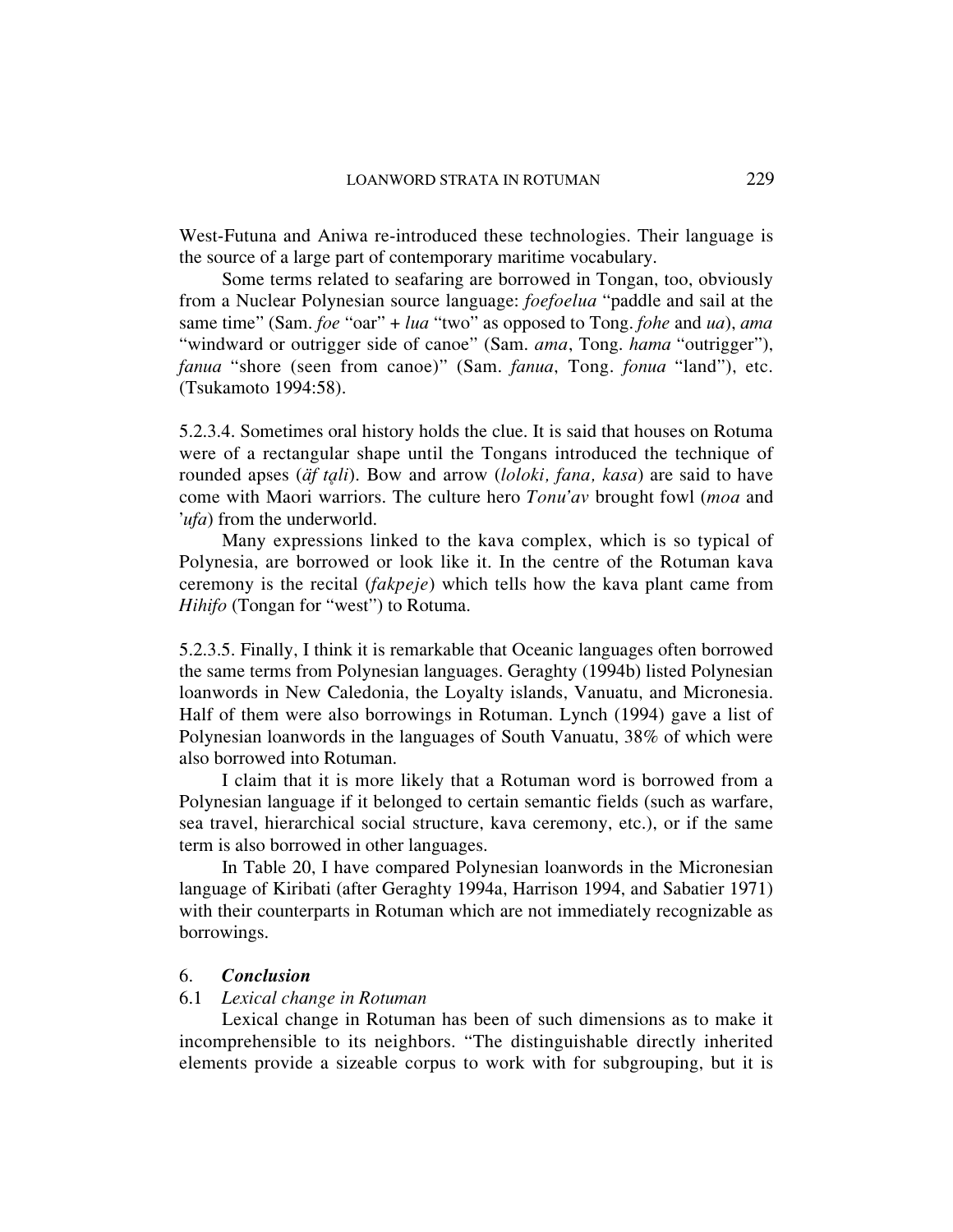| Rotuman               | Gloss                                   | Loanword in Kiribati | Gloss                       |
|-----------------------|-----------------------------------------|----------------------|-----------------------------|
| aga                   | custom                                  | aga                  | manner                      |
| asoa                  | help; pair                              | toa                  | partner                     |
| au                    | current                                 | au                   | drift                       |
| kamkama               | rock crab                               | kamakama             | crustacean                  |
| kirkiri               | gravel                                  | kirikiri             | gravel                      |
| lelei                 | $good^{58}$                             | reirei               | good                        |
| ar-mea                | bird sp. with red feathers              | mea(mea)             | red                         |
| $mao-a'a$             | (of rain) ease off                      | mao                  | (of rain) ease off          |
| mara                  | (of fruit) overripe                     | mara                 | soft                        |
| mauri                 | live                                    | mauri                | bye                         |
| moa                   | chicken                                 | moa                  | chicken                     |
| mori                  | orange                                  | mori                 | overripe fruit              |
| papa                  | floor made of boards                    | rau-baba             | board                       |
| pou                   | mast, rafter                            | bou                  | construction                |
| pupui                 | floor                                   | huihui               | dividing screen             |
| pure                  | cowrie                                  | <i>bure</i>          | cowrie                      |
| raga                  | Curcuma longa (raw<br>material for dye) | renga                | red, pink                   |
| rogrogo               | story                                   | rongorongo           | story                       |
| $\mathit{roki}^{59}$  | inside end of house                     | roki                 | dividing screen             |
| sigoa                 | namesake                                | igoa                 | namesake                    |
| täh-roro              | coconut meat fermented<br>in salt water | roro                 | pandanus or coconut<br>milk |
| $tamini^{60}$         | bladder                                 | mim                  | urinate                     |
| $telua^{61}$          | hole in ground                          | rua                  | hole in ground              |
| ura                   | lobster                                 | ura                  | lobster                     |
| vaka                  | boat                                    | aka                  | boat                        |
| 'atakoa <sup>62</sup> | all                                     | katoa                | all                         |

Table 20: Polynesian borrowings in Kiribati and their correspondences in Rotuman

severely diminished in comparison, say, with the directly inherited morpheme stock of Standard Fijian—roughly on the order of a third of the Fijian total" (Pawley 1979:33).

Biggs (1965:412) was able to determine the etymologies of 58 out of 200 basic words in Rotuman; of these, one fifth (15) were of Polynesian origin. If he counted 28 basic words with  $l$  as directly inherited, he would have  $83^{63}$ 

<sup>58</sup> *l* is often a criterial phoneme of directly inherited words.<br><sup>59</sup> Green & Pawley (1998:57) and Osmond (1998:139) regarded this as a direct reflex of POC *\*logi* "partition, partitioned area". <sup>60</sup> From *taga* + *mimi* "bag + urine". <sup>61</sup> Again, *<sup>l</sup>* might be an indication of a directly inherited root, but the fossilized Polynesian

article *te*- marks it as a borrowing. 62 Cp. *kato'a* "hundred fish".

 $63$  I only counted  $58 - 15 + 28 = 71$  words.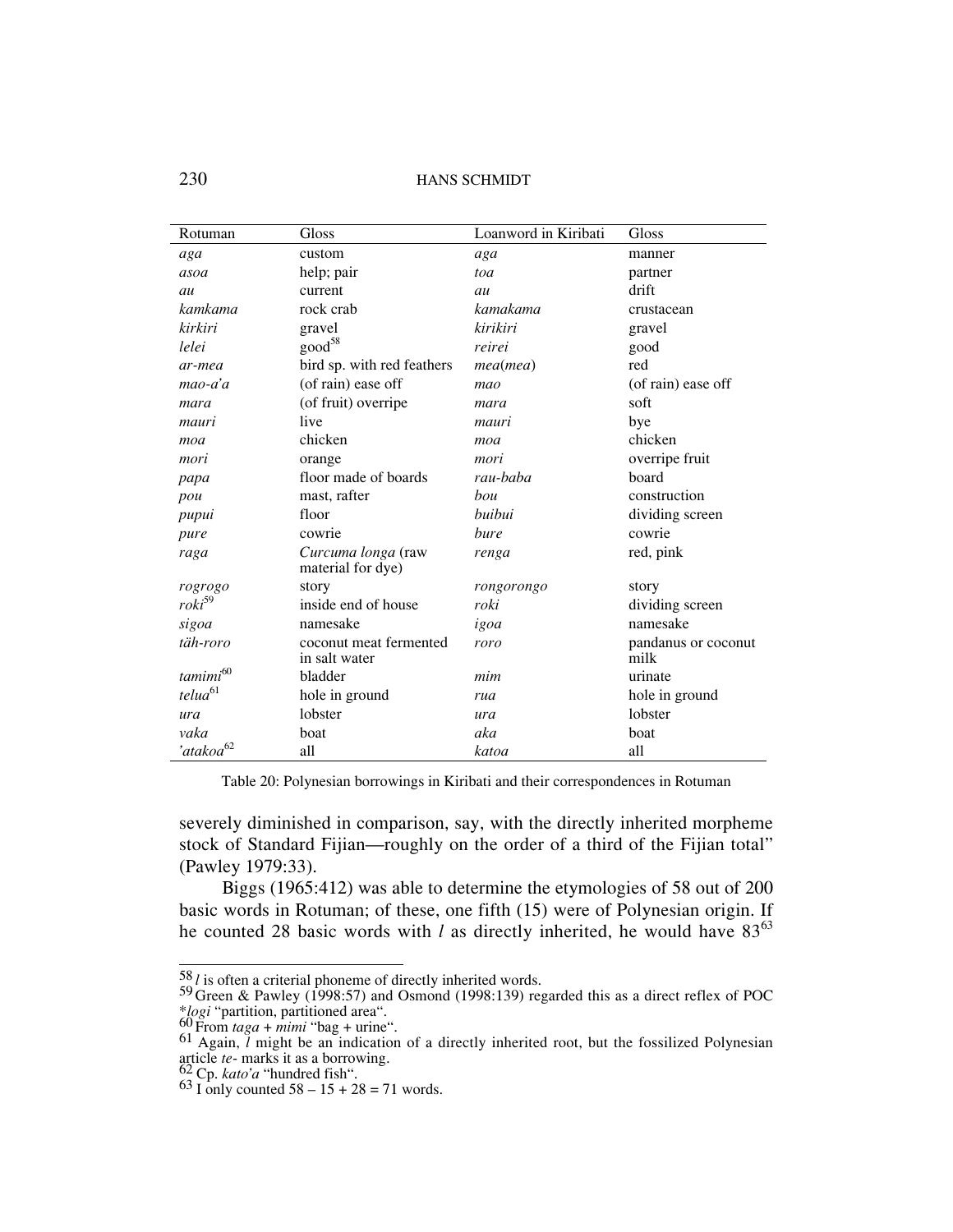words with diagnostic reflexes in the whole 200-word list, out of which only 18% were borrowed.

One third of the 328 etymologies which Biggs (1965:412) gave for Rotuman could not be allocated without doubt. 56% of the remaining two thirds were directly inherited and 44% borrowed. The basic vocabulary contains fewer borrowings than the rest of the lexicon<sup>64</sup> which confirms my counting. The Rotuman lexicon can be separated into layers as shown in Table 21.

|                                                                                                                | 200 basic words |         |              | General lexicon |
|----------------------------------------------------------------------------------------------------------------|-----------------|---------|--------------|-----------------|
|                                                                                                                | <b>Biggs</b>    | Schmidt | <b>Biggs</b> | Schmidt         |
| Directly inherited roots                                                                                       | 30%             | 38%     | 38%          | 25%             |
| Polynesian loanwords (at least 10% of<br>them are Tongan, 5% non-Tongan, the rest<br>cannot be determined yet) | 8%              | 6%      | 29%          | 34%             |
| Not yet possible to determine whether<br>directly or indirectly inherited                                      | 28%             | 20%     | 33%          | 15%             |
| Roots without cognates in related<br>languages                                                                 | 59%             | 36%     |              | 26%             |
| Total number of lexemes                                                                                        | 200             | 200     | 328          | 3100            |

Table 21: The origin of the Rotuman lexicon

Earlier authors gave reasons for the speed of the language change in Rotuman: "Although Rotuman cannot be classed as an aberrant Oceanic language ..., it has demonstrably replaced the most basic part of its vocabulary at a faster rate than such conservative Oceanic languages as Standard Fijian and Mota" (Grace 1967). "Heavy borrowing from Polynesian and an apparently faster than average rate of change in the most stable items of the test list has made satisfactory lexicostatistical classification of Rotuman difficult" (Pawley 1972:130).

Pawley & Ross (1995:61) listed nine reasons for the *likelihood to innovate* the lexicon, five of which may have applied to Rotuman:

- (a) the very small size of the language community, resulting from the political structure, emigration or the like;
- (b) taboo to use words which are wholly or partly homophonous with names of deceased ancestors or chiefs;
- (c) cultural changes arising within the language community;
- (d) cultural changes arising through contact with the outside world;
- (e) phonological changes creating problematic (ambiguous) word shapes.

 <sup>64</sup> Quite similar to English, where almost one half of the lexicon consists of French loanwords, but only 6% of the basic vocabulary (Crowley 1987:191).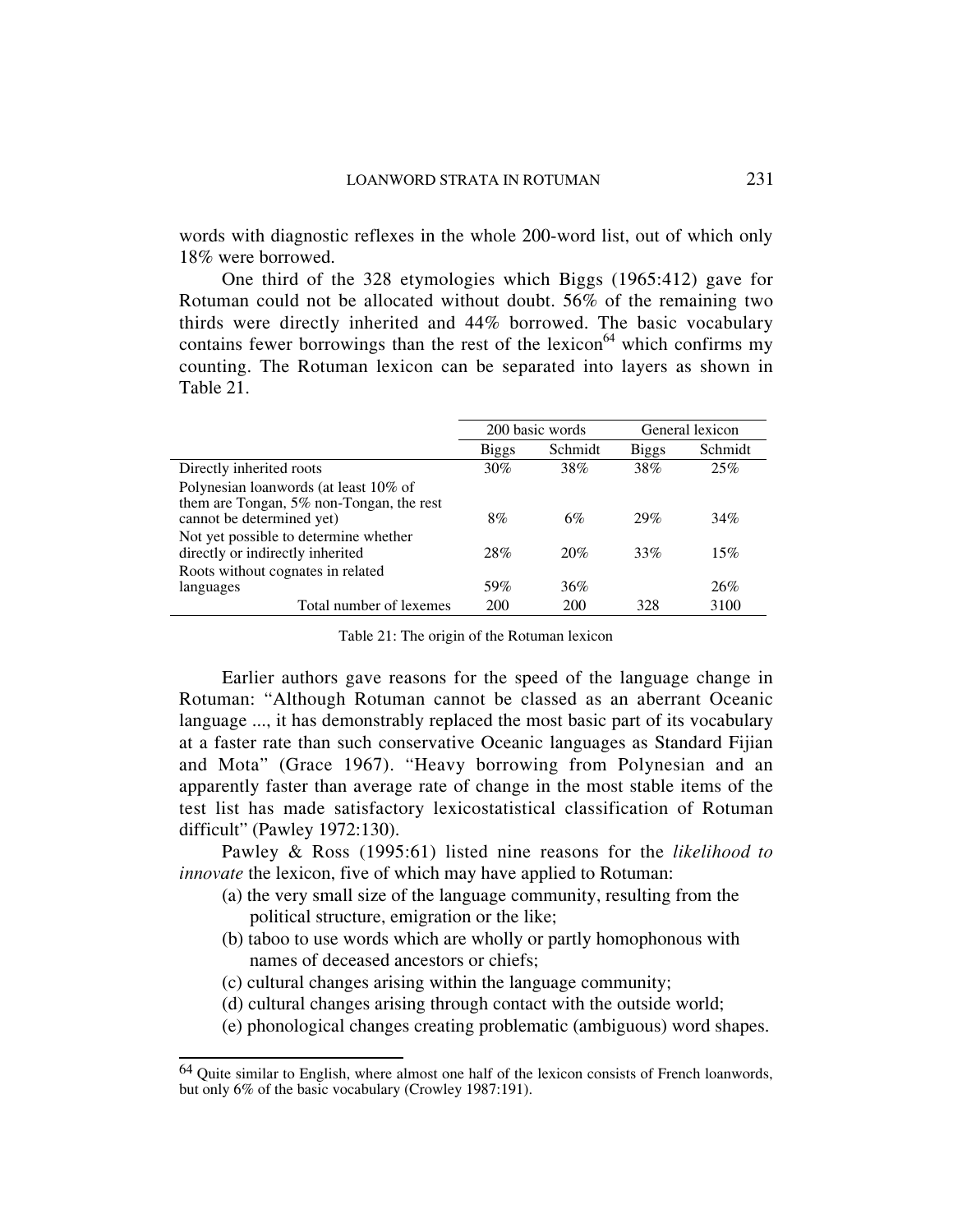Concerning (a) Ross (p.c.) and Mahdi (1988:57) considered the isolation of small speech communities to be one of the decisive factors leading to an exceptionally high innovation or low retention rate of basic vocabulary. In Rotuman increased contact with Polynesians led to massive *lexical changes*, while during the preceding era of isolation quite far-reaching *sound changes* had taken place instead.

As for (b), some Rotuman terms were replaced by new coinages, especially in kinship terminology. Only two Rotuman kinship terms, *ma'piga* "grandchild, grandparent" and *sasiga* "younger relative of same sex and same generation", are directly inherited, while, e.g., the words for father and mother are morphologically complex ("male elder", "female elder"). The inherited reflexes of the respective PCP terms were presumably replaced by word taboo. Some lexical changes in other areas might also have been caused by cultural taboos (cf. Simons 1982), but not to the same extent as in Tahiti.

Concerning (d), by far the most changes are due to the disproportionate import of loanwords (cf. Codrington 1885:408, Gardiner 1898:501). In that respect, Rotuma is comparable to Norman England (Thomason & Kaufman 1988:120), where the indigenous population borrowed extensively from the language of a small group of conquerors. Or the Outlier West 'Uvea where a small group of immigrants founded a Polynesian colony by marrying local (Melanesian) women and taking up their customs, but having their descendants speak the Polynesian language (Hollyman 1959:362).

#### 6.2 *Polynesian influences on Rotuman*

A strong influence of west Polynesian languages is detectable in Rotuman, especially its lexicon. This is due to several centuries of intensive contact.

6.2.1 *Where* did it take place? Mainly on Rotuma itself. While other Central Pacific languages like Fijian and Tongan influenced each other and borrowed from each other, the direction of influence between Rotuman and other languages, mainly west Polynesian languages, was one-way. Green (1981:149) believed that "Rotuman initially maintained its contacts with the geographically closest western Fijian dialects" after the island was settled. But then a long period of isolation ensued in which the Rotuman language developed its many idiosyncrasies rendering it completely unintelligible for speakers of its closest related languages. Only after contact with Westerners were the islanders able to visit islands further away.<sup>65</sup>

 <sup>65</sup> Hale met chief Tokaniua and his spokesman in Tongatapu in April 1840, waiting for a ship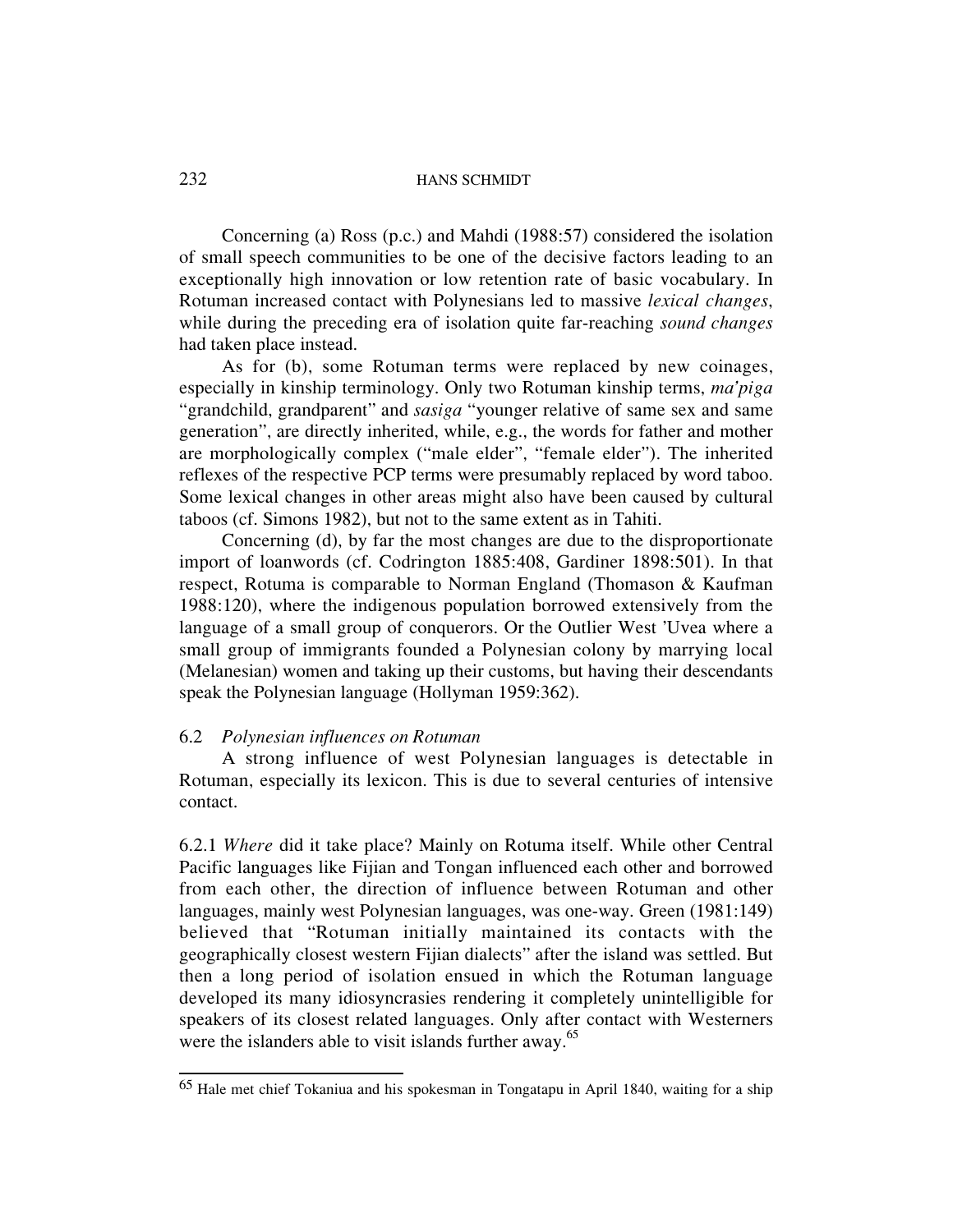6.2.2 *From whom*? Which Polynesian language did the Rotumans borrow from? Etymologies give Tongan and East 'Uvean (after it had become heavily influenced by Tongan) as the main sources next to Samoan and unidentifiable Polynesian or Nuclear Polynesian sources. According to legend, the first Polynesian immigration ('founding') came from Samoa. More than seventeen generations ago there was another wave of immigration, or rather invasion, and temporary occupation of the island by Tongans coming from Niuafo'ou. About that time, the neighboring islands were also incorporated into the Tongan empire.

6.2.3 *Why*? Some visitors came on purpose, others drifted to Rotuma or were washed ashore. Some came as colonizers, others with more peaceful intentions. Woodford (1916:28) suggested that Tongans had used Rotuma as a stopover: "We know that Tongan piratical expeditions were also in the habit of visiting the Ellice [Tuvalu] group. They probably used Rotuma as a resting-place and point of departure for further voyages."<sup>66</sup>

I think the same rationale can be applied to earlier visitors. The first Polynesians to have had an influence on Rotuman were the same people who ventured out to discover and settle Tuvalu and the other Polynesian Outliers. "We may well assume that today's remaining population [on the Polynesian Outlier of Takuu] are descendants of a Polynesian tribe which probably came from Samoa, and had used the islands of Rotuma and Tikopia as stopovers" (Parkinson 1907:518).

Rotuma is situated right en route from West Polynesia to Kiribati, Tuvalu, and the Outliers in Melanesia and Micronesia with hundreds of miles of open sea in between. Levison, Ward & Webb (1973) let computers simulate drift voyages in the Central Pacific, and their results showed that 'Uvea, Futuna, Rotuma, and Tuvalu were the most probable points of departure for settling the Polynesian Outliers. Most of the time of the year the direction of the currents and winds in the Central Pacific is from Southeast to Northwest. Since the Polynesian Outliers lie to the west of Polynesia, it is quite possible that accidental voyages have ended up there. There have been immigrations from various islands to the Outliers, perhaps even planned voyages back and forth. Accounts from the last two centuries show that there have been many

to take them back to Rotuma. Oral traditions mention trade with Vaitupu (Tuvalu), 360 miles (675 km) to the north.<br><sup>66</sup> "The Tongans were the great travellers of the western Pacific. They certainly had two-way

contact with Kiribati, over 2,000 km away" (Geraghty 1989:380).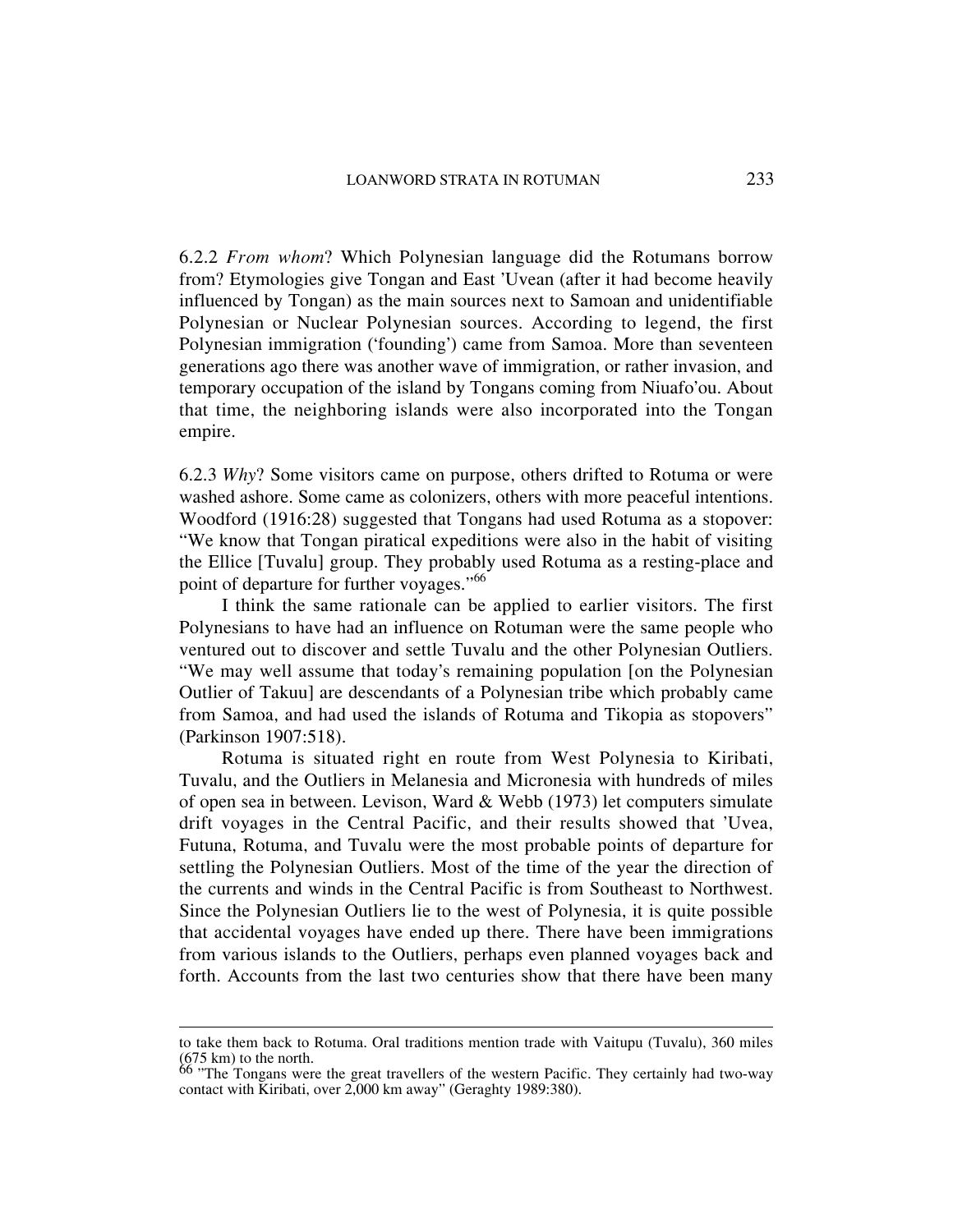more trips from East to West than vice-versa (Dening 1963:129). This scenario contrasts with the first planned settlement of triangle Polynesia.

Another hint for Samoan as a donor language is the presence of Polynesian loanwords in Kiribati, the language of the Micronesian archipelago north of Tuvalu. Harrison (1994:336f) and Geraghty (1994b:243) deduced from their form that their source languages were largely Nuclear Polynesian ones like Samoan or Tuvaluan. "The most obvious sources of Polynesian borrowings into Gilbertese are the geographically adjacent Samoic-Outlier languages or their immediate antecedents. And, indeed, in all but a very small number of cases the likely items are found in Samoic languages and appear in Gilbertese in a form suggestive of the phonology of Samoic languages. There are, however, a small number of non-Samoic items in Gilbertese" (Harrison 1994:336). "With the exception of Tuvaluan, there is little evidence pointing to particular Samoic-Outlier languages as sources for Gilbertese items" (Harrison 1994:337). According to Maude (1963) Kiribati has had contact with Polynesians for over six hundred years. Centuries later the Tongans also reached the Outliers and Kiribati.

6.2.4 *When*? The Nuclear Polynesian visitors to Rotuma cannot be dated by genealogical reckoning any more; their leaders have become mythical founder heroes. Their influence began after the split-up of Proto-Polynesian (into Tongic and Nuclear Polynesian) and around the time the Outliers and Tuvalu were settled: in the second millennium A.D. (Kirch 1984:237, Garanger 1972:134).

Churchward (1938:79–88 and 1940:159) had discovered two different Polynesian strata in Rotuman: "an early one from Samoa ... perhaps in the fifteenth century, then another influx of Polynesians from Tonga ... early in the eighteenth century" (Churchward 1938:80).

Thus the non-Tongic Polynesian imports in Rotuman are taken to be older than the Tongic loans and were borrowed at a time when some sound changes in colloquial Samoan had not yet been completed (such as  $*k > ?$ ,  $*n >$  $n, *t > k$ ). Secondly, the later Tongic loanwords were copied by the Rotumans after Niuafo'ou had switched from speaking a Nuclear Polynesian to a Tongic language. The neighboring island of Niuatoputapu had completed this switch from Nuclear Polynesian to a Tongic language in the seventeenth to eighteenth centuries.

Linguistically, the Outliers have their closest ties with Samoa and with islands west of there, including East Futuna and Tuvalu (which may be a kind of large Polynesian Outlier in Micronesia itself). However, at a more general level, it may be worth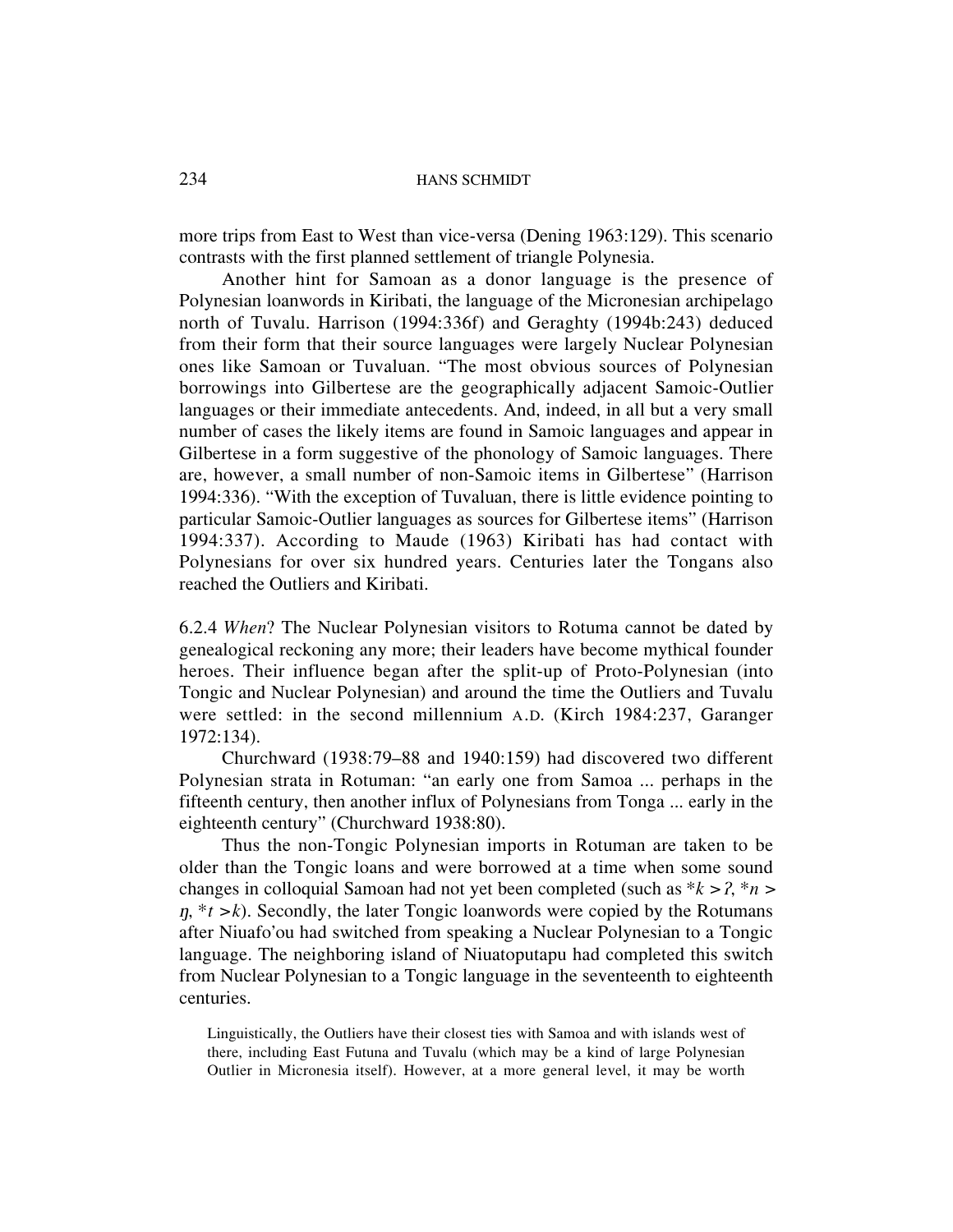noting that the primary language link is with Samoa, which may suggest an earlier phase of a wider West Polynesian contact sphere prior to the situation at the time of contact, when Tonga appeared to dominate foreign affairs and to influence the language of some neighbors and sometimes even to overlay an early influence by Samoan. (Irwin 1992:188).

6.2.5 *What* kind of influence did Polynesians have on Rotuma(n)? From the meanings of the loanwords we may deduce that they brought many new objects or better varieties of them to the island. We know that the Tongans had superior navigation skills and warfare techniques. Rotumans copied many other concepts from them and adopted (voluntarily?) aspects of their political and social organization: the division of the island into districts, the institution of a king and his court, the separation between commoners and titled chiefs (though titles are bestowed by families and districts and not inherited as in Tonga or Fiji), the introduction of taxes and fines, a village meeting place, a

| Approx. date                                  | Source language                                                                                    | Semantic fields                                                                                                                            | Era                                          |
|-----------------------------------------------|----------------------------------------------------------------------------------------------------|--------------------------------------------------------------------------------------------------------------------------------------------|----------------------------------------------|
| <b>From 1880s</b><br>onwards                  | Eng.                                                                                               | Christian religion, formal<br>education, administration,<br>modern technology                                                              | Post-colonial and<br>colonial                |
|                                               | St.Fij.                                                                                            | Christian religion, Fijian<br>food, Fijian fauna                                                                                           |                                              |
| Mid 19th c.                                   | Sam., Tong.                                                                                        | Christian religion, Christian<br>names, education                                                                                          | Mission                                      |
| End of 18th<br>to mid 19th<br>c.              | Pidgin English                                                                                     | Sea travel, tools, materials,<br>weapons, imported food-<br>stuffs, (barter) trade, money,<br>units of weight and<br>measurement, clothing | Whaling                                      |
| From 16th c.<br>to beginning<br>of 19th $c$ . | E.'Uvean (after its lan-<br>guage had been Tongan-<br>ized), Niuaf. and Tong.                      | Social stratification, chiefly<br>language, chiefly titles                                                                                 | Tongan empire,<br>invasion from<br>Niuafo'ou |
| From 13th c.<br>onwards                       | One or several Nuclear<br>Polynesian languages<br>(specific source cannot<br>always be identified) | Sailing, canoe construction                                                                                                                | Settlement of<br>Polynesian<br>outliers      |

Table 22: Foreign influence on Rotuman

council of elders, the kava ceremony, the belief in gods like *Tagroa* (*Tangaloa*), and the fear of spirits. This is quite similar to other non-Polynesian languages in Melanesia (see section 5.2).

The Polynesians did not necessarily introduce completely new ideas or things, but such that came to be accepted (see Table 18). This, Clark (1982a:140) argued is a consequence of the kind of relations between both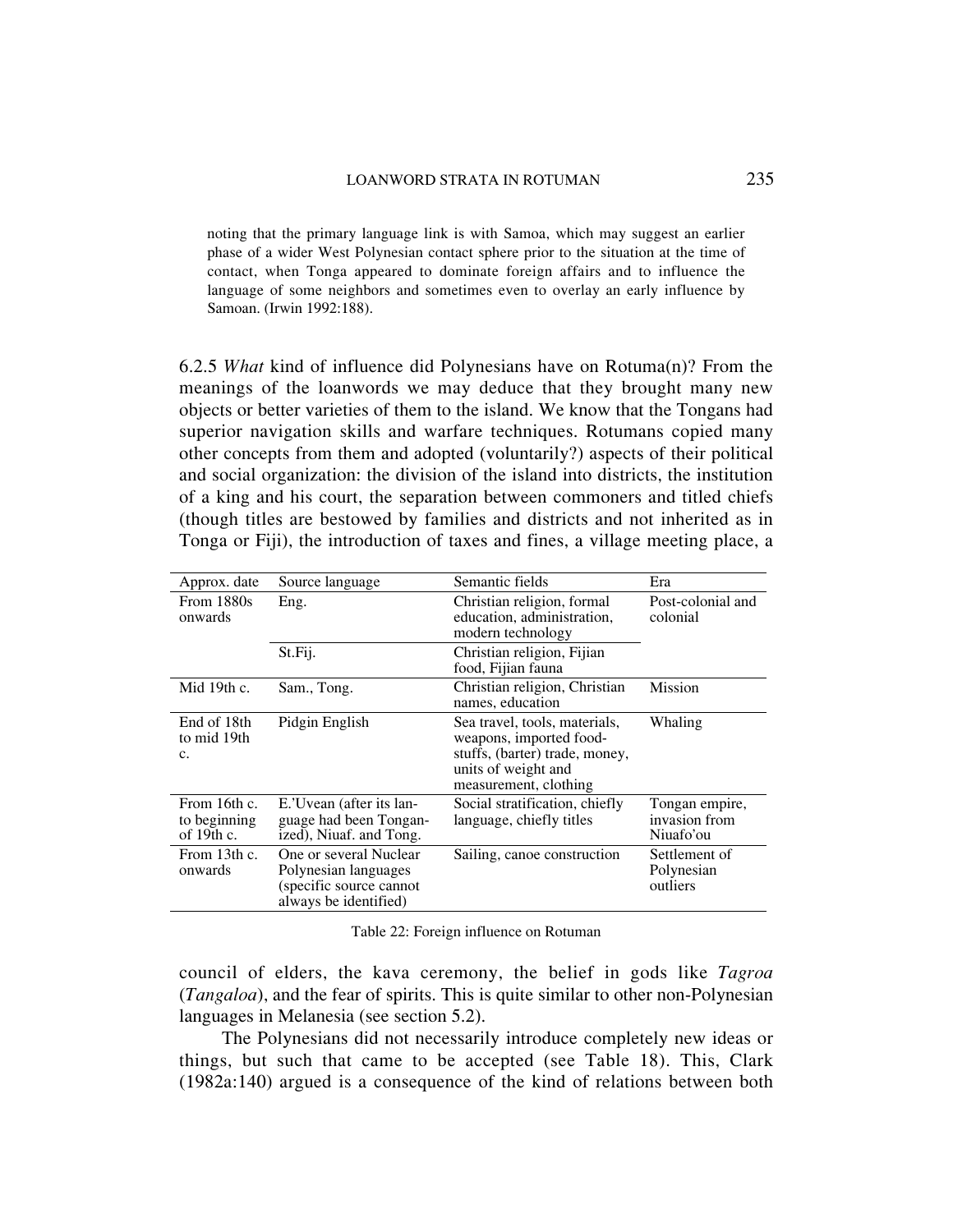groups of speakers: "Any borrowing beyond the semantic sphere of 'cultural novelties' could take place only in a situation where the donor language was socially dominant over the receptor."

I envisage the prehistoric development of Rotuman in several stages, whose approximate dates are listed in Table 22.

- (a) After the initial settlement, Rotuman was still part of the Central Pacific dialect chain. The dialects most closely related to it had stayed behind in Northwest Vanualevu.
- (b) The development of many idiosyncrasies, esp. sound changes, in relative isolation caused by geographic distance and neglect of outside contacts.
- (c) The first wave of Polynesian borrowings, triggered by immigration or multiple visits of speakers of Nuclear Polynesian languages, who presumably also settled the Polynesian Outliers.
- (d) A second wave of Polynesian borrowings, triggered by conquest and temporary occupation of the island by Tongans.

#### **REFERENCES**

- Beaglehole, John Cawte. 1966. *The Exploration of the Pacific.* (Third edition.) London: Adam & Charles Black.
- Bellwood, Peter. 1978. *Man's Conquest of the Pacific*. Auckland: Collins.
- Biggs, Bruce Grandison 1965. "Direct and indirect inheritance in Rotuman". *Lingua* 14.383–415.
	- ———. 1980. "The Position of East 'Uvean and Anutan in the Polynesian Language Family". *Te Reo* 23.115–134.

———. MS. *The comparative Polynesian lexicon project (POLLEX)*. Computer file. University of Auckland.

Bleek, Wilhelm Heinrich Immanuel. 1858. *The library of His Excellency Sir George Grey. Vol. 2. Philology, part 3*. London: Truebner.

Blixen, Olaf. 1969. "La dispersión del lenguaje honorífico en Oceánia". *Moana: Estudios de Antropologia Oceaånica* 1;3.1–17.

———. 1993. "Lenguaje honorÈåfico en Polinesia". *Rongorongo Studies* 3;1.3–24.

- Burrows, Edwin G. 1937. *Ethnology of 'Uvea (Wallis Island)*. (Bulletin 145.) Honolulu: B. P. Bishop Museum .
- Cain, Horst. 1986. *A lexicon of foreign loan-words in the Samoan language*. Köln & Wien: Böhlau Verlag.
- Chowning, Ann. 1991. "Proto Oceanic culture: the evidence from Melanesia". *Currents in Pacific linguistics: papers on Austronesian languages and ethnolinguistics in honour of George W. Grace* by Robert A. Blust, 43–75. Canberra: Pacific Linguistics C-117.
- Churchward, Clerk Maxwell. 1938. "The history of Rotuma as reflected in its language". *Oceania* 9;1.79–88.

———. 1940. *Rotuman Grammar and Dictionary*. Sydney: Australasian Medical Publishing. Clark, Ross. 1982. *'Necessary' and 'unnecessary' borrowing*, Halim et al. 1982:137–143.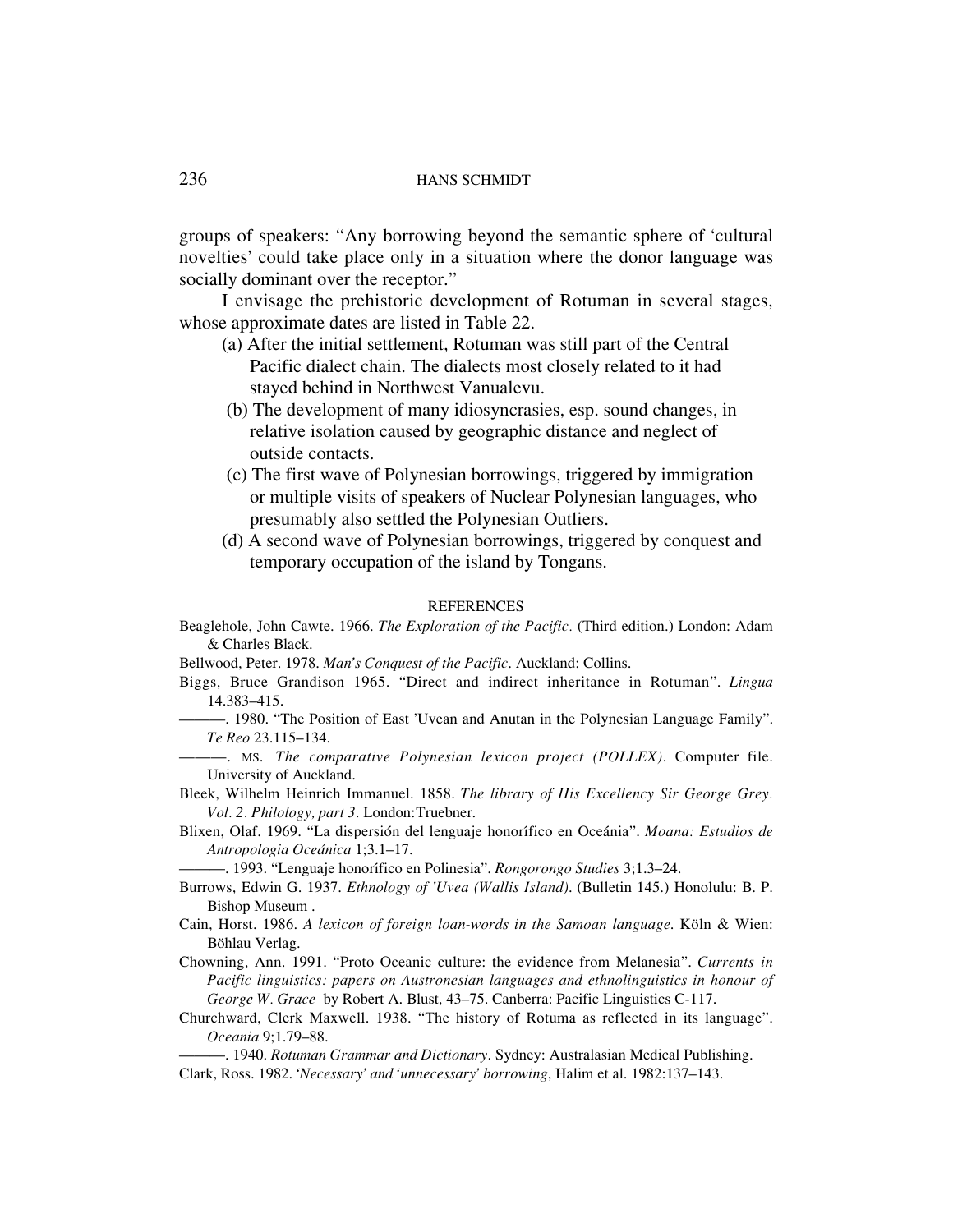———. 1994. "The Polynesian Outliers as a locus of language contact". Dutton & Tryon 1994:109–139.

Codrington, R. H. 1885. *The Melanesian Languages*. Oxford: Clarendon Press.

- Cook, Capt. James. 1784. *A voyage to the Pacific Ocean, undertaken by the command of his Majesty, for making discoveries in the northern hemisphere.* London: W. & A. Strahan, for G. Nicol & T. Cadell.
- Crowley, Terry. 1987. *An Introduction to Historical Linguistics*. Suva: Institute of Pacific Studies.
- ———. 1993. "Pre-1860 European contact in the Pacific and introduced cultural vocabulary". *Australian Journal of Linguistics* 13;2.119–163.
- Dening, Greg M. 1963. "The Geographical Knowledge of the Polynesians and the Nature of Inter-Island Contact". *Polynesian navigation* by Jack Golson. 102–153. Wellington: Polynesian Society.
- Dutton, Tom. 1994. "Motu-Koiarian contact in Papua New Guinea". Dutton & Tryon 1994:181–232.
- Dutton, Tom & Darrell T. Tryon (eds.). 1994. *Language Contact and Change in the Austronesian World*. Berlin: Mouton de Gruyter.

Dyen, Isidore. 1956. "The Ngaju-Dayak 'Old Speech Stratum'". *Language* 32.83–87.

- Elbert, Samuel H. 1953. "Internal relationships of Polynesian languages and dialects". *Southwestern Journal of Anthropology* 9.147–173.
- Fornander, Abraham. 1880 [1878–1909]. *An account of the Polynesian race,* vol. 2. London: Truebner & Co.
- Garanger, Joseå. 1972. *Archeåologie des Nouvelles Hebrides. Contribution a` la connaissance des È ∆les du Centre*. Paris: ORSTOM.
- Gardiner, John Stanley. 1898. "The Natives of Rotuma". *Journal of the Royal Anthropological Institute* 27.396–435, 457–524.
- Geraghty, Paul. 1983. *The History of the Fijian languages*. (Oceanic Linguistics Special Publication 19.) Honolulu: University of Hawai'i Press.
	- ———. 1986. *The sound system of Proto-Central-Pacific*, Geraghty et al. 1986: 289–312.
- ———. 1989. "Language reform: History and future of Fijian" *Language reform: History and future* ed. by István Fodor & Claude Hagège, 377–395. Hamburg: Helmut Buske.
- ———. 1990. "Proto-Eastern-Oceanic \*R and its reflexes*". Pacific Island Languages: essays in honour of G. B. Milner* ed. by Jeremy H. C. S. Davidson, 51–93. London: School of Oriental and African Studies, University of London.
- ———. 1994a. "Linguistics and Central-Pacific Sailing Technology". *Science of Pacific Island Peoples: Ocean and Coastal Studies* ed. by John Morrison, Paul Geraghty & Linda Crowl, 59–72. Suva: Institute of Pacific Studies.
- ———. 1994b. *Lingustic evidence for the Tongan empire*. Dutton & Tryon 1994:233–249.
- ———. 1995a. "Prehistoric Exchange between Fiji and Western Polynesia: Some Evidence from Lingustics". *Rongorongo Studies* 5;1.3–14.
- ———. 1995b. "Rotuman". *Comparative Austronesian dictionary,* vol. 1 ed. by Darrell T. Tryon, 931–936. Berlin: Mouton de Gruyter.
	- ———. 1996. "Some problems with Proto-Central Pacific". *Oceanic studies: Proceedings of the First International Conference on Oceanic Linguistics* ed. by John Lynch & Fa'afo Pat, 83–91. Canberra: Pacific Linguistics C-133.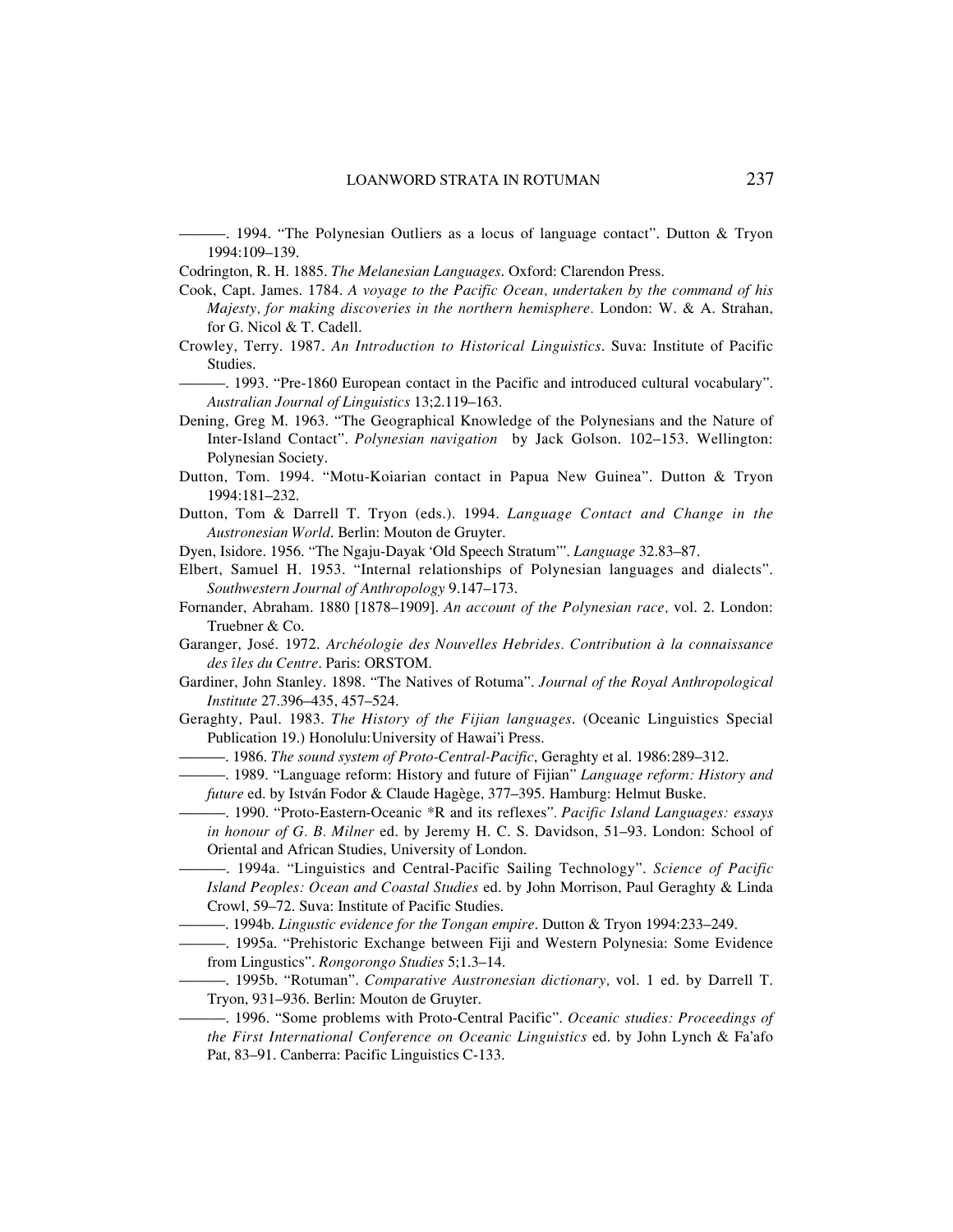———. MS. [1998]. *Proto-Central Pacific Wordlist*. Suva: Institute of Fijian Language and Culture.

- Geraghty, Paul & Lois Carrington & Stephen A. Wurm (eds.). 1986. *FOCAL II: Papers from the Fourth ICAL*. Canberra: Pacific Linguistics C-94
- Geraghty, Paul & Jan Tent. 1997. "More early Dutch loanwords in Polynesia". *Journal of the Polynesian Society* 106;4.395–408.
- Grace, George W. 1959. *The position of the Polynesian languages within the Austronesian (Malayo-Polynesian) language family*. (Supplement to the International Journal of American Linguistics, 25(3)). Reprint: Chicago: University of Chicago Press, 1974.
	- ———. 1967. "Effect of heterogeneity in the lexicostatistical test list: the case of Rotuman". *Polynesian culture history: essays in honor of Kenneth P. Emory* ed. by Genevieve A. Highland et al., 289–302. (Special Publications, 56.) Honolulu: Bishop Museum .
- Green, Roger C. & Andrew Pawley. 1998. "Architectural Forms and Settlement Patterns". Ross, Pawley & Osmond 1998:37–65.
- Halim, Amram & Lois Carrington & Stephen A. Wurm (eds.). 1982. *Papers from the Third ICAL*, vol. 1. Canberra: Pacific Linguistics C-74–76
- Harrison, Sheldon P. 1994. "Linguistic evidence for Polynesian influence in the Gilbert Islands". Dutton & Tryon 1994:321–349.
- Hollyman, Kenneth J. 1959. "Polynesian influences in New Caledonia: The linguistic aspect". *Journal of the Polynesian Society* 68.357–389.
- Hovdhaugen, Even 1986. "The chronology of three Samoan sound changes" Geraghty et al. 1986: 313–331.
- Irwin, Geoffrey. 1992. *The Prehistoric Exploration and Colonisation of the Pacific*. Cambridge: University Press.
- Kern, J. C. Hendrik. 1887. "Klankverwisseling in de Maleisch-Polynesische talen". *Bijdragen tot de taal- landen- en volkenkunde* 36.333–343, 560–572.
- Kirch, Patrick V. 1984. "The Polynesian outliers: Continuity, change, and replacement". *Journal of Pacific History* 19.224–238.
- Langdon, Robert. 1975. *The Lost Caravel*. Sydney: Pacific Publications..
- Levison, Michael, R. Gerard Ward & John Webb. 1973. *The settlement of Polynesia: A computer simulation*. Minneapolis: University of Minnesota Press.
- Lynch, John. 1994. "Melanesian sailors on a Polynesian sea: Maritime vocabulary in southern Vanuatu". Pawley & Ross 1994:289–300.
- McManis, Carolyn et al. (eds.) 1987. *Language Files*. Ohio State University Linguistics Department.
- Mahdi, Waruno 1988. *Morphophonologische Besonderheiten und historische Phonologie des Malagasy*. Berlin: Dietrich Reimer Verlag.
- Marck, Jeff. 2000. *Topics in Polynesian language and culture history*. Canberra: Pacific Linguistics 504.
- Martin, John. 1817. *An account of the natives of the Tonga islands in the south Pacific ocean with an original grammar and vocabulary of their language compiled and arranged from the extensive communications of Mr. William Mariner ..., 2 vols. (Third edition.)* Edinburgh: Constable & Co. and London: Hurst, Chance & Co.
- Maude, Harold S. 1963. *The evolution of the Gilbertese boti: An ethnohistorical interpretation*. Wellington: Polynesian Society.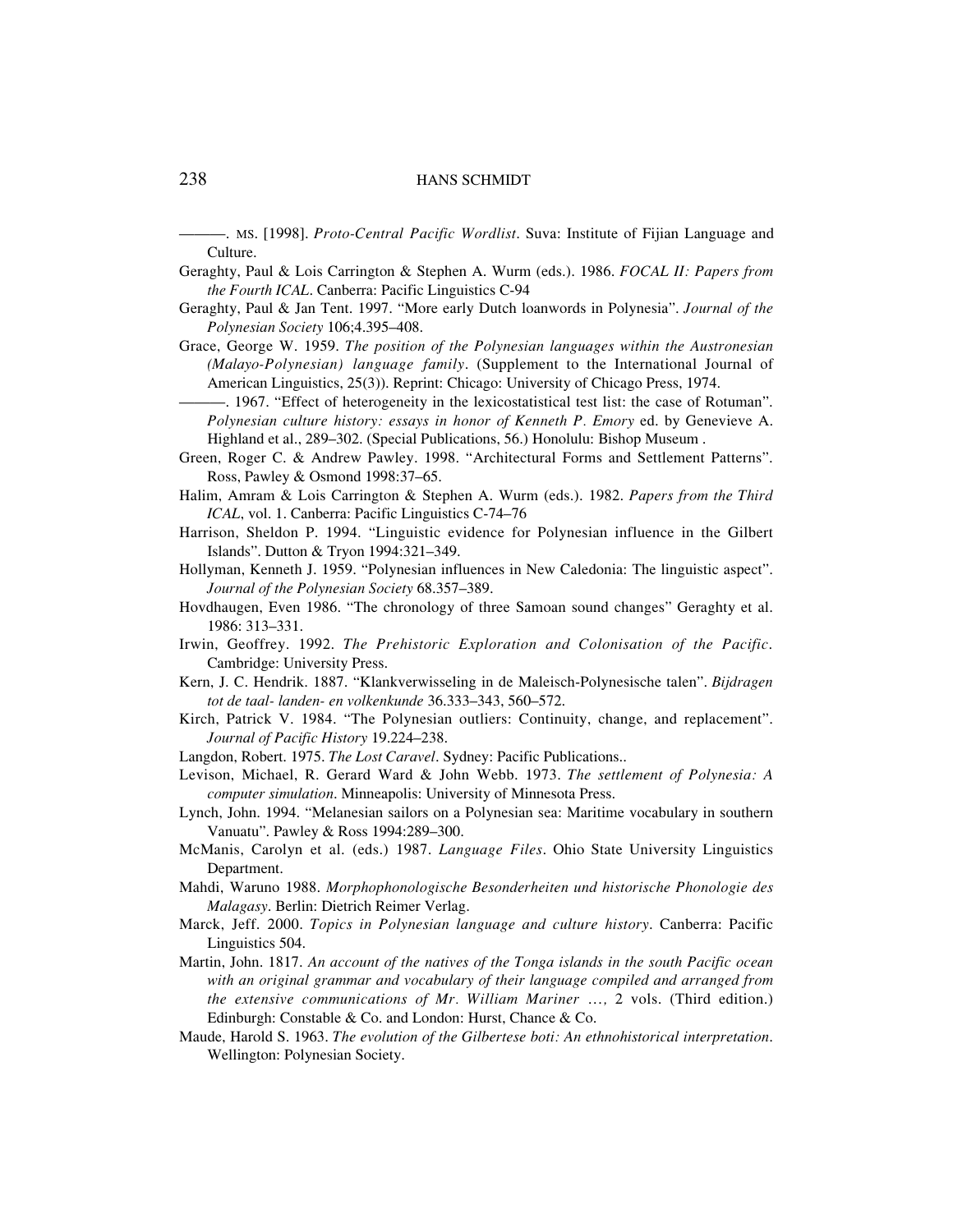Milner, George B. 1961. "The Samoan vocabulary of respect". *Journal of the Royal Anthropological Institute* 91.296–317.

———. 1963. "Notes on the comparison of two languages (with and without a genetic hypothesis)". *Linguistic comparison in South East Asia and the Pacific* ed. by H. L. Shorto, 28–44. London: School of Oriental and African Studies, University of London.

Murray, Archibald Wright. 1888. *The Bible in the Pacific*. London.

- Neyret SM, Jean. 1976. *Pirogues oceåaniennes*, 2 vols. (Second edition.) Paris: Association des Amis des Musées de la Marine.
- Osmond, Meredith. 1998. "Horticultural Practices". Ross, Pawley & Osmond 1998:115–142.
- Osmond, Meredith & Malcolm Ross. 1998. "Household Artifacts". Ross, Pawley & Osmond 1998:67–114
- Ozanne-Rivierre, Francçoise. 1994. "Iaai loanwords and phonemic changes in Fagauvea". Dutton & Tryon 1994: 523–549.

Parkinson, Richard. 1907. *Dreißig Jahre in der Südsee*. Stuttgart: Strecker & Schröder.

- Pawley, Andrew K. 1972. "On the internal relationships of Eastern Oceanic languages". *Studies in Oceanic culture history* ed. by Roger C. Green & Marion Kelly, 1–142. (Pacific Anthropological Records, 13.) Honolulu: Bishop Museum Press.
	- ———. 1979. *New evidence on the position of Rotuman*. (Working Paper 56.) Auckland: University of Auckland, Department of Anthropology.
- ———. 1996. "On the Position of Rotuman" *Festschrift in Honor of Isidore Dyen* ed. by Bernd Nothofer, 85–119. Hamburg: Abera Network.
- Pawley, Andrew K. & Malcolm D. Ross. 1995. "The Prehistory of the Oceanic Languages: A current view". *The Austronesians: Historical and Comparative Perspectives* ed. by Peter Bellwood, James J. Fox & Darrell Tryon, 39–74. Canberra: Department of Anthopology.
- Ross, Malcolm D. 1988. *Proto Oceanic and the Austronesian Languages of Western Melanesia*. Canberra: Pacific Linguistics C-98.
- Ross, Malcolm, Andrew Pawley & Meredith Osmond (eds.). 1998. *The Lexicon of Proto-Oceanic: The culture and environment of ancestral Oceanic society.* Vol. 1: *Material Culture*. Canberra: Pacific Linguistics C-152.
- Sabatier, E. 1971. *Gilbertese-English dictionary*. Sydney: South Pacific Commission Publications Bureau.
- Schmidt, Hans. 2000. *Rotuma: Sprache und Geschichte.* Großbarkau: Edition Barkau.
- Schütz, Albert J. 1970. "Phonological patterning of English loanwords in Tongan". *Pacific linguistic studies in honour of Arthur Capell* ed. by Stephen A. Wurm & Donald C. Laycock, 409–428. Canberra: Pacific Linguistics C-13.
	- ———. 1976. "Take my word for it: Missionary influence on borrowings in Hawaiian". *Oceanic Linguistics* 15.75–92.

———. 1978. "English Loanwords in Fijian" *Fijian Language Studies. Borrowing and Pidginization* ed. by Albert J. Schütz, 1–50. (Bulletin 4.) Suva: The Fiji Museum.

- Seebold, Elmar. 1981. *Etymologie. Eine Einführung am Beispiel der deutschen Sprache.* Munich: Beck.
- Simons, Gary F. 1982. "Word Taboo and comparative Austronesian Linguistics". Halim et al. 1982:157–226.
- Thomason, Sarah Grey & Terrence Kaufmann. 1988. *Language Contact, Creolization, and Genetic Linguistics*. Berkeley: University of California Press.